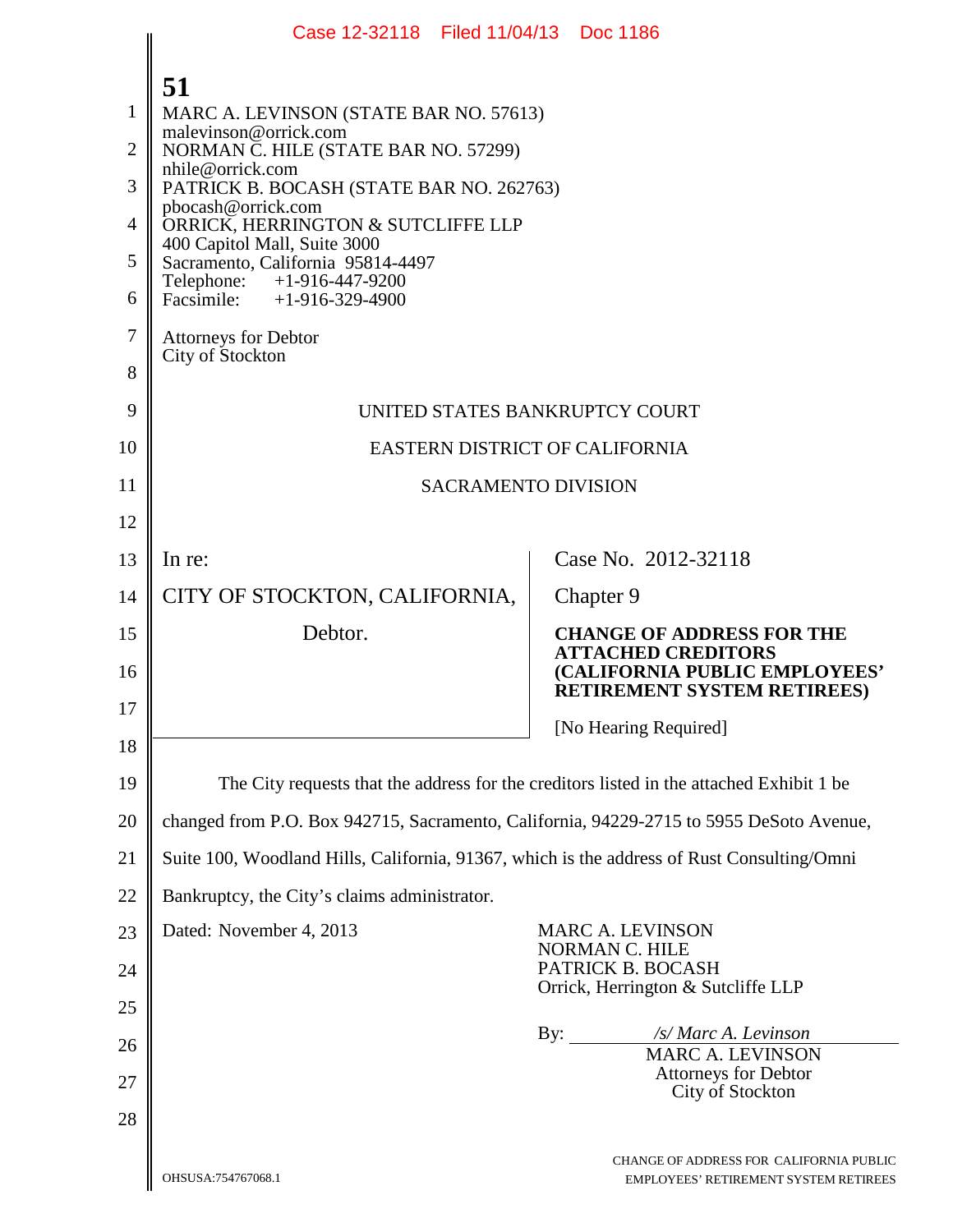# **Exhibit 1**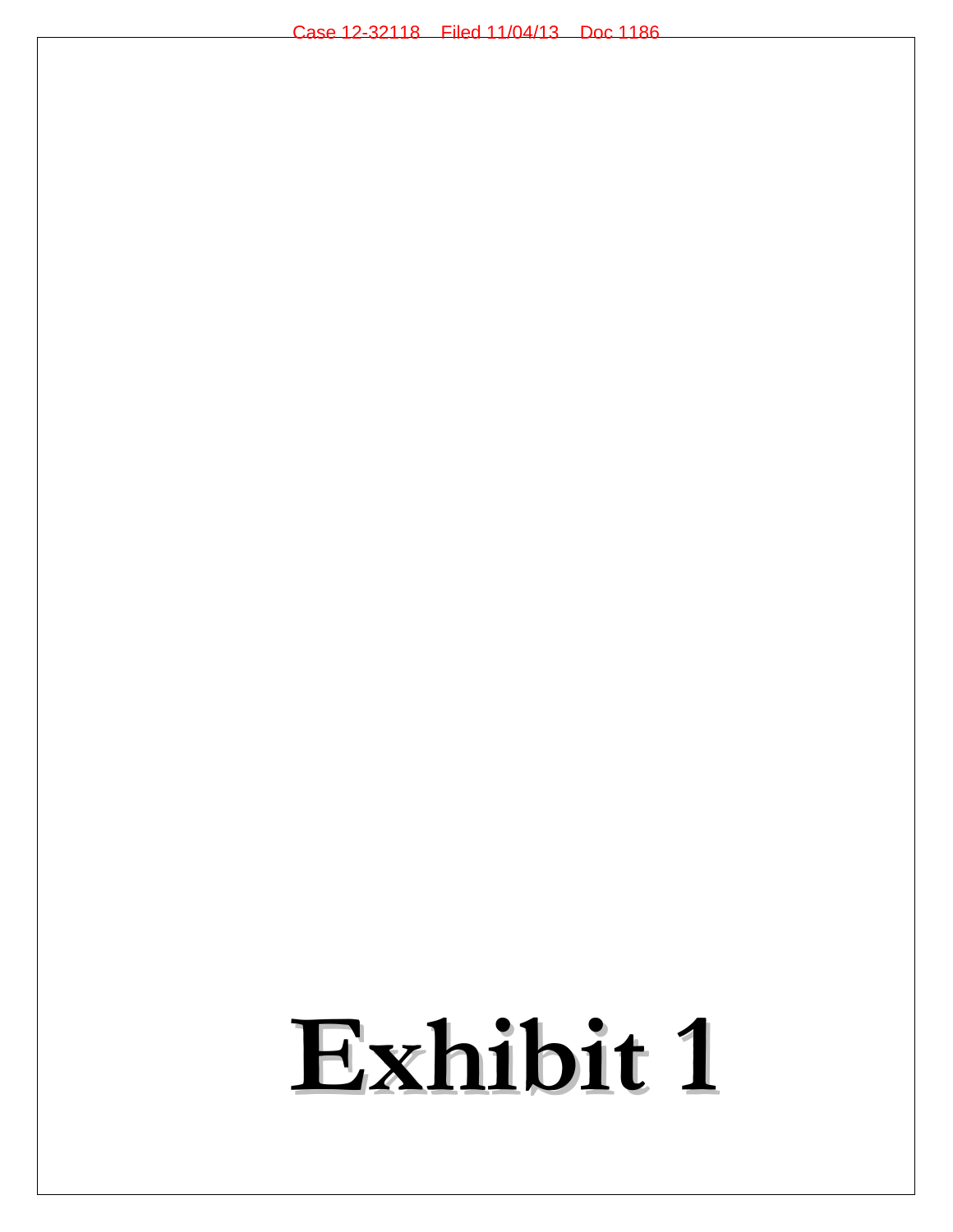| ID                  | <b>Name</b>                 | <b>Address 1</b> | <b>Address 2</b>         |
|---------------------|-----------------------------|------------------|--------------------------|
|                     | 19859355 A Patricia Leary   | P O Box 942715   | Sacramento CA 94229-2715 |
|                     | 19859360 A Woodruff         | P O Box 942715   | Sacramento CA 94229-2715 |
|                     | 19862331 Abigail Knight     | P O Box 942715   | Sacramento CA 94229-2715 |
|                     | 19862332 Abraham Amen       | P O Box 942715   | Sacramento CA 94229-2715 |
|                     | 19862354 Agapito Cortez     | P O Box 942715   | Sacramento CA 94229-2715 |
|                     | 19862424 Alan Bergstrom     | P O Box 942715   | Sacramento CA 94229-2715 |
|                     | 19862426 Alan England       | P O Box 942715   | Sacramento CA 94229-2715 |
|                     | 19862427 Alan Freeman       | P O Box 942715   | Sacramento CA 94229-2715 |
|                     | 19862428 Alan Harvey        | P O Box 942715   | Sacramento CA 94229-2715 |
|                     | 19862429 Alan Hayes         | P O Box 942715   | Sacramento CA 94229-2715 |
| 19862433 Alan Platt |                             | P O Box 942715   | Sacramento CA 94229-2715 |
|                     | 19862434 Alan Serrano       | P O Box 942715   | Sacramento CA 94229-2715 |
|                     | 19862435 Alan Victor        | P O Box 942715   | Sacramento CA 94229-2715 |
|                     | 19862436 Albert Baker       | P O Box 942715   | Sacramento CA 94229-2715 |
|                     | 19862437 Albert Bottini     | P O Box 942715   | Sacramento CA 94229-2715 |
|                     | 19862438 Albert Farnocchia  | P O Box 942715   | Sacramento CA 94229-2715 |
|                     | 19862439 Albert Juanitas    | P O Box 942715   | Sacramento CA 94229-2715 |
|                     | 19862440 Albert Nessen      | P O Box 942715   | Sacramento CA 94229-2715 |
|                     | 19862443 Albert Petrides    | P O Box 942715   | Sacramento CA 94229-2715 |
|                     | 19862444 Albert Sandoval    | P O Box 942715   | Sacramento CA 94229-2715 |
|                     | 19864901 Aldo Rossi         | P O Box 942715   | Sacramento CA 94229-2715 |
|                     | 19859328 Alex Deleon        | P O Box 942715   | Sacramento CA 94229-2715 |
|                     | 19859338 Alfred Cervantes   | P O Box 942715   | Sacramento CA 94229-2715 |
|                     | 19859340 Alfred Everett     | P O Box 942715   | Sacramento CA 94229-2715 |
|                     | 19859342 Alfred Gross       | P O Box 942715   | Sacramento CA 94229-2715 |
|                     | 19859343 Alfred Martin      | P O Box 942715   | Sacramento CA 94229-2715 |
|                     | 19859345 Alfred Seibel      | P O Box 942715   | Sacramento CA 94229-2715 |
|                     | 19859348 Alfredo Jacquez    | P O Box 942715   | Sacramento CA 94229-2715 |
| 19859362 Alice Bird |                             | P O Box 942715   | Sacramento CA 94229-2715 |
|                     | 19859363 Alice Etrada       | P O Box 942715   | Sacramento CA 94229-2715 |
|                     | 19859364 Alice Fong         | P O Box 942715   | Sacramento CA 94229-2715 |
|                     | 19859365 Alice Hunt         | P O Box 942715   | Sacramento CA 94229-2715 |
|                     | 19859366 Alice Morodomi     | P O Box 942715   | Sacramento CA 94229-2715 |
|                     | 19859367 Alice Ortega       | P O Box 942715   | Sacramento CA 94229-2715 |
|                     | 19859368 Alice Sterming     | P O Box 942715   | Sacramento CA 94229-2715 |
|                     | 19859373 Alicia Medina      | P O Box 942715   | Sacramento CA 94229-2715 |
|                     | 19859376 Allan F Voight     | P O Box 942715   | Sacramento CA 94229-2715 |
|                     | 19859377 Allen Anton        | P O Box 942715   | Sacramento CA 94229-2715 |
|                     | 19859379 Allen Barnes       | P O Box 942715   | Sacramento CA 94229-2715 |
|                     | 19859380 Allen Perry        | P O Box 942715   | Sacramento CA 94229-2715 |
|                     | 19859382 Allison Branscombe | P O Box 942715   | Sacramento CA 94229-2715 |
|                     | 19859384 Allyn Johnson      | P O Box 942715   | Sacramento CA 94229-2715 |
|                     | 19859386 Alma Huff          | P O Box 942715   | Sacramento CA 94229-2715 |
|                     | 19859390 Alven Mayer        | P O Box 942715   | Sacramento CA 94229-2715 |
|                     | 19859392 Alvia Goings       | P O Box 942715   | Sacramento CA 94229-2715 |
|                     | 19859393 Alvin Espinosa     | P O Box 942715   | Sacramento CA 94229-2715 |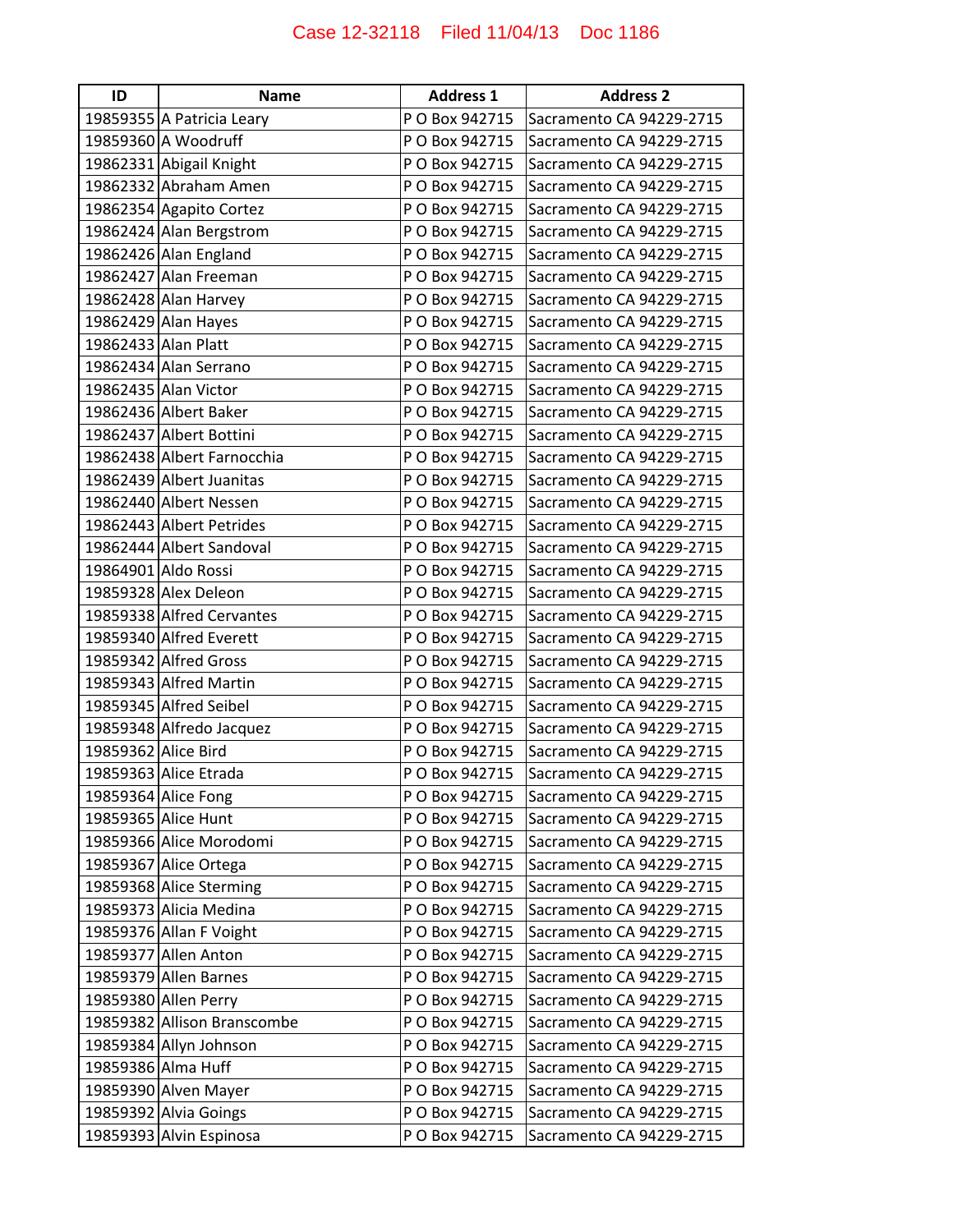| ID                | <b>Name</b>                | <b>Address 1</b> | <b>Address 2</b>         |
|-------------------|----------------------------|------------------|--------------------------|
|                   | 19859396 Amelia Miramontes | P O Box 942715   | Sacramento CA 94229-2715 |
|                   | 19859404 Amie Kelly        | P O Box 942715   | Sacramento CA 94229-2715 |
|                   | 19859412 Andre ONeal Sr    | P O Box 942715   | Sacramento CA 94229-2715 |
|                   | 19859419 Andrea Rojas      | P O Box 942715   | Sacramento CA 94229-2715 |
|                   | 19859426 Andrew Erdman     | P O Box 942715   | Sacramento CA 94229-2715 |
|                   | 19859428 Andrew Glasmacher | P O Box 942715   | Sacramento CA 94229-2715 |
|                   | 19859430 Andrew Jackson    | P O Box 942715   | Sacramento CA 94229-2715 |
|                   | 19859432 Andrew Montano    | P O Box 942715   | Sacramento CA 94229-2715 |
|                   | 19859434 Andrew Ruiz       | P O Box 942715   | Sacramento CA 94229-2715 |
|                   | 19859435 Andrew Shapiro    | P O Box 942715   | Sacramento CA 94229-2715 |
|                   | 19859440 Angela Healy      | P O Box 942715   | Sacramento CA 94229-2715 |
|                   | 19859444 Angela Thoreson   | P O Box 942715   | Sacramento CA 94229-2715 |
| 19859450 Ann Best |                            | P O Box 942715   | Sacramento CA 94229-2715 |
|                   | 19859451 Ann Herson        | P O Box 942715   | Sacramento CA 94229-2715 |
|                   | 19859453 Ann Kapica        | P O Box 942715   | Sacramento CA 94229-2715 |
|                   | 19859455 Ann Pentecost     | P O Box 942715   | Sacramento CA 94229-2715 |
|                   | 19859456 Ann Reeves        | P O Box 942715   | Sacramento CA 94229-2715 |
|                   | 19859457 Ann Teegardin     | P O Box 942715   | Sacramento CA 94229-2715 |
|                   | 19859461 Anna Angelini     | P O Box 942715   | Sacramento CA 94229-2715 |
|                   | 19859463 Anna L Pense      | P O Box 942715   | Sacramento CA 94229-2715 |
|                   | 19859465 Anna Petersen     | P O Box 942715   | Sacramento CA 94229-2715 |
|                   | 19859466 Anna Segura       | P O Box 942715   | Sacramento CA 94229-2715 |
|                   | 19859467 Anne Barratt      | P O Box 942715   | Sacramento CA 94229-2715 |
|                   | 19859468 Anne Cancilla     | P O Box 942715   | Sacramento CA 94229-2715 |
|                   | 19859469 Anne Greer        | P O Box 942715   | Sacramento CA 94229-2715 |
|                   | 19859470 Anne Haley        | P O Box 942715   | Sacramento CA 94229-2715 |
|                   | 19859471 Anne Helgesen     | P O Box 942715   | Sacramento CA 94229-2715 |
|                   | 19859476 Annie Edmond      | P O Box 942715   | Sacramento CA 94229-2715 |
|                   | 19859479 Annita Sibert     | P O Box 942715   | Sacramento CA 94229-2715 |
|                   | 19859486 Anthony Cazale    | P O Box 942715   | Sacramento CA 94229-2715 |
|                   | 19859487 Anthony Clayton   | P O Box 942715   | Sacramento CA 94229-2715 |
|                   | 19859490 Anthony Delgado   | P O Box 942715   | Sacramento CA 94229-2715 |
|                   | 19859493 Anthony Engkabo   | P O Box 942715   | Sacramento CA 94229-2715 |
|                   | 19859495 Anthony Galvez    | P O Box 942715   | Sacramento CA 94229-2715 |
|                   | 19859498 Anthony Martinez  | P O Box 942715   | Sacramento CA 94229-2715 |
|                   | 19859501 Anthony ONeal     | P O Box 942715   | Sacramento CA 94229-2715 |
|                   | 19859505 Anthony Restuccia | P O Box 942715   | Sacramento CA 94229-2715 |
|                   | 19859507 Anthony Richichi  | P O Box 942715   | Sacramento CA 94229-2715 |
|                   | 19859508 Anthony Silva     | P O Box 942715   | Sacramento CA 94229-2715 |
|                   | 19859517 Antoinette Towle  | P O Box 942715   | Sacramento CA 94229-2715 |
|                   | 19859518 Antone Castro     | P O Box 942715   | Sacramento CA 94229-2715 |
|                   | 19859519 Antonio Guzman    | P O Box 942715   | Sacramento CA 94229-2715 |
|                   | 19859531 Archie Baker      | P O Box 942715   | Sacramento CA 94229-2715 |
|                   | 19859532 Archie Sparkman   | P O Box 942715   | Sacramento CA 94229-2715 |
|                   | 19859533 Arden Hunt        | P O Box 942715   | Sacramento CA 94229-2715 |
|                   | 19859536 Arleen Wong       | P O Box 942715   | Sacramento CA 94229-2715 |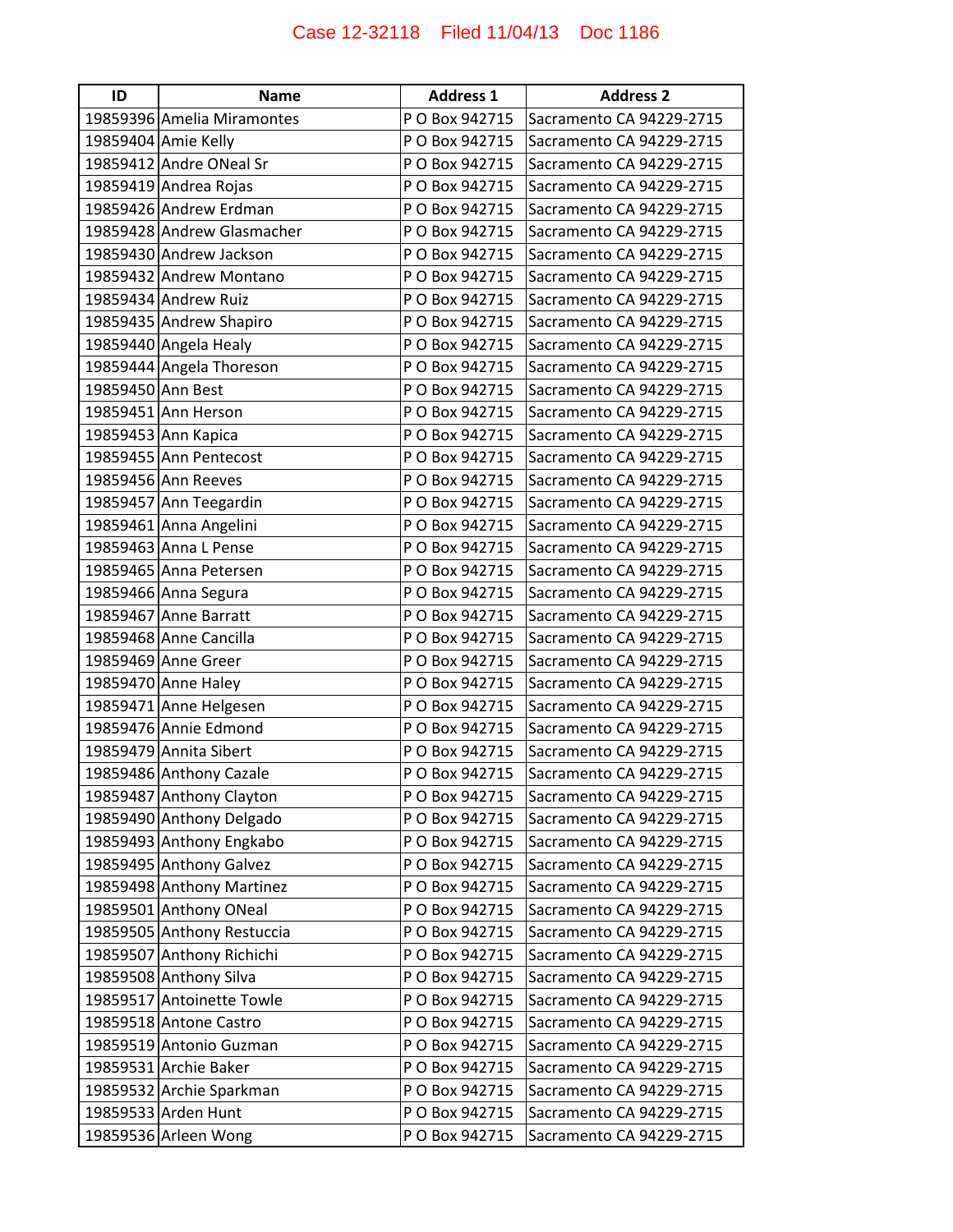| ID | <b>Name</b>                     | <b>Address 1</b> | <b>Address 2</b>         |
|----|---------------------------------|------------------|--------------------------|
|    | 19859537 Arlene Bowman          | P O Box 942715   | Sacramento CA 94229-2715 |
|    | 19859538 Arlene Judson          | P O Box 942715   | Sacramento CA 94229-2715 |
|    | 19859539 Arlene Potter          | P O Box 942715   | Sacramento CA 94229-2715 |
|    | 19859540 Arlene Vergano         | P O Box 942715   | Sacramento CA 94229-2715 |
|    | 19859543 Armando Pina           | P O Box 942715   | Sacramento CA 94229-2715 |
|    | 19859548 Armond Bradford        | P O Box 942715   | Sacramento CA 94229-2715 |
|    | 19859551 Arnold Galano          | P O Box 942715   | Sacramento CA 94229-2715 |
|    | 19859557 Arthur Sandman         | P O Box 942715   | Sacramento CA 94229-2715 |
|    | 19859575 Astrid Carson          | P O Box 942715   | Sacramento CA 94229-2715 |
|    | 19859576 Astrid Everitt         | P O Box 942715   | Sacramento CA 94229-2715 |
|    | 19859580 Aufris Dean            | P O Box 942715   | Sacramento CA 94229-2715 |
|    | 19859582 Aurelio Navarro        | P O Box 942715   | Sacramento CA 94229-2715 |
|    | 19859585 Ava Langston-Kenny     | P O Box 942715   | Sacramento CA 94229-2715 |
|    | 19859586 Ave Ahearn             | P O Box 942715   | Sacramento CA 94229-2715 |
|    | 19859589 Avonne Depaoli         | P O Box 942715   | Sacramento CA 94229-2715 |
|    | 19859600 Barbara Anderson       | P O Box 942715   | Sacramento CA 94229-2715 |
|    | 19859601 Barbara Blei           | P O Box 942715   | Sacramento CA 94229-2715 |
|    | 19859602 Barbara Cady           | P O Box 942715   | Sacramento CA 94229-2715 |
|    | 19859603 Barbara Chance         | P O Box 942715   | Sacramento CA 94229-2715 |
|    | 19859604 Barbara Franklin       | P O Box 942715   | Sacramento CA 94229-2715 |
|    | 19859605 Barbara George         | P O Box 942715   | Sacramento CA 94229-2715 |
|    | 19859606 Barbara Gunn           | P O Box 942715   | Sacramento CA 94229-2715 |
|    | 19859608 Barbara Lee Smith      | P O Box 942715   | Sacramento CA 94229-2715 |
|    | 19859609 Barbara Lewis          | P O Box 942715   | Sacramento CA 94229-2715 |
|    | 19859612 Barbara Monk           | P O Box 942715   | Sacramento CA 94229-2715 |
|    | 19859613 Barbara Ridgway        | P O Box 942715   | Sacramento CA 94229-2715 |
|    | 19859616 Barbara Sellers        | P O Box 942715   | Sacramento CA 94229-2715 |
|    | 19859618 Barbara Stevenson      | P O Box 942715   | Sacramento CA 94229-2715 |
|    | 19859619 Barbara Stribley       | P O Box 942715   | Sacramento CA 94229-2715 |
|    | 19859621 Barbara Tankersley     | P O Box 942715   | Sacramento CA 94229-2715 |
|    | 19859622 Barbara Tomek          | P O Box 942715   | Sacramento CA 94229-2715 |
|    | 19859624 Barbara Ward           | P O Box 942715   | Sacramento CA 94229-2715 |
|    | 19859625 Barbara Willis         | P O Box 942715   | Sacramento CA 94229-2715 |
|    | 19859626 Barbara Wollam         | P O Box 942715   | Sacramento CA 94229-2715 |
|    | 19859632 Barry Benton           | P O Box 942715   | Sacramento CA 94229-2715 |
|    | 19859636 Barry Simons           | P O Box 942715   | Sacramento CA 94229-2715 |
|    | 19859637 Bart Thiltgen          | P O Box 942715   | Sacramento CA 94229-2715 |
|    | 19859638 Barton Cook            | P O Box 942715   | Sacramento CA 94229-2715 |
|    | 19859647 Belinda Allen          | P O Box 942715   | Sacramento CA 94229-2715 |
|    | 19859649 Ben Mackey             | P O Box 942715   | Sacramento CA 94229-2715 |
|    | 19859650 Ben Nozuka             | P O Box 942715   | Sacramento CA 94229-2715 |
|    | 19859651 Bene Of August Alvarez | P O Box 942715   | Sacramento CA 94229-2715 |
|    | 19859652 Bene Of Fred Mccammon  | P O Box 942715   | Sacramento CA 94229-2715 |
|    | 19859653 Bene Of Leon Morris    | P O Box 942715   | Sacramento CA 94229-2715 |
|    | 19859661 Bennie Guerrero        | P O Box 942715   | Sacramento CA 94229-2715 |
|    | 19859666 Bernardino Guerrero    | P O Box 942715   | Sacramento CA 94229-2715 |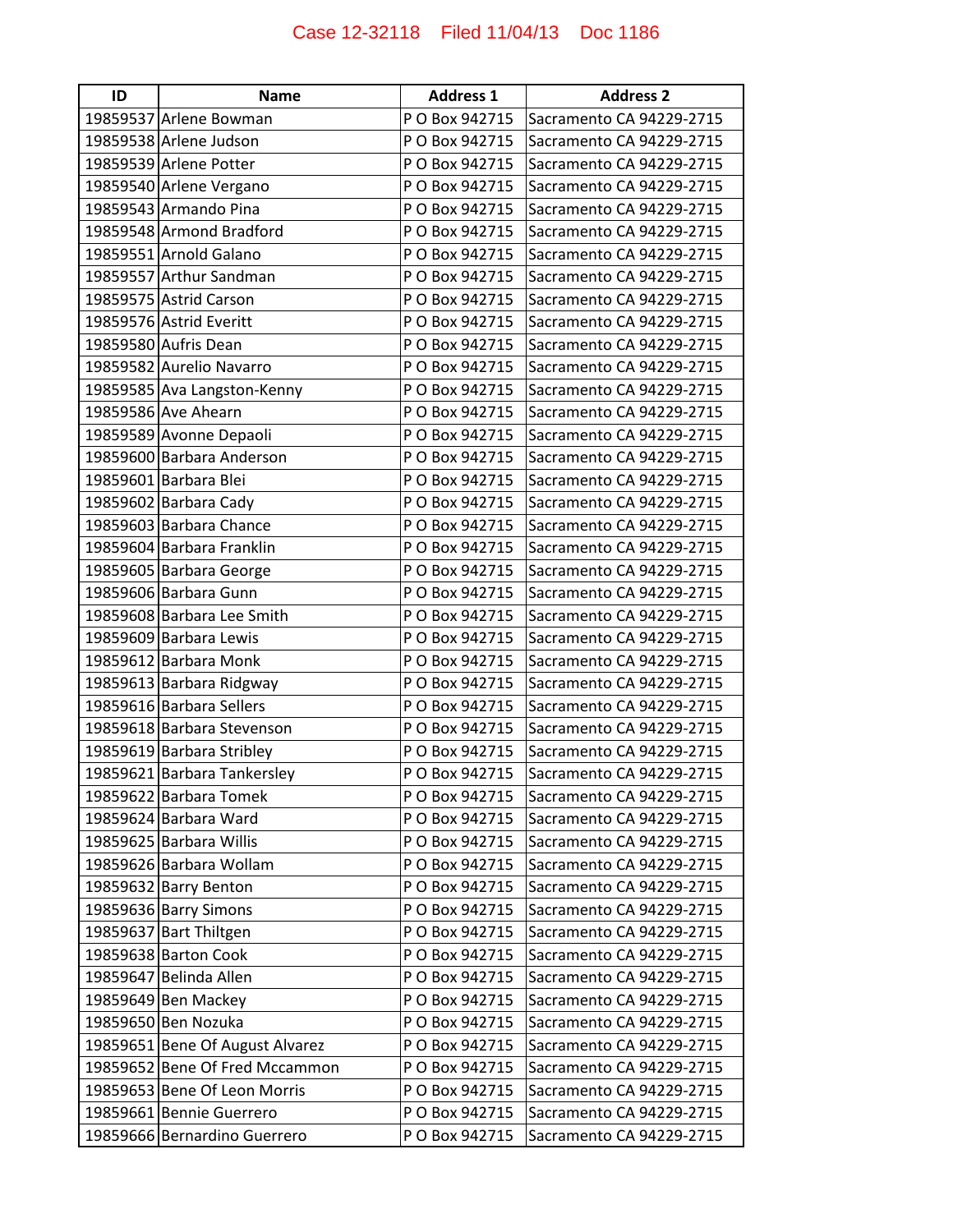| ID                   | <b>Name</b>                 | <b>Address 1</b> | <b>Address 2</b>         |
|----------------------|-----------------------------|------------------|--------------------------|
|                      | 19859667 Bernice Dorwart    | P O Box 942715   | Sacramento CA 94229-2715 |
|                      | 19859668 Bernice Martini    | P O Box 942715   | Sacramento CA 94229-2715 |
|                      | 19859669 Bernice Ollison    | P O Box 942715   | Sacramento CA 94229-2715 |
|                      | 19859671 Bert Gerken        | P O Box 942715   | Sacramento CA 94229-2715 |
|                      | 19859672 Bertha Speegle     | P O Box 942715   | Sacramento CA 94229-2715 |
|                      | 19859673 Bess Eayrs         | P O Box 942715   | Sacramento CA 94229-2715 |
|                      | 19859675 Betsy Mazzuola     | P O Box 942715   | Sacramento CA 94229-2715 |
| 19859676 Bettie Ott  |                             | P O Box 942715   | Sacramento CA 94229-2715 |
| 19859677 Betty Ege   |                             | P O Box 942715   | Sacramento CA 94229-2715 |
|                      | 19859679 Betty Heron        | P O Box 942715   | Sacramento CA 94229-2715 |
|                      | 19859681 Betty Lou Keelth   | P O Box 942715   | Sacramento CA 94229-2715 |
|                      | 19859682 Betty Meyer        | P O Box 942715   | Sacramento CA 94229-2715 |
|                      | 19859683 Betty Payne        | P O Box 942715   | Sacramento CA 94229-2715 |
|                      | 19859684 Betty Robinson     | P O Box 942715   | Sacramento CA 94229-2715 |
|                      | 19859685 Betty Schwarze     | P O Box 942715   | Sacramento CA 94229-2715 |
|                      | 19859686 Betty Teczon       | P O Box 942715   | Sacramento CA 94229-2715 |
|                      | 19859687 Betty Travnick     | P O Box 942715   | Sacramento CA 94229-2715 |
|                      | 19859688 Betty Van Norman   | P O Box 942715   | Sacramento CA 94229-2715 |
|                      | 19859689 Beverly Edalgo     | P O Box 942715   | Sacramento CA 94229-2715 |
|                      | 19859692 Beverly Schlesser  | P O Box 942715   | Sacramento CA 94229-2715 |
|                      | 19859694 Beverly York       | P O Box 942715   | Sacramento CA 94229-2715 |
|                      | 19859699 Bill Dozier        | P O Box 942715   | Sacramento CA 94229-2715 |
| 19859701 Bill Riddle |                             | P O Box 942715   | Sacramento CA 94229-2715 |
|                      | 19859702 Bill Somers        | P O Box 942715   | Sacramento CA 94229-2715 |
|                      | 19859703 Bill Viglienzone   | P O Box 942715   | Sacramento CA 94229-2715 |
|                      | 19859704 Billie Bates       | P O Box 942715   | Sacramento CA 94229-2715 |
|                      | 19859705 Billy Brazzel      | P O Box 942715   | Sacramento CA 94229-2715 |
|                      | 19859708 Billy Mcbride      | P O Box 942715   | Sacramento CA 94229-2715 |
|                      | 19859711 Billy Wykert       | P O Box 942715   | Sacramento CA 94229-2715 |
|                      | 19859712 Birdia Harrison    | P O Box 942715   | Sacramento CA 94229-2715 |
|                      | 19859715 Blair Ulring       | P O Box 942715   | Sacramento CA 94229-2715 |
|                      | 19859716 Blake Froberg      | P O Box 942715   | Sacramento CA 94229-2715 |
|                      | 19859717 Blake Guinn        | P O Box 942715   | Sacramento CA 94229-2715 |
|                      | 19859719 Blake Tatum        | P O Box 942715   | Sacramento CA 94229-2715 |
|                      | 19859725 Bob Wingo          | P O Box 942715   | Sacramento CA 94229-2715 |
|                      | 19859726 Bobbie King        | P O Box 942715   | Sacramento CA 94229-2715 |
|                      | 19859727 Bobbie Strudivant  | P O Box 942715   | Sacramento CA 94229-2715 |
|                      | 19859728 Bobby Arucan       | P O Box 942715   | Sacramento CA 94229-2715 |
|                      | 19859729 Bobby W Mcnatt     | P O Box 942715   | Sacramento CA 94229-2715 |
|                      | 19859732 Bonnie Guerrero    | P O Box 942715   | Sacramento CA 94229-2715 |
|                      | 19859734 Bonnie Lew         | P O Box 942715   | Sacramento CA 94229-2715 |
|                      | 19859735 Bonnie Summers     | P O Box 942715   | Sacramento CA 94229-2715 |
|                      | 19859736 Bonnie Waller      | P O Box 942715   | Sacramento CA 94229-2715 |
|                      | 19859741 Boyde Schlotzhauer | P O Box 942715   | Sacramento CA 94229-2715 |
|                      | 19859747 Bradlee Bauer      | P O Box 942715   | Sacramento CA 94229-2715 |
|                      | 19859759 Brandt Myas        | P O Box 942715   | Sacramento CA 94229-2715 |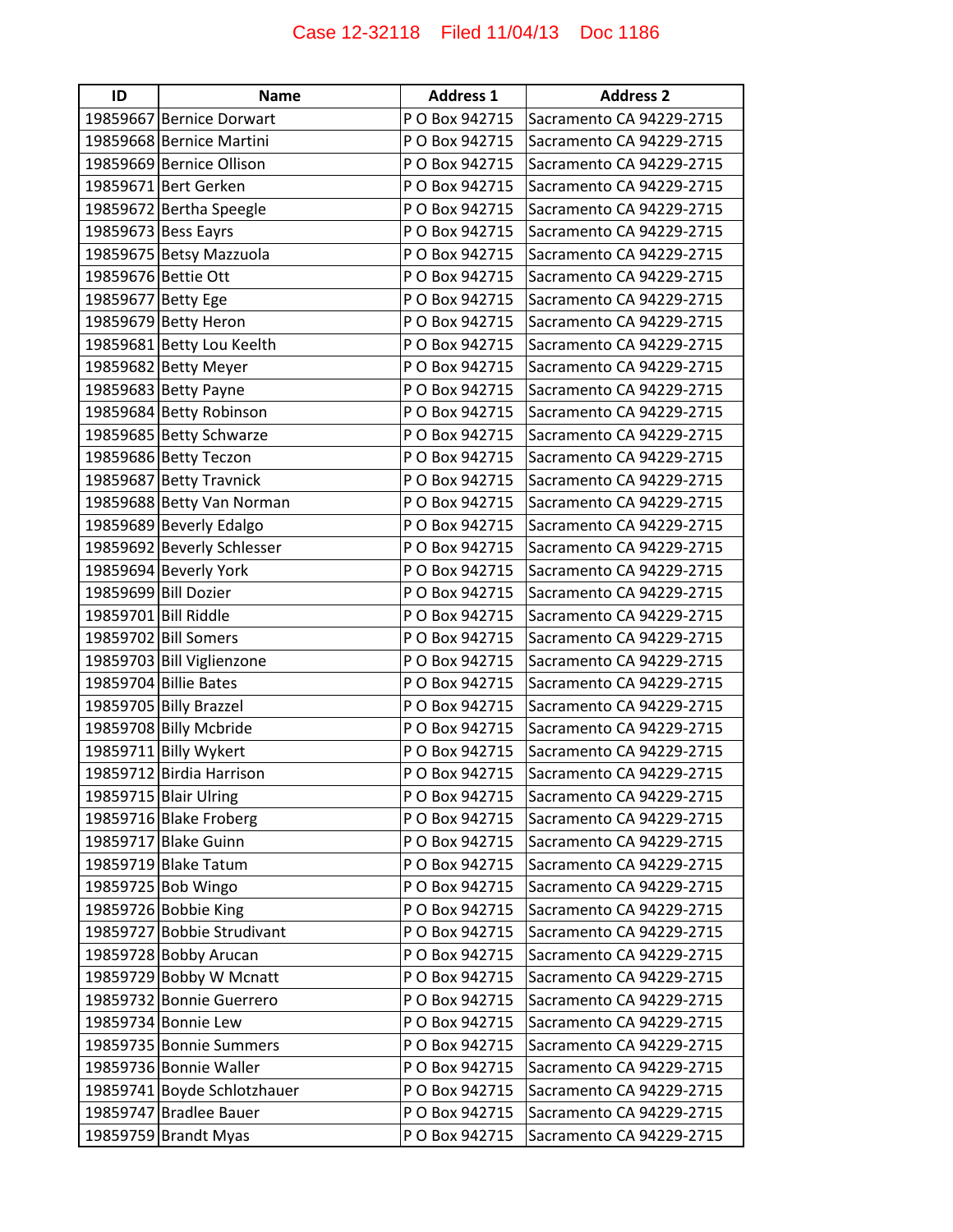| ID                  | <b>Name</b>                  | <b>Address 1</b> | <b>Address 2</b>         |
|---------------------|------------------------------|------------------|--------------------------|
|                     | 19859763 Braulio Camarena    | P O Box 942715   | Sacramento CA 94229-2715 |
|                     | 19859767 Brenda Scott-Gordon | P O Box 942715   | Sacramento CA 94229-2715 |
|                     | 19859768 Brenda Tubbs        | P O Box 942715   | Sacramento CA 94229-2715 |
|                     | 19859769 Brent Thiese        | P O Box 942715   | Sacramento CA 94229-2715 |
|                     | 19859778 Brian Halstead      | P O Box 942715   | Sacramento CA 94229-2715 |
|                     | 19859783 Brian Mcginnis      | P O Box 942715   | Sacramento CA 94229-2715 |
|                     | 19859784 Brian Morris        | P O Box 942715   | Sacramento CA 94229-2715 |
|                     | 19859790 Brian Stahley       | P O Box 942715   | Sacramento CA 94229-2715 |
|                     | 19859791 Brian Swanson       | P O Box 942715   | Sacramento CA 94229-2715 |
|                     | 19859795 Brice Hammerstein   | P O Box 942715   | Sacramento CA 94229-2715 |
|                     | 19859796 Bridgett Fedor      | P O Box 942715   | Sacramento CA 94229-2715 |
|                     | 19859797 Brigido Villalpando | P O Box 942715   | Sacramento CA 94229-2715 |
|                     | 19859804 Brownwyn Mccurry    | P O Box 942715   | Sacramento CA 94229-2715 |
|                     | 19859808 Bruce Dodge         | P O Box 942715   | Sacramento CA 94229-2715 |
|                     | 19859810 Bruce Gallego       | P O Box 942715   | Sacramento CA 94229-2715 |
|                     | 19859813 Bruce Palmer        | P O Box 942715   | Sacramento CA 94229-2715 |
|                     | 19859815 Bryan Elkins        | P O Box 942715   | Sacramento CA 94229-2715 |
|                     | 19859817 Bryan Florence      | P O Box 942715   | Sacramento CA 94229-2715 |
|                     | 19859826 Bryun Klinesmith    | P O Box 942715   | Sacramento CA 94229-2715 |
|                     | 19859829 Buell Cash          | P O Box 942715   | Sacramento CA 94229-2715 |
|                     | 19859830 Burrell Sullivan    | P O Box 942715   | Sacramento CA 94229-2715 |
|                     | 19859839 Caesar Jimenez      | P O Box 942715   | Sacramento CA 94229-2715 |
|                     | 19859841 Cal Grigsby         | P O Box 942715   | Sacramento CA 94229-2715 |
| 19859855 CalPERS    |                              | P O Box 942715   | Sacramento CA 94229-2715 |
|                     | 19859858 Calvin Osborne      | P O Box 942715   | Sacramento CA 94229-2715 |
|                     | 19859859 Camillia Horton     | P O Box 942715   | Sacramento CA 94229-2715 |
|                     | 19859862 Candace Huston      | P O Box 942715   | Sacramento CA 94229-2715 |
|                     | 19859865 Candice Mazzuola    | P O Box 942715   | Sacramento CA 94229-2715 |
|                     | 19859867 Candyce Retamoza    | P O Box 942715   | Sacramento CA 94229-2715 |
|                     | 19859872 Carin Cuslidge      | P O Box 942715   | Sacramento CA 94229-2715 |
|                     | 19859873 Carl A Cousineau    | P O Box 942715   | Sacramento CA 94229-2715 |
|                     | 19859874 Carl Anderson       | P O Box 942715   | Sacramento CA 94229-2715 |
|                     | 19859875 Carl Brand          | P O Box 942715   | Sacramento CA 94229-2715 |
|                     | 19859876 Carl Brecht         | P O Box 942715   | Sacramento CA 94229-2715 |
| 19859879 Carl Eck   |                              | P O Box 942715   | Sacramento CA 94229-2715 |
| 19859882 Carl Ishii |                              | P O Box 942715   | Sacramento CA 94229-2715 |
|                     | 19859885 Carl Kubena         | P O Box 942715   | Sacramento CA 94229-2715 |
|                     | 19859887 Carl Prater         | P O Box 942715   | Sacramento CA 94229-2715 |
|                     | 19859888 Carl Sanfilippo     | P O Box 942715   | Sacramento CA 94229-2715 |
|                     | 19859889 Carlita Buettner    | P O Box 942715   | Sacramento CA 94229-2715 |
|                     | 19859890 Carlos Griggs       | P O Box 942715   | Sacramento CA 94229-2715 |
|                     | 19859891 Carlos Pena         | P O Box 942715   | Sacramento CA 94229-2715 |
|                     | 19859892 Carlos Rivas        | P O Box 942715   | Sacramento CA 94229-2715 |
|                     | 19859893 Carlton Mills       | P O Box 942715   | Sacramento CA 94229-2715 |
|                     | 19859894 Carman Andrade Gaub | P O Box 942715   | Sacramento CA 94229-2715 |
|                     | 19859895 Carmel Breakfield   | P O Box 942715   | Sacramento CA 94229-2715 |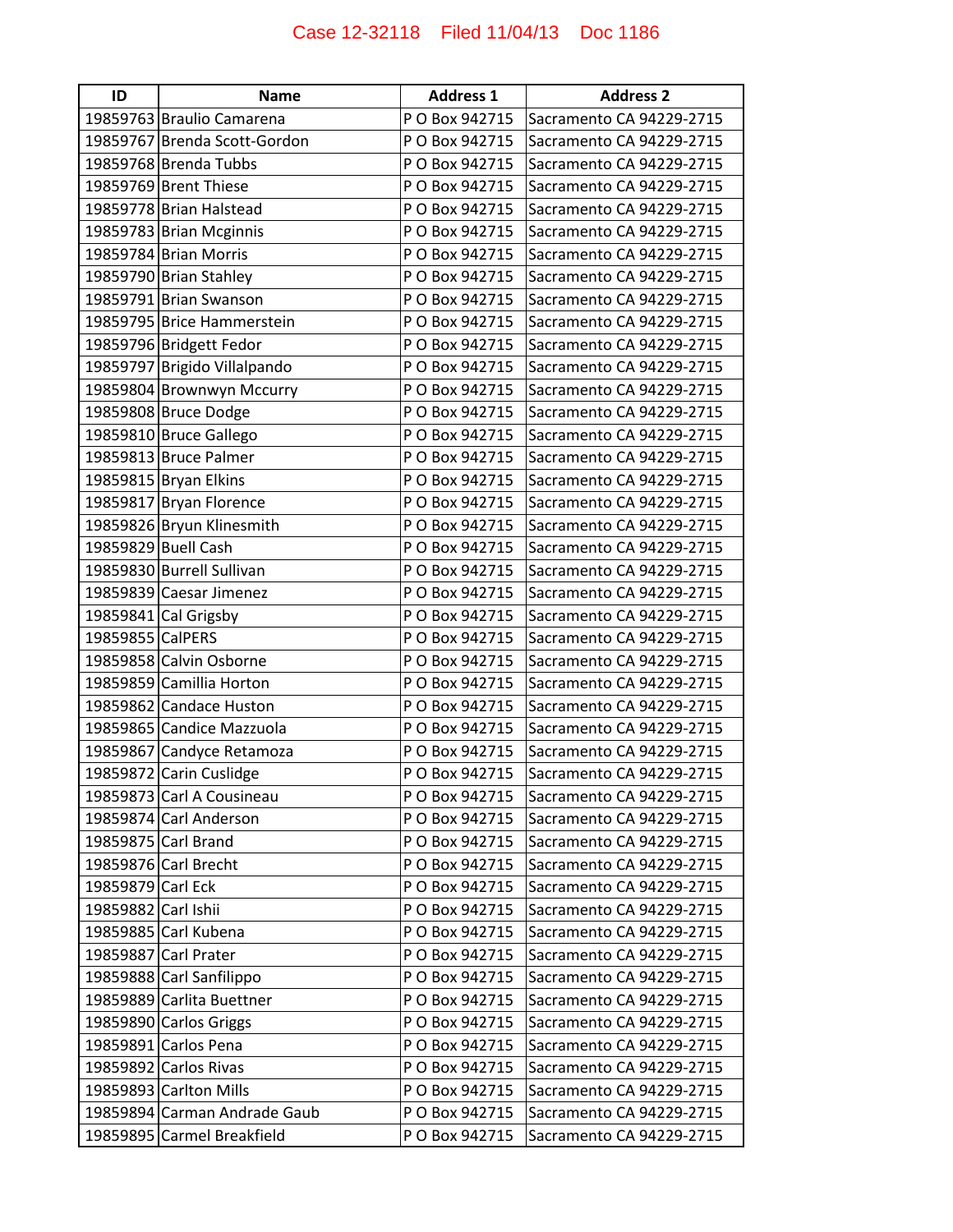| ID | <b>Name</b>                     | <b>Address 1</b> | <b>Address 2</b>         |
|----|---------------------------------|------------------|--------------------------|
|    | 19859896 Carmelita Stover       | P O Box 942715   | Sacramento CA 94229-2715 |
|    | 19859898 Carmen Garmany         | P O Box 942715   | Sacramento CA 94229-2715 |
|    | 19859901 Carol Butterworth      | P O Box 942715   | Sacramento CA 94229-2715 |
|    | 19859902 Carol Golden           | P O Box 942715   | Sacramento CA 94229-2715 |
|    | 19859903 Carol Lerner           | P O Box 942715   | Sacramento CA 94229-2715 |
|    | 19859904 Carol Mann             | P O Box 942715   | Sacramento CA 94229-2715 |
|    | 19859905 Carol Marshall         | P O Box 942715   | Sacramento CA 94229-2715 |
|    | 19859906 Carol Miller           | P O Box 942715   | Sacramento CA 94229-2715 |
|    | 19859907 Carol Miyamoto         | P O Box 942715   | Sacramento CA 94229-2715 |
|    | 19859908 Carol Weinstock        | P O Box 942715   | Sacramento CA 94229-2715 |
|    | 19859909 Carol Weis             | P O Box 942715   | Sacramento CA 94229-2715 |
|    | 19859910 Carole Huber           | P O Box 942715   | Sacramento CA 94229-2715 |
|    | 19859911 Carole Viss            | P O Box 942715   | Sacramento CA 94229-2715 |
|    | 19859913 Caroline Cordero       | P O Box 942715   | Sacramento CA 94229-2715 |
|    | 19859914 Caroline Espineda      | P O Box 942715   | Sacramento CA 94229-2715 |
|    | 19859917 Carolyn Camper         | P O Box 942715   | Sacramento CA 94229-2715 |
|    | 19859919 Carolyn Hopkins        | P O Box 942715   | Sacramento CA 94229-2715 |
|    | 19859923 Carolyn Ragsdale       | P O Box 942715   | Sacramento CA 94229-2715 |
|    | 19859924 Carolyn Sellers        | P O Box 942715   | Sacramento CA 94229-2715 |
|    | 19859925 Carolyn Taylor         | P O Box 942715   | Sacramento CA 94229-2715 |
|    | 19859926 Carrol Hope            | P O Box 942715   | Sacramento CA 94229-2715 |
|    | 19859931 Catherine Bazley       | P O Box 942715   | Sacramento CA 94229-2715 |
|    | 19859932 Catherine Commons      | P O Box 942715   | Sacramento CA 94229-2715 |
|    | 19859934 Catherine Farrell Ding | P O Box 942715   | Sacramento CA 94229-2715 |
|    | 19859935 Catherine Lucas        | P O Box 942715   | Sacramento CA 94229-2715 |
|    | 19859937 Cathie Schultze        | P O Box 942715   | Sacramento CA 94229-2715 |
|    | 19859940 Cathy Cortez           | P O Box 942715   | Sacramento CA 94229-2715 |
|    | 19859941 Cathy ODell            | P O Box 942715   | Sacramento CA 94229-2715 |
|    | 19859943 Cathy Sloan            | P O Box 942715   | Sacramento CA 94229-2715 |
|    | 19859948 Cecilia Woo            | P O Box 942715   | Sacramento CA 94229-2715 |
|    | 19859952 Celia Garcia           | P O Box 942715   | Sacramento CA 94229-2715 |
|    | 19859970 Charlene Banta         | P O Box 942715   | Sacramento CA 94229-2715 |
|    | 19859972 Charles Anema          | P O Box 942715   | Sacramento CA 94229-2715 |
|    | 19859974 Charles Arellano       | P O Box 942715   | Sacramento CA 94229-2715 |
|    | 19859976 Charles E Sullivan     | P O Box 942715   | Sacramento CA 94229-2715 |
|    | 19859977 Charles Edgecomb       | P O Box 942715   | Sacramento CA 94229-2715 |
|    | 19859978 Charles Edington       | P O Box 942715   | Sacramento CA 94229-2715 |
|    | 19859979 Charles Evans          | P O Box 942715   | Sacramento CA 94229-2715 |
|    | 19859981 Charles Goughler       | P O Box 942715   | Sacramento CA 94229-2715 |
|    | 19859982 Charles Haase          | P O Box 942715   | Sacramento CA 94229-2715 |
|    | 19859983 Charles Hasenbuhler    | P O Box 942715   | Sacramento CA 94229-2715 |
|    | 19859984 Charles Heacock        | P O Box 942715   | Sacramento CA 94229-2715 |
|    | 19859985 Charles Hodge          | P O Box 942715   | Sacramento CA 94229-2715 |
|    | 19859987 Charles Hunt           | P O Box 942715   | Sacramento CA 94229-2715 |
|    | 19859988 Charles Huss           | P O Box 942715   | Sacramento CA 94229-2715 |
|    | 19859991 Charles Mazuroski      | P O Box 942715   | Sacramento CA 94229-2715 |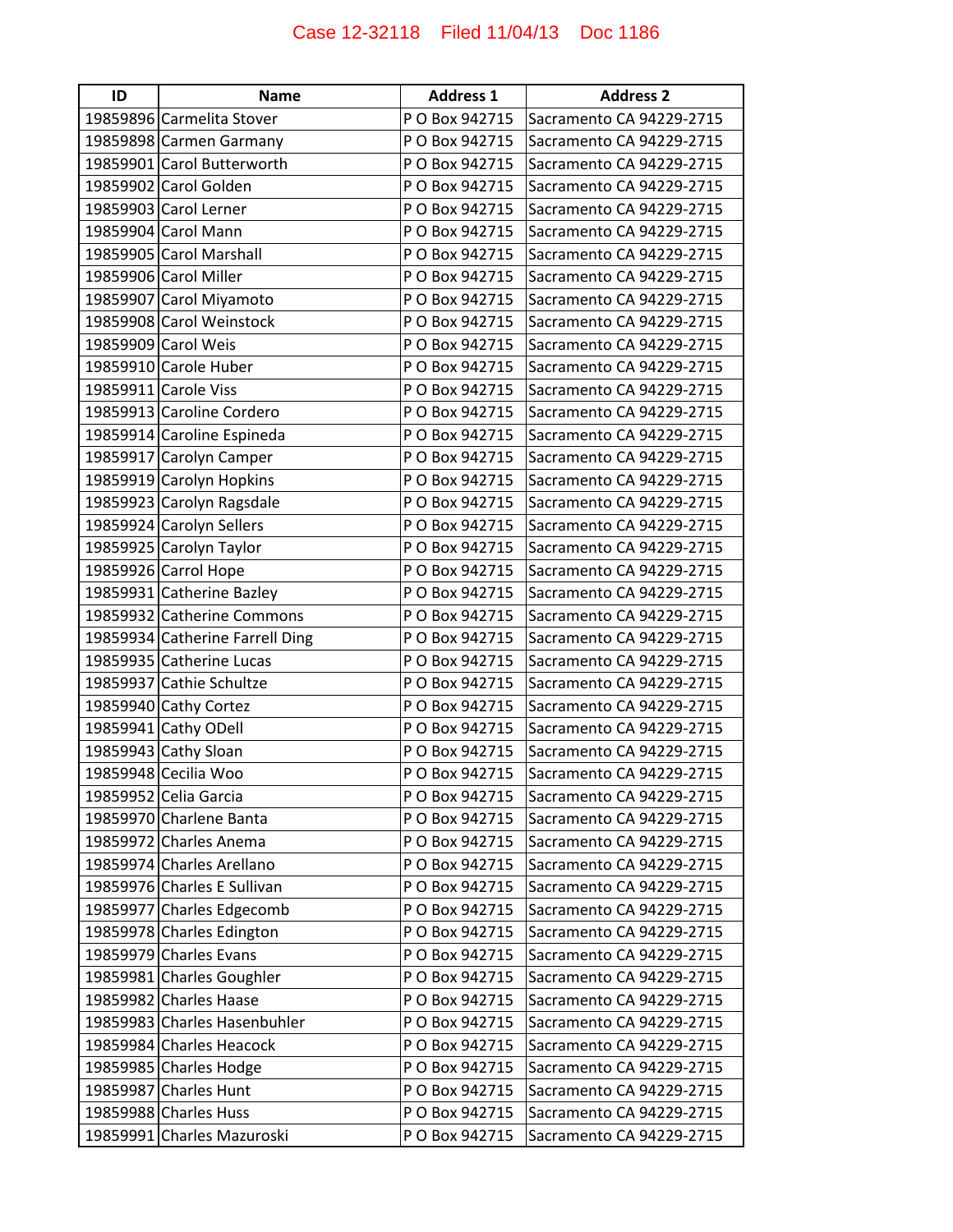| ID                 | <b>Name</b>                  | <b>Address 1</b> | <b>Address 2</b>         |
|--------------------|------------------------------|------------------|--------------------------|
|                    | 19859992 Charles Mccorkle    | P O Box 942715   | Sacramento CA 94229-2715 |
|                    | 19859993 Charles Mierkey     | P O Box 942715   | Sacramento CA 94229-2715 |
|                    | 19859995 Charles Noriega     | P O Box 942715   | Sacramento CA 94229-2715 |
|                    | 19859996 Charles Prater      | P O Box 942715   | Sacramento CA 94229-2715 |
|                    | 19859998 Charles R Thorson   | P O Box 942715   | Sacramento CA 94229-2715 |
|                    | 19859999 Charles Richards    | P O Box 942715   | Sacramento CA 94229-2715 |
|                    | 19860001 Charles Sargeant    | P O Box 942715   | Sacramento CA 94229-2715 |
|                    | 19860003 Charles Willis      | P O Box 942715   | Sacramento CA 94229-2715 |
|                    | 19860005 Charlotte Burnham   | P O Box 942715   | Sacramento CA 94229-2715 |
|                    | 19860006 Charlotte Martin    | P O Box 942715   | Sacramento CA 94229-2715 |
|                    | 19860008 Charlotte Sanchez   | P O Box 942715   | Sacramento CA 94229-2715 |
|                    | 19860009 Charlyne Hansen     | P O Box 942715   | Sacramento CA 94229-2715 |
|                    | 19860010 Charmaine Mathis    | P O Box 942715   | Sacramento CA 94229-2715 |
|                    | 19860017 Chere Newell        | P O Box 942715   | Sacramento CA 94229-2715 |
|                    | 19860018 Cheri Gray          | P O Box 942715   | Sacramento CA 94229-2715 |
|                    | 19860019 Cherly Bolles       | P O Box 942715   | Sacramento CA 94229-2715 |
|                    | 19860022 Cheryl Genecco      | P O Box 942715   | Sacramento CA 94229-2715 |
|                    | 19860024 Cheryl L Spivey     | P O Box 942715   | Sacramento CA 94229-2715 |
|                    | 19860027 Chester Williams    | P O Box 942715   | Sacramento CA 94229-2715 |
|                    | 19860028 Chester Wright      | P O Box 942715   | Sacramento CA 94229-2715 |
|                    | 19860029 Chie Kaneko         | P O Box 942715   | Sacramento CA 94229-2715 |
|                    | 19860030 Chiyo Shingu        | P O Box 942715   | Sacramento CA 94229-2715 |
|                    | 19860042 Chris Niceler       | P O Box 942715   | Sacramento CA 94229-2715 |
| 19860043 Chris Ray |                              | P O Box 942715   | Sacramento CA 94229-2715 |
|                    | 19860048 Christiine Jones    | P O Box 942715   | Sacramento CA 94229-2715 |
|                    | 19860052 Christina Moore     | P O Box 942715   | Sacramento CA 94229-2715 |
|                    | 19860055 Christine Fenton    | P O Box 942715   | Sacramento CA 94229-2715 |
|                    | 19860056 Christine Fink      | P O Box 942715   | Sacramento CA 94229-2715 |
|                    | 19860057 Christine Geister   | P O Box 942715   | Sacramento CA 94229-2715 |
|                    | 19860058 Christine Lumpkin   | P O Box 942715   | Sacramento CA 94229-2715 |
|                    | 19860062 Christino Rosales   | P O Box 942715   | Sacramento CA 94229-2715 |
|                    | 19860068 Christopher Bruno   | P O Box 942715   | Sacramento CA 94229-2715 |
|                    | 19860073 Christopher Garduno | P O Box 942715   | Sacramento CA 94229-2715 |
|                    | 19860082 Christopher Mcclure | P O Box 942715   | Sacramento CA 94229-2715 |
|                    | 19860083 Christopher Mordy   | P O Box 942715   | Sacramento CA 94229-2715 |
|                    | 19860084 Christopher Moreno  | P O Box 942715   | Sacramento CA 94229-2715 |
|                    | 19860097 Cindy Piccardo      | P O Box 942715   | Sacramento CA 94229-2715 |
|                    | 19860098 Cindy Ross          | P O Box 942715   | Sacramento CA 94229-2715 |
|                    | 19860107 Clareen Fiormonte   | P O Box 942715   | Sacramento CA 94229-2715 |
|                    | 19860108 Clarence Cullimore  | P O Box 942715   | Sacramento CA 94229-2715 |
|                    | 19860111 Claude Russell      | P O Box 942715   | Sacramento CA 94229-2715 |
|                    | 19860112 Claudia Christensen | P O Box 942715   | Sacramento CA 94229-2715 |
|                    | 19860113 Clayton Long        | P O Box 942715   | Sacramento CA 94229-2715 |
|                    | 19860115 Cleo Meeker         | P O Box 942715   | Sacramento CA 94229-2715 |
|                    | 19860116 Cleta Smith         | P O Box 942715   | Sacramento CA 94229-2715 |
|                    | 19860119 Clifford Johnson    | P O Box 942715   | Sacramento CA 94229-2715 |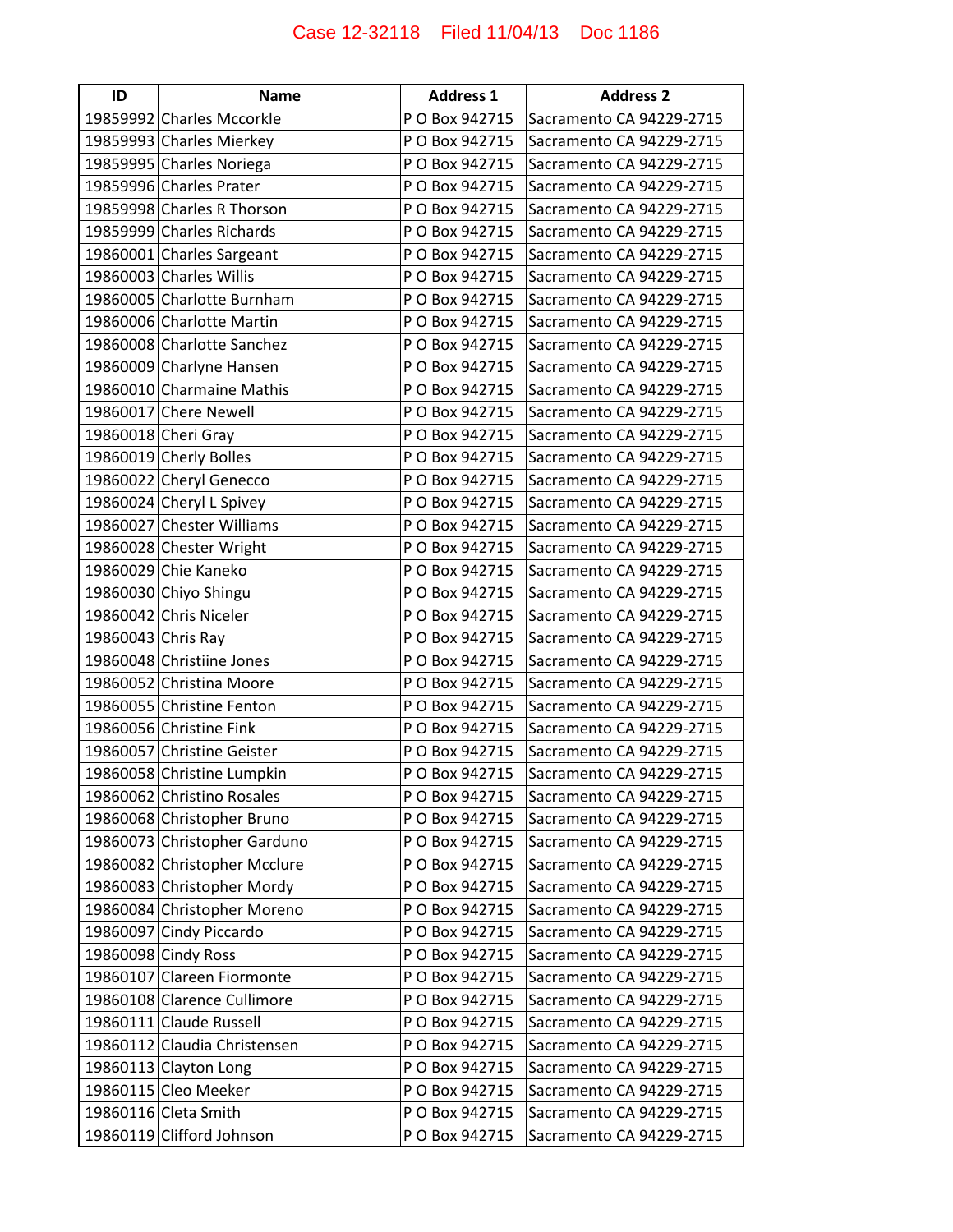| ID                 | <b>Name</b>                    | <b>Address 1</b> | <b>Address 2</b>         |
|--------------------|--------------------------------|------------------|--------------------------|
|                    | 19860120 Clifford Milton       | P O Box 942715   | Sacramento CA 94229-2715 |
|                    | 19860121 Clifford Smith        | P O Box 942715   | Sacramento CA 94229-2715 |
|                    | 19860123 Clinton Alexson       | P O Box 942715   | Sacramento CA 94229-2715 |
|                    | 19860124 Clotilde Macias       | P O Box 942715   | Sacramento CA 94229-2715 |
|                    | 19860127 Clyde Davis Jr        | P O Box 942715   | Sacramento CA 94229-2715 |
|                    | 19860128 Clyde Dunsing         | P O Box 942715   | Sacramento CA 94229-2715 |
|                    | 19860130 Coady Halligan        | P O Box 942715   | Sacramento CA 94229-2715 |
|                    | 19860149 Colleen Foster        | P O Box 942715   | Sacramento CA 94229-2715 |
|                    | 19860150 Colleen Joy           | P O Box 942715   | Sacramento CA 94229-2715 |
|                    | 19860165 Connie Alcantra       | P O Box 942715   | Sacramento CA 94229-2715 |
|                    | 19860166 Connie Freeman        | P O Box 942715   | Sacramento CA 94229-2715 |
|                    | 19860167 Connie Israel         | P O Box 942715   | Sacramento CA 94229-2715 |
|                    | 19860170 Connie Weiman         | P O Box 942715   | Sacramento CA 94229-2715 |
|                    | 19860171 Constance Avey        | P O Box 942715   | Sacramento CA 94229-2715 |
|                    | 19860172 Constance Ramirez     | P O Box 942715   | Sacramento CA 94229-2715 |
|                    | 19860174 Consuelo Leyva        | P O Box 942715   | Sacramento CA 94229-2715 |
|                    | 19860197 Craig Matthews        | P O Box 942715   | Sacramento CA 94229-2715 |
|                    | 19860198 Craig Moradian        | P O Box 942715   | Sacramento CA 94229-2715 |
|                    | 19860199 Craig Williams        | P O Box 942715   | Sacramento CA 94229-2715 |
|                    | 19860201 Craig Yoshikawa       | P O Box 942715   | Sacramento CA 94229-2715 |
|                    | 19860206 Crecencio Castro      | P O Box 942715   | Sacramento CA 94229-2715 |
|                    | 19860219 Curtis Hambrick       | P O Box 942715   | Sacramento CA 94229-2715 |
|                    | 19860221 Curtis Lafever        | P O Box 942715   | Sacramento CA 94229-2715 |
|                    | 19860230 Cynthia Arroyo        | P O Box 942715   | Sacramento CA 94229-2715 |
|                    | 19860231 Cynthia Donahue       | P O Box 942715   | Sacramento CA 94229-2715 |
|                    | 19860232 Cynthia Dutra Lopez   | P O Box 942715   | Sacramento CA 94229-2715 |
|                    | 19860236 Cynthia Hausenfleck   | P O Box 942715   | Sacramento CA 94229-2715 |
|                    | 19860237 Cynthia Hawk          | P O Box 942715   | Sacramento CA 94229-2715 |
|                    | 19860238 Cynthia Hieber        | P O Box 942715   | Sacramento CA 94229-2715 |
|                    | 19860240 Cynthia Humbert-Neely | P O Box 942715   | Sacramento CA 94229-2715 |
|                    | 19860248 Dale Decker           | P O Box 942715   | Sacramento CA 94229-2715 |
|                    | 19860249 Dale E Barney Sr      | P O Box 942715   | Sacramento CA 94229-2715 |
| 19860251 Dale Hall |                                | P O Box 942715   | Sacramento CA 94229-2715 |
|                    | 19860252 Dale Hicks            | P O Box 942715   | Sacramento CA 94229-2715 |
| 19860255 Dale Hill |                                | P O Box 942715   | Sacramento CA 94229-2715 |
|                    | 19860256 Dale Himes            | P O Box 942715   | Sacramento CA 94229-2715 |
|                    | 19860257 Dale Olson            | P O Box 942715   | Sacramento CA 94229-2715 |
|                    | 19860259 Dale Ramirez          | P O Box 942715   | Sacramento CA 94229-2715 |
|                    | 19860260 Dale Shartzer         | P O Box 942715   | Sacramento CA 94229-2715 |
|                    | 19860261 Dale Wagner           | P O Box 942715   | Sacramento CA 94229-2715 |
|                    | 19860262 Daline Duncan         | P O Box 942715   | Sacramento CA 94229-2715 |
|                    | 19860263 Dallas Faulkner       | P O Box 942715   | Sacramento CA 94229-2715 |
|                    | 19860274 Dan Ruvalcaba         | P O Box 942715   | Sacramento CA 94229-2715 |
|                    | 19860278 Danae Sharp           | P O Box 942715   | Sacramento CA 94229-2715 |
|                    | 19860280 Daniel A Richards     | P O Box 942715   | Sacramento CA 94229-2715 |
|                    | 19860281 Daniel Archibeque     | P O Box 942715   | Sacramento CA 94229-2715 |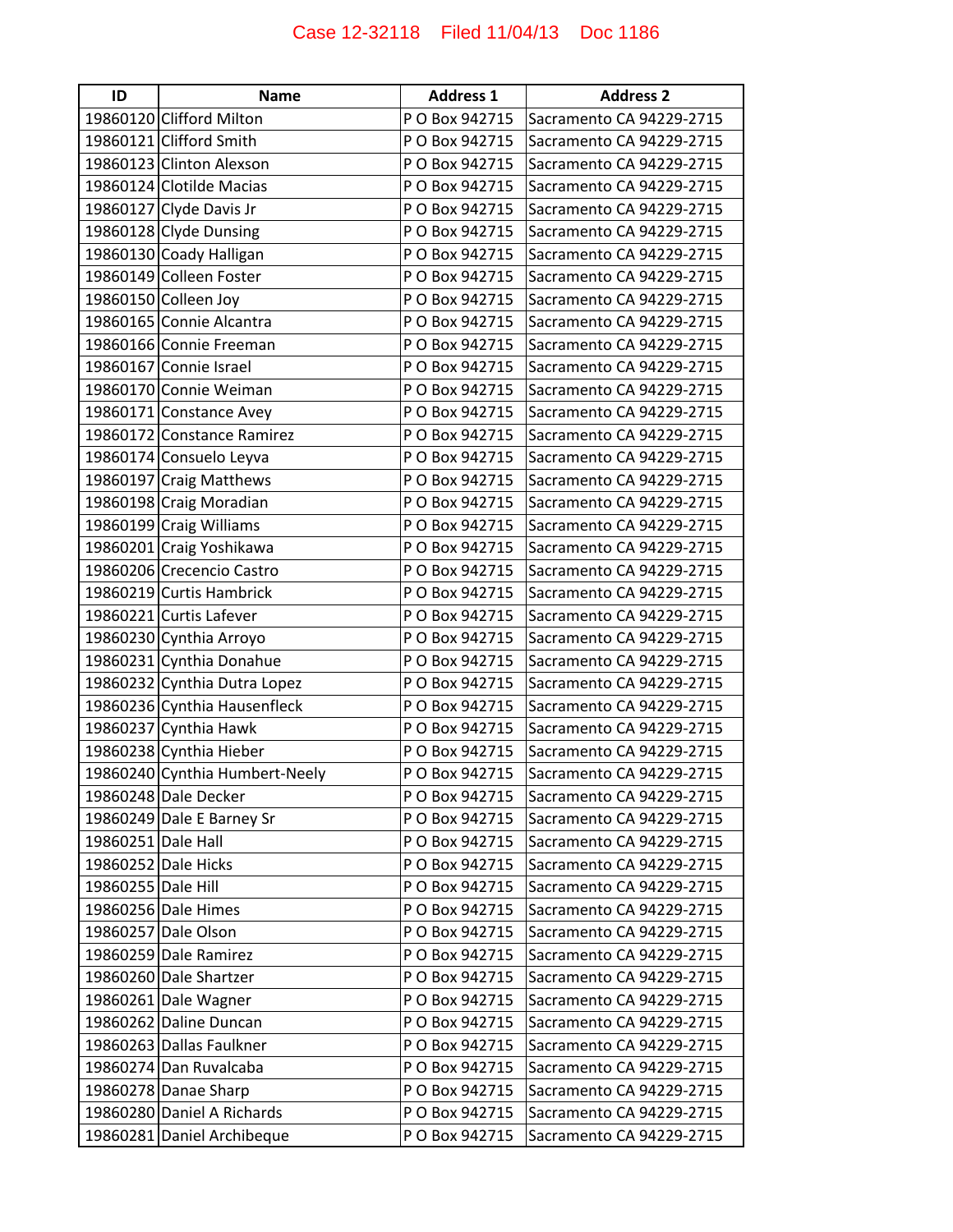| ID                | <b>Name</b>                     | <b>Address 1</b> | <b>Address 2</b>         |
|-------------------|---------------------------------|------------------|--------------------------|
|                   | 19860283 Daniel Burke           | P O Box 942715   | Sacramento CA 94229-2715 |
|                   | 19860286 Daniel Davis           | P O Box 942715   | Sacramento CA 94229-2715 |
|                   | 19860287 Daniel Forsythe        | P O Box 942715   | Sacramento CA 94229-2715 |
|                   | 19860288 Daniel Gatto           | P O Box 942715   | Sacramento CA 94229-2715 |
|                   | 19860291 Daniel Hernandez       | P O Box 942715   | Sacramento CA 94229-2715 |
|                   | 19860293 Daniel J Gilliam       | P O Box 942715   | Sacramento CA 94229-2715 |
|                   | 19860297 Daniel Loza            | P O Box 942715   | Sacramento CA 94229-2715 |
|                   | 19860300 Daniel Munoz           | P O Box 942715   | Sacramento CA 94229-2715 |
|                   | 19860301 Daniel Ortega          | P O Box 942715   | Sacramento CA 94229-2715 |
|                   | 19860305 Daniel Richards        | P O Box 942715   | Sacramento CA 94229-2715 |
|                   | 19860306 Daniel Rogers          | P O Box 942715   | Sacramento CA 94229-2715 |
|                   | 19860308 Daniel Sotello         | P O Box 942715   | Sacramento CA 94229-2715 |
|                   | 19860309 Daniel Terrill         | P O Box 942715   | Sacramento CA 94229-2715 |
|                   | 19860310 Daniel Valenzuela      | P O Box 942715   | Sacramento CA 94229-2715 |
|                   | 19860319 Danny Emerson          | P O Box 942715   | Sacramento CA 94229-2715 |
|                   | 19860320 Danny Mah              | P O Box 942715   | Sacramento CA 94229-2715 |
| 19860321 Danny Ng |                                 | P O Box 942715   | Sacramento CA 94229-2715 |
|                   | 19860323 Danny R Watts          | P O Box 942715   | Sacramento CA 94229-2715 |
|                   | 19860324 Danny Streeter         | P O Box 942715   | Sacramento CA 94229-2715 |
|                   | 19860326 Dario Bella            | P O Box 942715   | Sacramento CA 94229-2715 |
|                   | 19860328 Darlene Allen          | P O Box 942715   | Sacramento CA 94229-2715 |
|                   | 19860329 Darlene Haley          | P O Box 942715   | Sacramento CA 94229-2715 |
|                   | 19860330 Darlene Krantz-Mendler | P O Box 942715   | Sacramento CA 94229-2715 |
|                   | 19860331 Darlene Welch          | P O Box 942715   | Sacramento CA 94229-2715 |
|                   | 19860341 Dave Olson             | P O Box 942715   | Sacramento CA 94229-2715 |
|                   | 19860350 David Ambrose          | P O Box 942715   | Sacramento CA 94229-2715 |
|                   | 19860351 David Anderson         | P O Box 942715   | Sacramento CA 94229-2715 |
|                   | 19860355 David Bentz            | P O Box 942715   | Sacramento CA 94229-2715 |
|                   | 19860357 David Brown            | P O Box 942715   | Sacramento CA 94229-2715 |
|                   | 19860359 David Carey            | P O Box 942715   | Sacramento CA 94229-2715 |
|                   | 19860360 David Cole             | P O Box 942715   | Sacramento CA 94229-2715 |
|                   | 19860362 David Duley            | P O Box 942715   | Sacramento CA 94229-2715 |
|                   | 19860366 David Elkins           | P O Box 942715   | Sacramento CA 94229-2715 |
|                   | 19860369 David French           | P O Box 942715   | Sacramento CA 94229-2715 |
|                   | 19860372 David Gouker           | P O Box 942715   | Sacramento CA 94229-2715 |
|                   | 19860373 David Gumbaro          | P O Box 942715   | Sacramento CA 94229-2715 |
|                   | 19860374 David Hafey            | P O Box 942715   | Sacramento CA 94229-2715 |
|                   | 19860376 David Harzoff          | P O Box 942715   | Sacramento CA 94229-2715 |
|                   | 19860377 David Hatchard         | P O Box 942715   | Sacramento CA 94229-2715 |
|                   | 19860380 David Howard           | P O Box 942715   | Sacramento CA 94229-2715 |
|                   | 19860381 David Hutchinson       | P O Box 942715   | Sacramento CA 94229-2715 |
|                   | 19860387 David Knickerbocker    | P O Box 942715   | Sacramento CA 94229-2715 |
|                   | 19860391 David Lopez            | P O Box 942715   | Sacramento CA 94229-2715 |
|                   | 19860393 David Mcdonell         | P O Box 942715   | Sacramento CA 94229-2715 |
|                   | 19860394 David Melby            | P O Box 942715   | Sacramento CA 94229-2715 |
|                   | 19860397 David Milton           | P O Box 942715   | Sacramento CA 94229-2715 |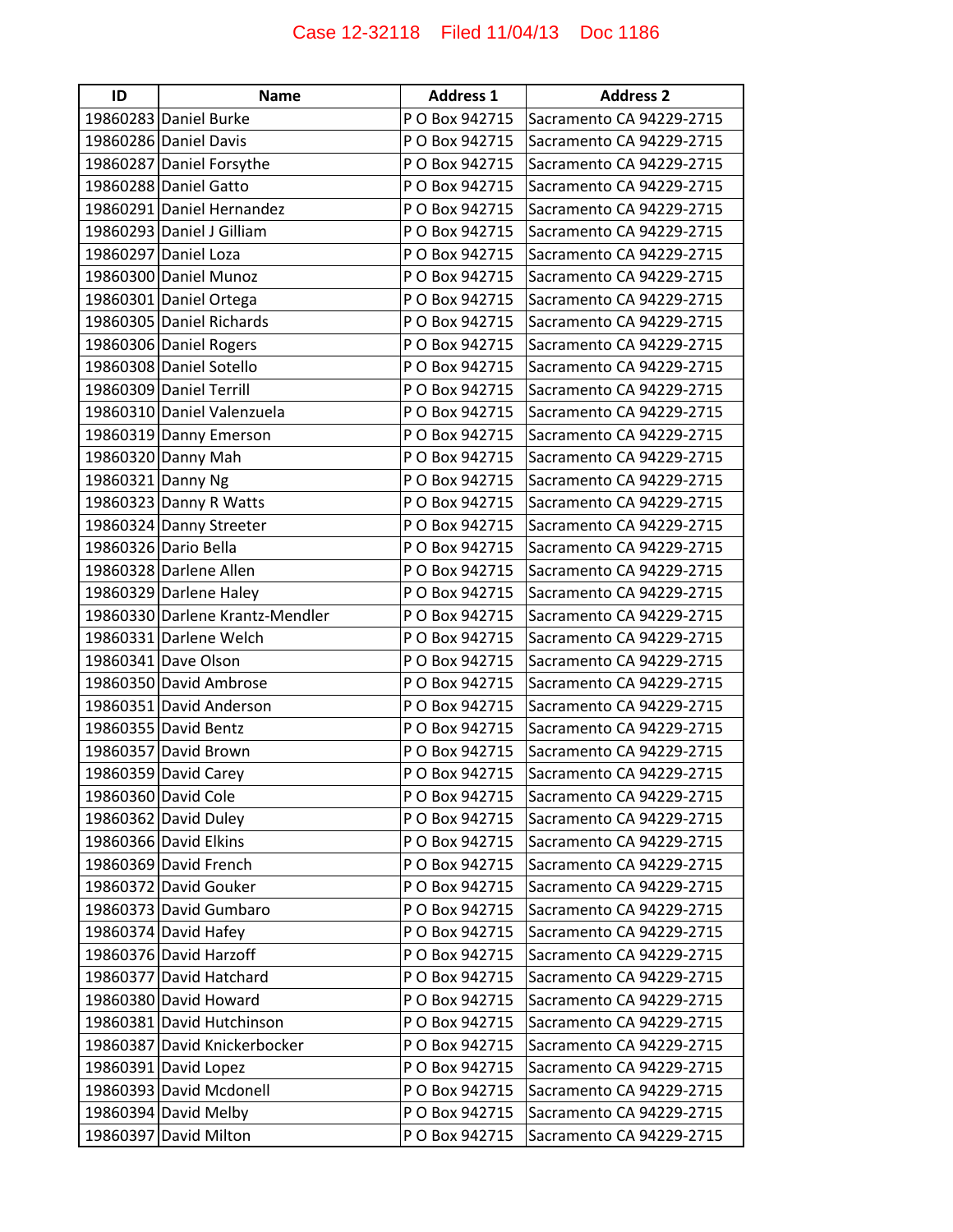| ID                 | <b>Name</b>                 | <b>Address 1</b> | <b>Address 2</b>         |
|--------------------|-----------------------------|------------------|--------------------------|
|                    | 19860398 David Monk         | P O Box 942715   | Sacramento CA 94229-2715 |
|                    | 19860401 David Owens        | P O Box 942715   | Sacramento CA 94229-2715 |
|                    | 19860404 David Pyle         | P O Box 942715   | Sacramento CA 94229-2715 |
|                    | 19860409 David Rico         | P O Box 942715   | Sacramento CA 94229-2715 |
|                    | 19860410 David Robinson     | P O Box 942715   | Sacramento CA 94229-2715 |
|                    | 19860411 David Rogers       | P O Box 942715   | Sacramento CA 94229-2715 |
|                    | 19860413 David Rosensteel   | P O Box 942715   | Sacramento CA 94229-2715 |
|                    | 19860414 David Rule         | P O Box 942715   | Sacramento CA 94229-2715 |
|                    | 19860415 David Sanchez      | P O Box 942715   | Sacramento CA 94229-2715 |
|                    | 19860416 David Serles       | P O Box 942715   | Sacramento CA 94229-2715 |
|                    | 19860418 David Spinelli     | P O Box 942715   | Sacramento CA 94229-2715 |
|                    | 19860419 David Swim         | P O Box 942715   | Sacramento CA 94229-2715 |
|                    | 19860421 David Townsend     | P O Box 942715   | Sacramento CA 94229-2715 |
|                    | 19860422 David Ugarkovich   | P O Box 942715   | Sacramento CA 94229-2715 |
|                    | 19860425 David W Schulze    | P O Box 942715   | Sacramento CA 94229-2715 |
|                    | 19860426 David Webster      | P O Box 942715   | Sacramento CA 94229-2715 |
|                    | 19860428 David White        | P O Box 942715   | Sacramento CA 94229-2715 |
|                    | 19860430 David Yamada       | P O Box 942715   | Sacramento CA 94229-2715 |
|                    | 19860431 Dawan Carter       | P O Box 942715   | Sacramento CA 94229-2715 |
|                    | 19860432 Dawn Ezell         | P O Box 942715   | Sacramento CA 94229-2715 |
|                    | 19860434 Dayle Bailey       | P O Box 942715   | Sacramento CA 94229-2715 |
|                    | 19860442 Dean Poullos       | P O Box 942715   | Sacramento CA 94229-2715 |
|                    | 19860445 Deanna Denouden    | P O Box 942715   | Sacramento CA 94229-2715 |
|                    | 19860447 Deborah A Morales  | P O Box 942715   | Sacramento CA 94229-2715 |
|                    | 19860449 Deborah Brink      | P O Box 942715   | Sacramento CA 94229-2715 |
|                    | 19860451 Deborah Hines      | P O Box 942715   | Sacramento CA 94229-2715 |
|                    | 19860452 Deborah Hollis     | P O Box 942715   | Sacramento CA 94229-2715 |
|                    | 19860456 Deborah Westler    | P O Box 942715   | Sacramento CA 94229-2715 |
|                    | 19860461 Debra Dimas        | P O Box 942715   | Sacramento CA 94229-2715 |
|                    | 19860462 Debra Emery        | P O Box 942715   | Sacramento CA 94229-2715 |
|                    | 19860465 Debra G Hammonds   | P O Box 942715   | Sacramento CA 94229-2715 |
|                    | 19860470 Debra Newell       | P O Box 942715   | Sacramento CA 94229-2715 |
|                    | 19860472 Dee Anna Meadows   | P O Box 942715   | Sacramento CA 94229-2715 |
| 19860473 Dee Clair |                             | P O Box 942715   | Sacramento CA 94229-2715 |
|                    | 19860479 Delbert Hodge      | P O Box 942715   | Sacramento CA 94229-2715 |
|                    | 19860481 Delbert Miller     | P O Box 942715   | Sacramento CA 94229-2715 |
|                    | 19860483 Delfina Garcia     | P O Box 942715   | Sacramento CA 94229-2715 |
|                    | 19860484 Delia Fernandez    | P O Box 942715   | Sacramento CA 94229-2715 |
|                    | 19860487 Dellann Heacock    | P O Box 942715   | Sacramento CA 94229-2715 |
|                    | 19860488 Delola Jobe        | P O Box 942715   | Sacramento CA 94229-2715 |
|                    | 19860489 Delores Bernasconi | P O Box 942715   | Sacramento CA 94229-2715 |
|                    | 19860490 Delores Sanchez    | P O Box 942715   | Sacramento CA 94229-2715 |
|                    | 19860491 Delores Smiley     | P O Box 942715   | Sacramento CA 94229-2715 |
|                    | 19860492 Deloris Roach      | P O Box 942715   | Sacramento CA 94229-2715 |
|                    | 19860493 Deloris Wells      | P O Box 942715   | Sacramento CA 94229-2715 |
|                    | 19860500 Delvin Fredrickson | P O Box 942715   | Sacramento CA 94229-2715 |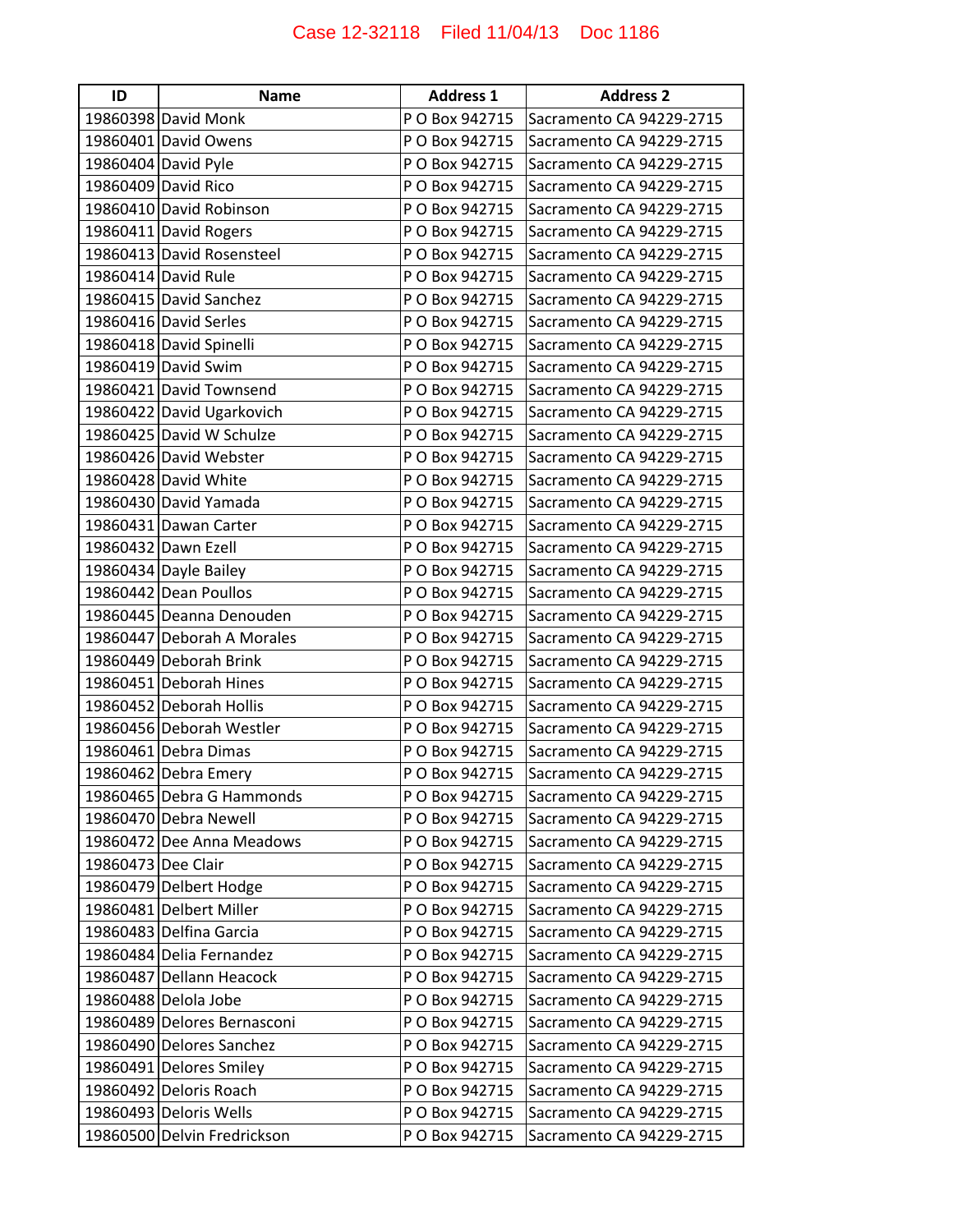| ID | <b>Name</b>                 | <b>Address 1</b> | <b>Address 2</b>         |
|----|-----------------------------|------------------|--------------------------|
|    | 19860501 Dena Mckie         | P O Box 942715   | Sacramento CA 94229-2715 |
|    | 19860502 Denese Burkhardt   | P O Box 942715   | Sacramento CA 94229-2715 |
|    | 19860505 Denise Wheeler     | P O Box 942715   | Sacramento CA 94229-2715 |
|    | 19860507 Dennis Bingham     | P O Box 942715   | Sacramento CA 94229-2715 |
|    | 19860508 Dennis Bowles      | P O Box 942715   | Sacramento CA 94229-2715 |
|    | 19860510 Dennis Carroll     | P O Box 942715   | Sacramento CA 94229-2715 |
|    | 19860511 Dennis Clark       | P O Box 942715   | Sacramento CA 94229-2715 |
|    | 19860512 Dennis Doane       | P O Box 942715   | Sacramento CA 94229-2715 |
|    | 19860513 Dennis Dubois      | P O Box 942715   | Sacramento CA 94229-2715 |
|    | 19860515 Dennis Duffy       | P O Box 942715   | Sacramento CA 94229-2715 |
|    | 19860516 Dennis Edwards     | P O Box 942715   | Sacramento CA 94229-2715 |
|    | 19860517 Dennis Hudson      | P O Box 942715   | Sacramento CA 94229-2715 |
|    | 19860518 Dennis Huestis     | P O Box 942715   | Sacramento CA 94229-2715 |
|    | 19860520 Dennis Kong        | P O Box 942715   | Sacramento CA 94229-2715 |
|    | 19860521 Dennis Merkel      | P O Box 942715   | Sacramento CA 94229-2715 |
|    | 19860522 Dennis Morgan      | P O Box 942715   | Sacramento CA 94229-2715 |
|    | 19860523 Dennis Sanford     | P O Box 942715   | Sacramento CA 94229-2715 |
|    | 19860525 Dennis Schepp      | P O Box 942715   | Sacramento CA 94229-2715 |
|    | 19860527 Dennis Smallie     | P O Box 942715   | Sacramento CA 94229-2715 |
|    | 19860529 Dennis Thomas      | P O Box 942715   | Sacramento CA 94229-2715 |
|    | 19860531 Dennis Zuck        | P O Box 942715   | Sacramento CA 94229-2715 |
|    | 19860536 Derald Smith       | P O Box 942715   | Sacramento CA 94229-2715 |
|    | 19860547 Deverold Horton    | P O Box 942715   | Sacramento CA 94229-2715 |
|    | 19860550 Dewayne Weddles    | P O Box 942715   | Sacramento CA 94229-2715 |
|    | 19860553 Diana Butler       | P O Box 942715   | Sacramento CA 94229-2715 |
|    | 19860558 Diane Bills        | P O Box 942715   | Sacramento CA 94229-2715 |
|    | 19860559 Diane Freggiaro    | P O Box 942715   | Sacramento CA 94229-2715 |
|    | 19860560 Diane Giottonini   | P O Box 942715   | Sacramento CA 94229-2715 |
|    | 19860561 Diane Snell        | P O Box 942715   | Sacramento CA 94229-2715 |
|    | 19860562 Diane Trainor      | P O Box 942715   | Sacramento CA 94229-2715 |
|    | 19860563 Dianna Gonzales    | P O Box 942715   | Sacramento CA 94229-2715 |
|    | 19860564 Dianne Gregorius   | P O Box 942715   | Sacramento CA 94229-2715 |
|    | 19860565 Dianne Ruby        | P O Box 942715   | Sacramento CA 94229-2715 |
|    | 19860566 Dianne Smith       | P O Box 942715   | Sacramento CA 94229-2715 |
|    | 19860567 Dick Teczon        | P O Box 942715   | Sacramento CA 94229-2715 |
|    | 19860570 Dino Ghelarducci   | P O Box 942715   | Sacramento CA 94229-2715 |
|    | 19860574 Dionysia Smith     | P O Box 942715   | Sacramento CA 94229-2715 |
|    | 19860581 Dolores Armendarez | P O Box 942715   | Sacramento CA 94229-2715 |
|    | 19860582 Dolores Artemenko  | P O Box 942715   | Sacramento CA 94229-2715 |
|    | 19860583 Dolores Blanke     | P O Box 942715   | Sacramento CA 94229-2715 |
|    | 19860586 Domingo Orozco     | P O Box 942715   | Sacramento CA 94229-2715 |
|    | 19860589 Don Delano         | P O Box 942715   | Sacramento CA 94229-2715 |
|    | 19860590 Don Driggs         | P O Box 942715   | Sacramento CA 94229-2715 |
|    | 19860591 Don Evans          | P O Box 942715   | Sacramento CA 94229-2715 |
|    | 19860594 Donald Akerland    | P O Box 942715   | Sacramento CA 94229-2715 |
|    | 19860595 Donald Bryant      | P O Box 942715   | Sacramento CA 94229-2715 |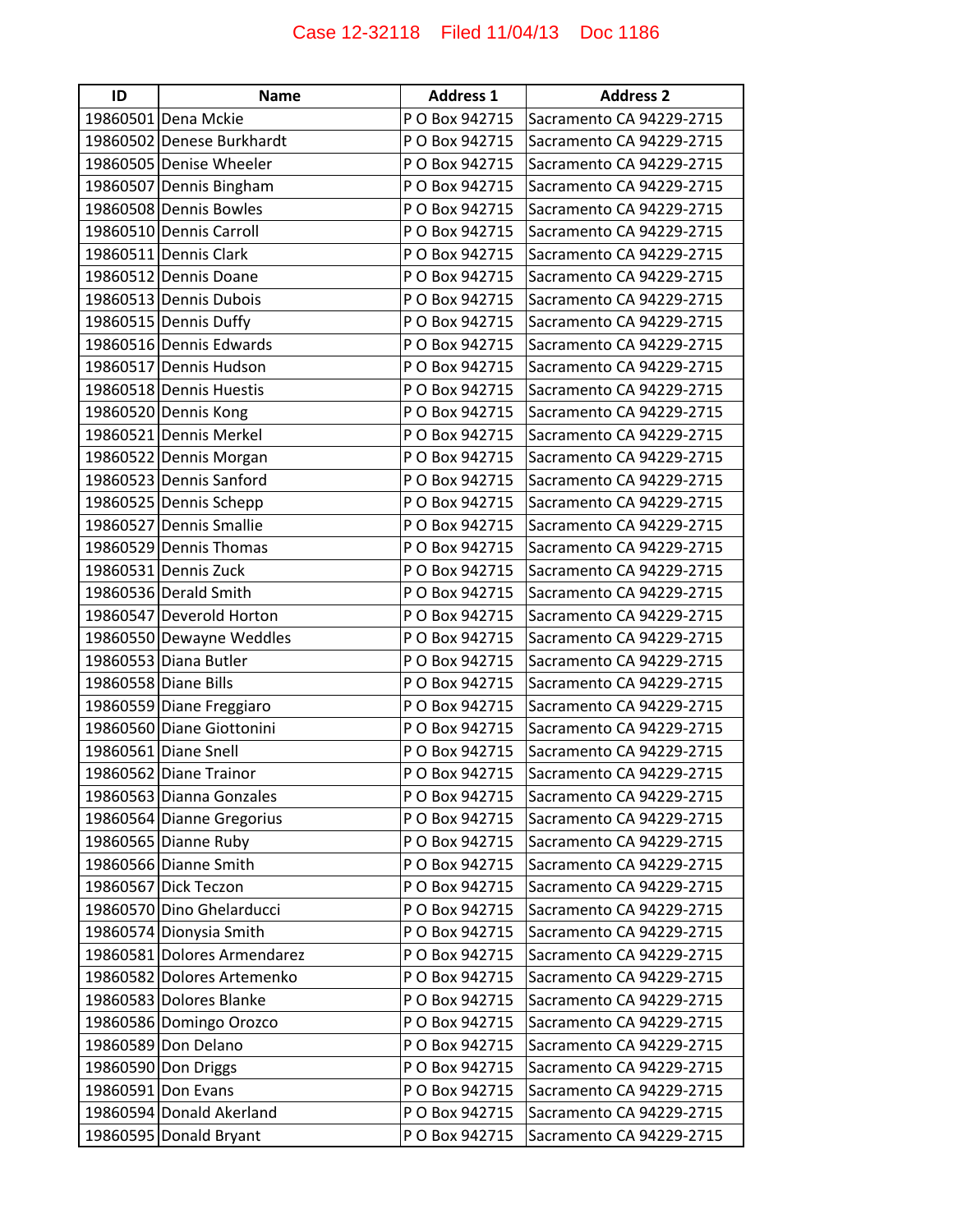| ID | <b>Name</b>                       | <b>Address 1</b> | <b>Address 2</b>         |
|----|-----------------------------------|------------------|--------------------------|
|    | 19860596 Donald Ceppi             | P O Box 942715   | Sacramento CA 94229-2715 |
|    | 19860597 Donald Dodge             | P O Box 942715   | Sacramento CA 94229-2715 |
|    | 19860598 Donald Duck              | P O Box 942715   | Sacramento CA 94229-2715 |
|    | 19860599 Donald Filbin            | P O Box 942715   | Sacramento CA 94229-2715 |
|    | 19860600 Donald Flynn             | P O Box 942715   | Sacramento CA 94229-2715 |
|    | 19860601 Donald Formby            | P O Box 942715   | Sacramento CA 94229-2715 |
|    | 19860602 Donald Fredericks        | P O Box 942715   | Sacramento CA 94229-2715 |
|    | 19860603 Donald Gaines            | P O Box 942715   | Sacramento CA 94229-2715 |
|    | 19860604 Donald Garibaldi         | P O Box 942715   | Sacramento CA 94229-2715 |
|    | 19860605 Donald Hasenbuhler       | P O Box 942715   | Sacramento CA 94229-2715 |
|    | 19860606 Donald Irvine            | P O Box 942715   | Sacramento CA 94229-2715 |
|    | 19860608 Donald J Murphy          | P O Box 942715   | Sacramento CA 94229-2715 |
|    | 19860609 Donald Jackson           | P O Box 942715   | Sacramento CA 94229-2715 |
|    | 19860610 Donald King              | P O Box 942715   | Sacramento CA 94229-2715 |
|    | 19860611 Donald Lloyd             | P O Box 942715   | Sacramento CA 94229-2715 |
|    | 19860612 Donald Markle            | P O Box 942715   | Sacramento CA 94229-2715 |
|    | 19860614 Donald Marlow            | P O Box 942715   | Sacramento CA 94229-2715 |
|    | 19860615 Donald Mclaurin          | P O Box 942715   | Sacramento CA 94229-2715 |
|    | 19860617 Donald Miller            | P O Box 942715   | Sacramento CA 94229-2715 |
|    | 19860618 Donald Motter            | P O Box 942715   | Sacramento CA 94229-2715 |
|    | 19860620 Donald Plath             | P O Box 942715   | Sacramento CA 94229-2715 |
|    | 19860622 Donald Reule             | P O Box 942715   | Sacramento CA 94229-2715 |
|    | 19860623 Donald Saha              | P O Box 942715   | Sacramento CA 94229-2715 |
|    | 19860625 Donald Simmons           | P O Box 942715   | Sacramento CA 94229-2715 |
|    | 19860626 Donald Smail             | P O Box 942715   | Sacramento CA 94229-2715 |
|    | 19860627 Donald Sullivan          | P O Box 942715   | Sacramento CA 94229-2715 |
|    | 19860628 Donald Tirapelle         | P O Box 942715   | Sacramento CA 94229-2715 |
|    | 19860631 Donald Wise              | P O Box 942715   | Sacramento CA 94229-2715 |
|    | 19860632 Donavan Mccoy            | P O Box 942715   | Sacramento CA 94229-2715 |
|    | 19860634 Donna Beasley            | P O Box 942715   | Sacramento CA 94229-2715 |
|    | 19860635 Donna Brown              | P O Box 942715   | Sacramento CA 94229-2715 |
|    | 19860636 Donna Green              | P O Box 942715   | Sacramento CA 94229-2715 |
|    | 19860637 Donna Hasenbuhler        | P O Box 942715   | Sacramento CA 94229-2715 |
|    | 19860638 Donna Kelly              | P O Box 942715   | Sacramento CA 94229-2715 |
|    | 19860640 Donna Lovell             | P O Box 942715   | Sacramento CA 94229-2715 |
|    | 19860641 Donna Pooley             | P O Box 942715   | Sacramento CA 94229-2715 |
|    | 19860643 Donna Stormes            | P O Box 942715   | Sacramento CA 94229-2715 |
|    | 19860646 Dora Sisneroz            | P O Box 942715   | Sacramento CA 94229-2715 |
|    | 19860647 Dori Haase               | P O Box 942715   | Sacramento CA 94229-2715 |
|    | 19860648 Doris Specht             | P O Box 942715   | Sacramento CA 94229-2715 |
|    | 19860649 Doris Towle              | P O Box 942715   | Sacramento CA 94229-2715 |
|    | 19860650 Dorothy Cashero          | P O Box 942715   | Sacramento CA 94229-2715 |
|    | 19860651 Dorothy Engler-Losorwith | P O Box 942715   | Sacramento CA 94229-2715 |
|    | 19860652 Dorothy Morris           | P O Box 942715   | Sacramento CA 94229-2715 |
|    | 19860653 Dorothy Sanborn          | P O Box 942715   | Sacramento CA 94229-2715 |
|    | 19860655 Dorothy Veregge          | P O Box 942715   | Sacramento CA 94229-2715 |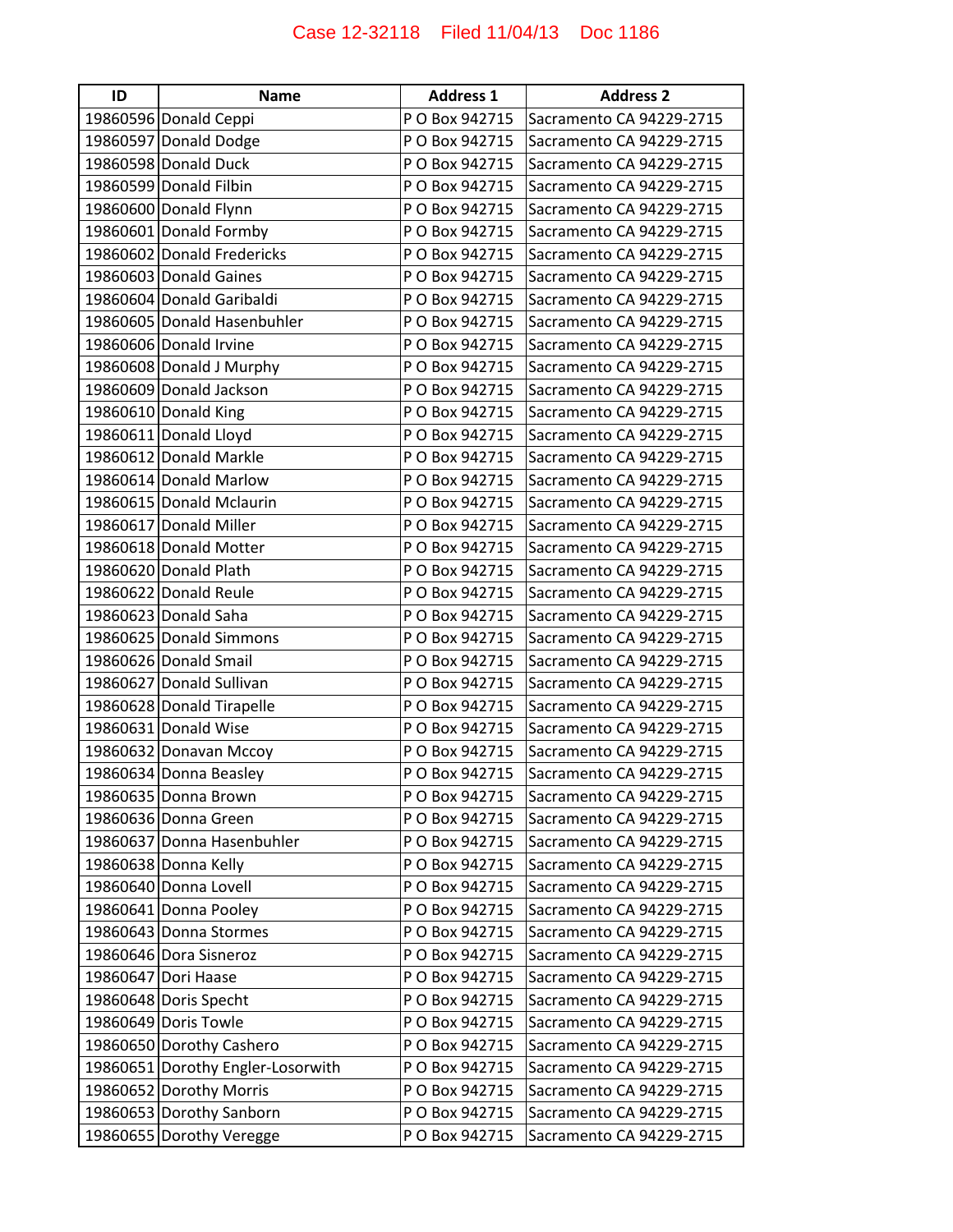| ID                | <b>Name</b>                 | <b>Address 1</b> | <b>Address 2</b>         |
|-------------------|-----------------------------|------------------|--------------------------|
|                   | 19860656 Dorothy Williams   | P O Box 942715   | Sacramento CA 94229-2715 |
|                   | 19860657 Dorothy Wimberly   | P O Box 942715   | Sacramento CA 94229-2715 |
|                   | 19860658 Dougals Cherney    | P O Box 942715   | Sacramento CA 94229-2715 |
|                   | 19860660 Douglas Barth      | P O Box 942715   | Sacramento CA 94229-2715 |
|                   | 19860663 Douglas Calkins    | P O Box 942715   | Sacramento CA 94229-2715 |
|                   | 19860664 Douglas Christion  | P O Box 942715   | Sacramento CA 94229-2715 |
|                   | 19860666 Douglas Haro       | P O Box 942715   | Sacramento CA 94229-2715 |
|                   | 19860668 Douglas Holste     | P O Box 942715   | Sacramento CA 94229-2715 |
|                   | 19860669 Douglas Jones      | P O Box 942715   | Sacramento CA 94229-2715 |
|                   | 19860670 Douglas Kinser     | P O Box 942715   | Sacramento CA 94229-2715 |
|                   | 19860672 Douglas Ratto      | P O Box 942715   | Sacramento CA 94229-2715 |
|                   | 19860675 Douglas Tunnell    | P O Box 942715   | Sacramento CA 94229-2715 |
|                   | 19860676 Douglas Watkins    | P O Box 942715   | Sacramento CA 94229-2715 |
|                   | 19860677 Douglas Webster    | P O Box 942715   | Sacramento CA 94229-2715 |
|                   | 19860686 Dulcenia Catlett   | P O Box 942715   | Sacramento CA 94229-2715 |
|                   | 19860689 Dwane Milnes       | P O Box 942715   | Sacramento CA 94229-2715 |
|                   | 19860691 Dwayne Perry       | P O Box 942715   | Sacramento CA 94229-2715 |
|                   | 19860693 Dwight Brown       | P O Box 942715   | Sacramento CA 94229-2715 |
| 19860698 E G Dowd |                             | P O Box 942715   | Sacramento CA 94229-2715 |
|                   | 19860704 Eddie Brown        | P O Box 942715   | Sacramento CA 94229-2715 |
|                   | 19860710 Edith Fairweather  | P O Box 942715   | Sacramento CA 94229-2715 |
|                   | 19860711 Edith Hood         | P O Box 942715   | Sacramento CA 94229-2715 |
|                   | 19860712 Edith Post         | P O Box 942715   | Sacramento CA 94229-2715 |
|                   | 19860713 Edith Schmidt      | P O Box 942715   | Sacramento CA 94229-2715 |
|                   | 19860719 Edward Belcher     | P O Box 942715   | Sacramento CA 94229-2715 |
|                   | 19860720 Edward Bennetto    | P O Box 942715   | Sacramento CA 94229-2715 |
|                   | 19860722 Edward Castellanos | P O Box 942715   | Sacramento CA 94229-2715 |
|                   | 19860723 Edward Chavez      | P O Box 942715   | Sacramento CA 94229-2715 |
|                   | 19860724 Edward Cruz        | P O Box 942715   | Sacramento CA 94229-2715 |
|                   | 19860726 Edward Erdelatz    | P O Box 942715   | Sacramento CA 94229-2715 |
|                   | 19860727 Edward Hersom      | P O Box 942715   | Sacramento CA 94229-2715 |
|                   | 19860730 Edward Jorgenson   | P O Box 942715   | Sacramento CA 94229-2715 |
|                   | 19860734 Edward Oreilly     | P O Box 942715   | Sacramento CA 94229-2715 |
|                   | 19860735 Edward Santos      | P O Box 942715   | Sacramento CA 94229-2715 |
|                   | 19860737 Edward Theadore    | P O Box 942715   | Sacramento CA 94229-2715 |
|                   | 19860738 Edward Williams    | P O Box 942715   | Sacramento CA 94229-2715 |
|                   | 19860740 Edwin Rogers       | P O Box 942715   | Sacramento CA 94229-2715 |
|                   | 19860741 Edwin Wall         | P O Box 942715   | Sacramento CA 94229-2715 |
|                   | 19860742 Edwina Lee         | P O Box 942715   | Sacramento CA 94229-2715 |
|                   | 19860743 Eileen Lobosco     | P O Box 942715   | Sacramento CA 94229-2715 |
|                   | 19860746 Elaine Freitas     | P O Box 942715   | Sacramento CA 94229-2715 |
|                   | 19860748 Elaine Fuller      | P O Box 942715   | Sacramento CA 94229-2715 |
|                   | 19860750 Elaine Tully       | P O Box 942715   | Sacramento CA 94229-2715 |
|                   | 19860751 Elaine Woods       | P O Box 942715   | Sacramento CA 94229-2715 |
|                   | 19860753 Elbert Denton      | P O Box 942715   | Sacramento CA 94229-2715 |
|                   | 19860755 Eleanor Burch      | P O Box 942715   | Sacramento CA 94229-2715 |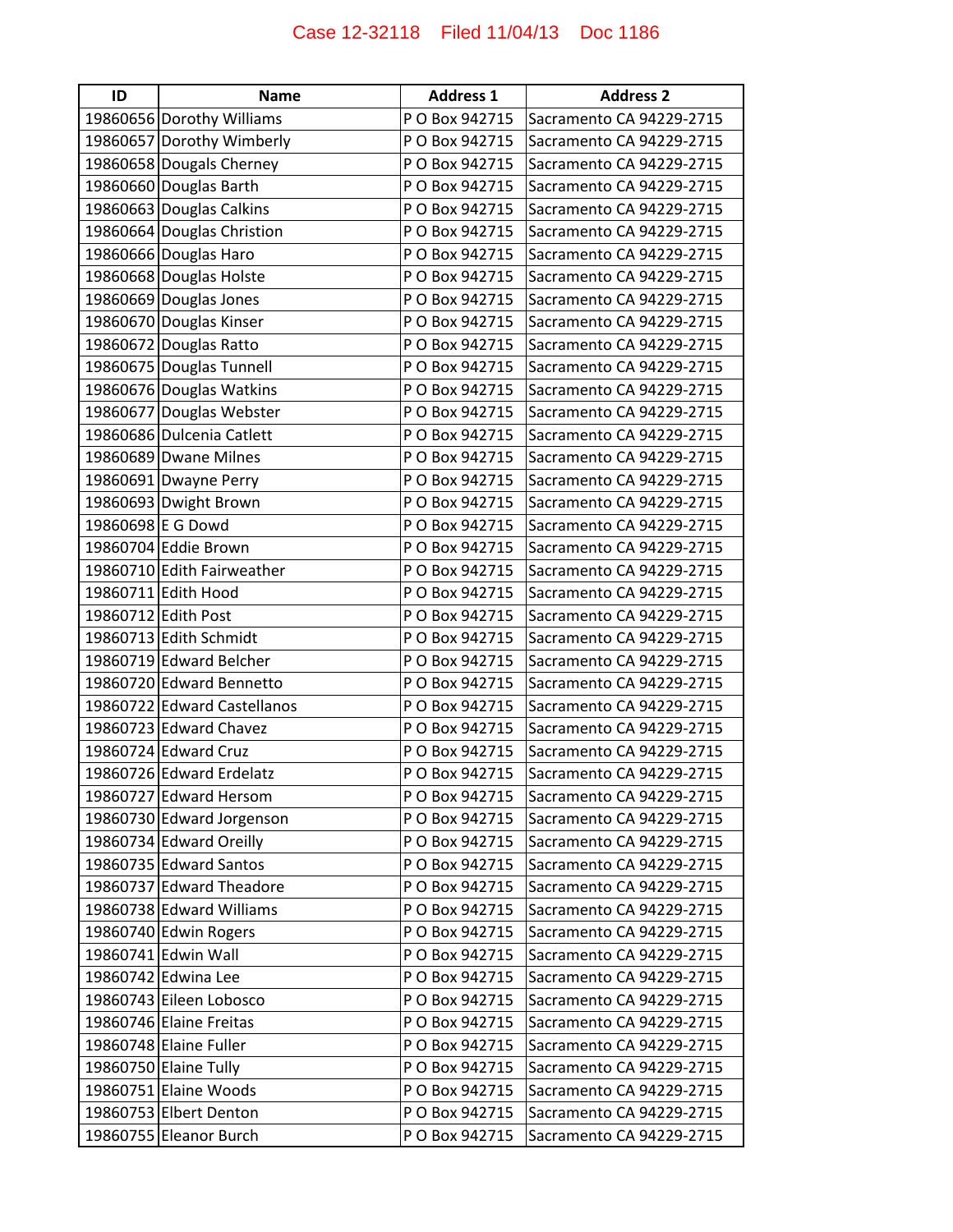| ID                  | <b>Name</b>                       | <b>Address 1</b> | <b>Address 2</b>         |
|---------------------|-----------------------------------|------------------|--------------------------|
|                     | 19860756 Eleanore Costa           | P O Box 942715   | Sacramento CA 94229-2715 |
|                     | 19860758 Elfriede Puente          | P O Box 942715   | Sacramento CA 94229-2715 |
|                     | 19860759 Eliane Dun               | P O Box 942715   | Sacramento CA 94229-2715 |
|                     | 19860765 Elizabeth Blair          | P O Box 942715   | Sacramento CA 94229-2715 |
|                     | 19860766 Elizabeth Cutter         | P O Box 942715   | Sacramento CA 94229-2715 |
|                     | 19860767 Elizabeth Day            | P O Box 942715   | Sacramento CA 94229-2715 |
|                     | 19860770 Elizabeth Holladay       | P O Box 942715   | Sacramento CA 94229-2715 |
|                     | 19860772 Elizabeth J Greer        | P O Box 942715   | Sacramento CA 94229-2715 |
|                     | 19860773 Elizabeth Nichols        | P O Box 942715   | Sacramento CA 94229-2715 |
|                     | 19860775 Elizabeth Wilbur         | P O Box 942715   | Sacramento CA 94229-2715 |
|                     | 19860776 Elizabeth Zulueta        | P O Box 942715   | Sacramento CA 94229-2715 |
|                     | 19860778 Ellenor Griffith         | P O Box 942715   | Sacramento CA 94229-2715 |
|                     | 19860779 Elmer Allen              | P O Box 942715   | Sacramento CA 94229-2715 |
|                     | 19860780 Elmer Salini Bene Of     | P O Box 942715   | Sacramento CA 94229-2715 |
|                     | 19860781 Elona Wagner             | P O Box 942715   | Sacramento CA 94229-2715 |
|                     | 19860782 Elsie Gennings           | P O Box 942715   | Sacramento CA 94229-2715 |
|                     | 19860785 Elwyn Kendall            | P O Box 942715   | Sacramento CA 94229-2715 |
|                     | 19860791 Emily Lagrimas           | P O Box 942715   | Sacramento CA 94229-2715 |
|                     | 19860793 Emily Wright             | P O Box 942715   | Sacramento CA 94229-2715 |
|                     | 19860796 Emmette Bond Johnson lii | P O Box 942715   | Sacramento CA 94229-2715 |
|                     | 19860799 Enedina Gonzales         | P O Box 942715   | Sacramento CA 94229-2715 |
|                     | 19860800 Engarcia Hernandez       | P O Box 942715   | Sacramento CA 94229-2715 |
| 19860814 Eric Elias |                                   | P O Box 942715   | Sacramento CA 94229-2715 |
|                     | 19860816 Eric Gauthreaux          | P O Box 942715   | Sacramento CA 94229-2715 |
|                     | 19860821 Eric Latosa              | P O Box 942715   | Sacramento CA 94229-2715 |
|                     | 19860837 Ermelinda Parks          | P O Box 942715   | Sacramento CA 94229-2715 |
|                     | 19860838 Ernest Acevedo           | P O Box 942715   | Sacramento CA 94229-2715 |
|                     | 19860839 Ernest Alverson          | P O Box 942715   | Sacramento CA 94229-2715 |
|                     | 19860842 Ernest Bartles           | P O Box 942715   | Sacramento CA 94229-2715 |
|                     | 19860843 Ernest George            | P O Box 942715   | Sacramento CA 94229-2715 |
|                     | 19860844 Ernest Henson            | P O Box 942715   | Sacramento CA 94229-2715 |
|                     | 19860846 Ernest Jacques           | P O Box 942715   | Sacramento CA 94229-2715 |
|                     | 19860848 Ernest Klein             | P O Box 942715   | Sacramento CA 94229-2715 |
|                     | 19860850 Ernest Medina            | P O Box 942715   | Sacramento CA 94229-2715 |
|                     | 19860852 Ernest Rodriguez         | P O Box 942715   | Sacramento CA 94229-2715 |
|                     | 19860853 Ernest Schimpf           | P O Box 942715   | Sacramento CA 94229-2715 |
|                     | 19860856 Ervin Irion              | P O Box 942715   | Sacramento CA 94229-2715 |
|                     | 19860860 Ethel Ambrose            | P O Box 942715   | Sacramento CA 94229-2715 |
|                     | 19860861 Ethel Cronin             | P O Box 942715   | Sacramento CA 94229-2715 |
|                     | 19860862 Ethel Francois           | P O Box 942715   | Sacramento CA 94229-2715 |
|                     | 19860863 Ethel Jeanne Symons      | P O Box 942715   | Sacramento CA 94229-2715 |
|                     | 19860864 Etta Vieira              | P O Box 942715   | Sacramento CA 94229-2715 |
|                     | 19860865 Eugene Balanza           | P O Box 942715   | Sacramento CA 94229-2715 |
|                     | 19860866 Eugene Henderson         | P O Box 942715   | Sacramento CA 94229-2715 |
|                     | 19860867 Eugene Lazar             | P O Box 942715   | Sacramento CA 94229-2715 |
|                     | 19860868 Eugene Neri              | P O Box 942715   | Sacramento CA 94229-2715 |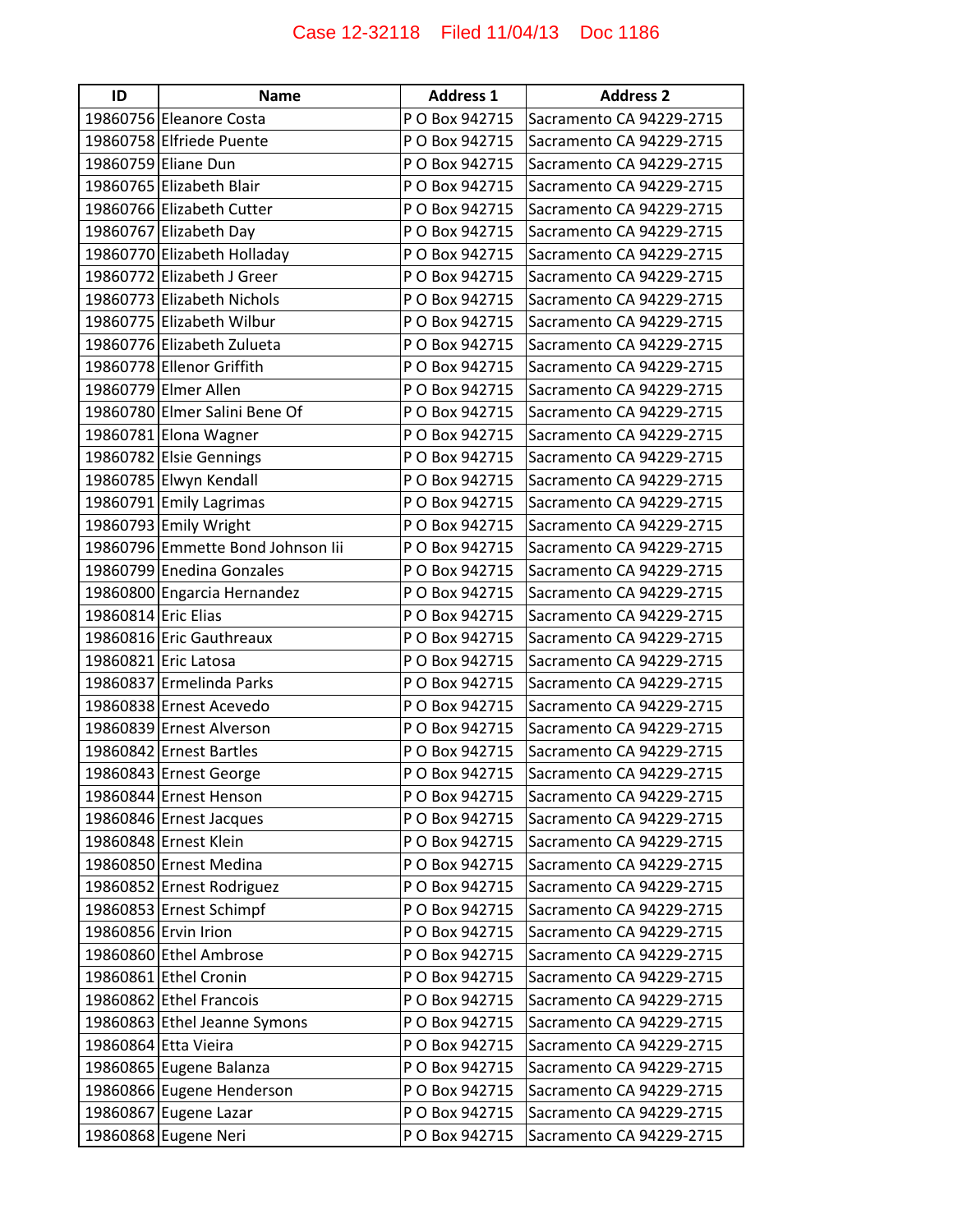| ID                | <b>Name</b>                       | <b>Address 1</b> | <b>Address 2</b>         |
|-------------------|-----------------------------------|------------------|--------------------------|
|                   | 19860869 Eugene Painchaud         | P O Box 942715   | Sacramento CA 94229-2715 |
| 19860872 Eva Funk |                                   | P O Box 942715   | Sacramento CA 94229-2715 |
|                   | 19860873 Eva Higday               | P O Box 942715   | Sacramento CA 94229-2715 |
|                   | 19860874 Evelyn Carder            | P O Box 942715   | Sacramento CA 94229-2715 |
|                   | 19860875 Evelyn Estrada           | P O Box 942715   | Sacramento CA 94229-2715 |
|                   | 19860876 Evelyn Fowler            | P O Box 942715   | Sacramento CA 94229-2715 |
|                   | 19860877 Evelyn Fukuhara          | P O Box 942715   | Sacramento CA 94229-2715 |
|                   | 19860878 Evelyn Hurtado           | P O Box 942715   | Sacramento CA 94229-2715 |
|                   | 19860881 Everett Bryant           | P O Box 942715   | Sacramento CA 94229-2715 |
|                   | 19860882 Everett Fowler           | P O Box 942715   | Sacramento CA 94229-2715 |
|                   | 19860888 Eyvonne Haymore          | P O Box 942715   | Sacramento CA 94229-2715 |
|                   | 19860902 Faye Price               | P O Box 942715   | Sacramento CA 94229-2715 |
|                   | 19860903 Faye Shumway             | P O Box 942715   | Sacramento CA 94229-2715 |
|                   | 19860904 Fayette Thomas           | P O Box 942715   | Sacramento CA 94229-2715 |
|                   | 19860908 Feliciana Casillas       | P O Box 942715   | Sacramento CA 94229-2715 |
|                   | 19860914 Felix Daclan             | P O Box 942715   | Sacramento CA 94229-2715 |
|                   | 19860915 Fergus Mcdougall         | P O Box 942715   | Sacramento CA 94229-2715 |
|                   | 19860920 Fernando Salaices        | P O Box 942715   | Sacramento CA 94229-2715 |
|                   | 19860923 Flordelis Seward         | P O Box 942715   | Sacramento CA 94229-2715 |
|                   | 19860925 Florence Griffis         | P O Box 942715   | Sacramento CA 94229-2715 |
|                   | 19860927 Florence Rossmann        | P O Box 942715   | Sacramento CA 94229-2715 |
|                   | 19860928 Floyd Moore              | P O Box 942715   | Sacramento CA 94229-2715 |
|                   | 19860937 Frances Chancellor       | P O Box 942715   | Sacramento CA 94229-2715 |
|                   | 19860938 Frances Gonzalez         | P O Box 942715   | Sacramento CA 94229-2715 |
|                   | 19860940 Frances Hong             | P O Box 942715   | Sacramento CA 94229-2715 |
|                   | 19860942 Frances Mintun           | P O Box 942715   | Sacramento CA 94229-2715 |
|                   | 19860943 Frances Modesto Gonzalez | P O Box 942715   | Sacramento CA 94229-2715 |
|                   | 19860947 Francis J Mcfadden       | P O Box 942715   | Sacramento CA 94229-2715 |
|                   | 19860950 Francis Tucker           | P O Box 942715   | Sacramento CA 94229-2715 |
|                   | 19860954 Franco Alcantra          | P O Box 942715   | Sacramento CA 94229-2715 |
|                   | 19860955 Frank Alford             | P O Box 942715   | Sacramento CA 94229-2715 |
|                   | 19860956 Frank Almendarez         | P O Box 942715   | Sacramento CA 94229-2715 |
|                   | 19860957 Frank Canepa             | P O Box 942715   | Sacramento CA 94229-2715 |
|                   | 19860958 Frank Corral             | P O Box 942715   | Sacramento CA 94229-2715 |
|                   | 19860960 Frank Dobales            | P O Box 942715   | Sacramento CA 94229-2715 |
|                   | 19860963 Frank Greco              | P O Box 942715   | Sacramento CA 94229-2715 |
|                   | 19860964 Frank Hose               | P O Box 942715   | Sacramento CA 94229-2715 |
|                   | 19860968 Frank Matteoni           | P O Box 942715   | Sacramento CA 94229-2715 |
|                   | 19860969 Frank Morelos            | P O Box 942715   | Sacramento CA 94229-2715 |
|                   | 19860972 Frank Sales              | P O Box 942715   | Sacramento CA 94229-2715 |
|                   | 19860974 Frank Torres             | P O Box 942715   | Sacramento CA 94229-2715 |
|                   | 19860975 Frank Uria               | P O Box 942715   | Sacramento CA 94229-2715 |
|                   | 19860976 Frank Valencia           | P O Box 942715   | Sacramento CA 94229-2715 |
|                   | 19860977 Frank Wong               | P O Box 942715   | Sacramento CA 94229-2715 |
|                   | 19860979 Frank Yip Jr             | P O Box 942715   | Sacramento CA 94229-2715 |
|                   | 19860980 Frankie Atler            | P O Box 942715   | Sacramento CA 94229-2715 |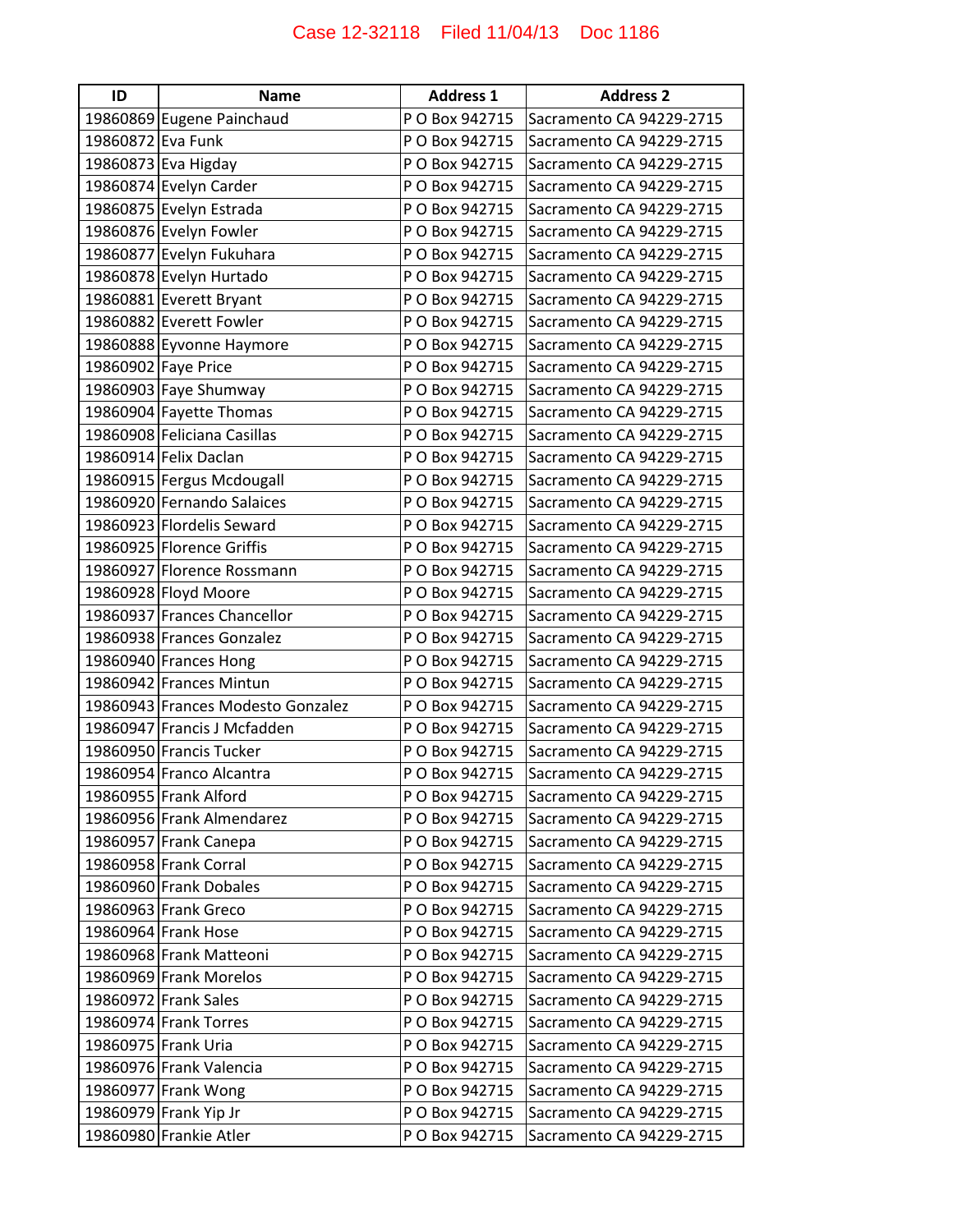| ID                  | <b>Name</b>                    | <b>Address 1</b> | <b>Address 2</b>         |
|---------------------|--------------------------------|------------------|--------------------------|
|                     | 19860981 Franklin Garrett      | P O Box 942715   | Sacramento CA 94229-2715 |
|                     | 19860982 Franklin Johnston     | P O Box 942715   | Sacramento CA 94229-2715 |
|                     | 19860984 Franklin Washington   | P O Box 942715   | Sacramento CA 94229-2715 |
|                     | 19860986 Fred Brudernich       | P O Box 942715   | Sacramento CA 94229-2715 |
|                     | 19860987 Fred Dimas            | P O Box 942715   | Sacramento CA 94229-2715 |
| 19860988 Fred Elias |                                | P O Box 942715   | Sacramento CA 94229-2715 |
|                     | 19860990 Fred H Dimas          | P O Box 942715   | Sacramento CA 94229-2715 |
|                     | 19860991 Fred Hernandez        | P O Box 942715   | Sacramento CA 94229-2715 |
|                     | 19860992 Fred M Fritzsche      | P O Box 942715   | Sacramento CA 94229-2715 |
|                     | 19860993 Fred Mayfield         | P O Box 942715   | Sacramento CA 94229-2715 |
|                     | 19860994 Fred Patterson        | P O Box 942715   | Sacramento CA 94229-2715 |
|                     | 19860995 Fred Satariano        | P O Box 942715   | Sacramento CA 94229-2715 |
| 19860996 Fred Stift |                                | P O Box 942715   | Sacramento CA 94229-2715 |
|                     | 19860997 Fred Vasquez          | P O Box 942715   | Sacramento CA 94229-2715 |
|                     | 19861001 Frederick Butterworth | P O Box 942715   | Sacramento CA 94229-2715 |
|                     | 19861002 Frederick Haase       | P O Box 942715   | Sacramento CA 94229-2715 |
|                     | 19861004 Fredrica Johnson      | P O Box 942715   | Sacramento CA 94229-2715 |
|                     | 19861005 Fredrick Bianchini    | P O Box 942715   | Sacramento CA 94229-2715 |
|                     | 19861006 Fredrick Stetler      | P O Box 942715   | Sacramento CA 94229-2715 |
|                     | 19861009 Frutida Valverde      | P O Box 942715   | Sacramento CA 94229-2715 |
|                     | 19861011 G Marie Monte         | P O Box 942715   | Sacramento CA 94229-2715 |
|                     | 19861012 Gabriel Corona        | P O Box 942715   | Sacramento CA 94229-2715 |
|                     | 19861014 Gabriel Herrera       | P O Box 942715   | Sacramento CA 94229-2715 |
|                     | 19861017 Gail Hovey            | P O Box 942715   | Sacramento CA 94229-2715 |
| 19861018 Gail Ing   |                                | P O Box 942715   | Sacramento CA 94229-2715 |
|                     | 19861022 Gary Armstrong        | P O Box 942715   | Sacramento CA 94229-2715 |
|                     | 19861025 Gary Cahill           | P O Box 942715   | Sacramento CA 94229-2715 |
|                     | 19861026 Gary Catherwood       | P O Box 942715   | Sacramento CA 94229-2715 |
|                     | 19861028 Gary Faselli          | P O Box 942715   | Sacramento CA 94229-2715 |
|                     | 19861029 Gary Ferguson         | P O Box 942715   | Sacramento CA 94229-2715 |
|                     | 19861030 Gary Forsythe         | P O Box 942715   | Sacramento CA 94229-2715 |
|                     | 19861031 Gary Garrett          | P O Box 942715   | Sacramento CA 94229-2715 |
|                     | 19861032 Gary Gorham           | P O Box 942715   | Sacramento CA 94229-2715 |
|                     | 19861033 Gary Ingraham         | P O Box 942715   | Sacramento CA 94229-2715 |
|                     | 19861035 Gary Jones            | P O Box 942715   | Sacramento CA 94229-2715 |
|                     | 19861036 Gary K Alcove         | P O Box 942715   | Sacramento CA 94229-2715 |
|                     | 19861037 Gary Korven           | P O Box 942715   | Sacramento CA 94229-2715 |
|                     | 19861038 Gary Kuhlken          | P O Box 942715   | Sacramento CA 94229-2715 |
|                     | 19861043 Gary Matteson         | P O Box 942715   | Sacramento CA 94229-2715 |
|                     | 19861044 Gary Mclaughlin       | P O Box 942715   | Sacramento CA 94229-2715 |
|                     | 19861045 Gary Moll             | P O Box 942715   | Sacramento CA 94229-2715 |
|                     | 19861047 Gary Nasello          | P O Box 942715   | Sacramento CA 94229-2715 |
|                     | 19861048 Gary Podesto          | P O Box 942715   | Sacramento CA 94229-2715 |
|                     | 19861050 Gary Schmidt          | P O Box 942715   | Sacramento CA 94229-2715 |
|                     | 19861051 Gary Soracco          | P O Box 942715   | Sacramento CA 94229-2715 |
|                     | 19861052 Gary Thomsen          | P O Box 942715   | Sacramento CA 94229-2715 |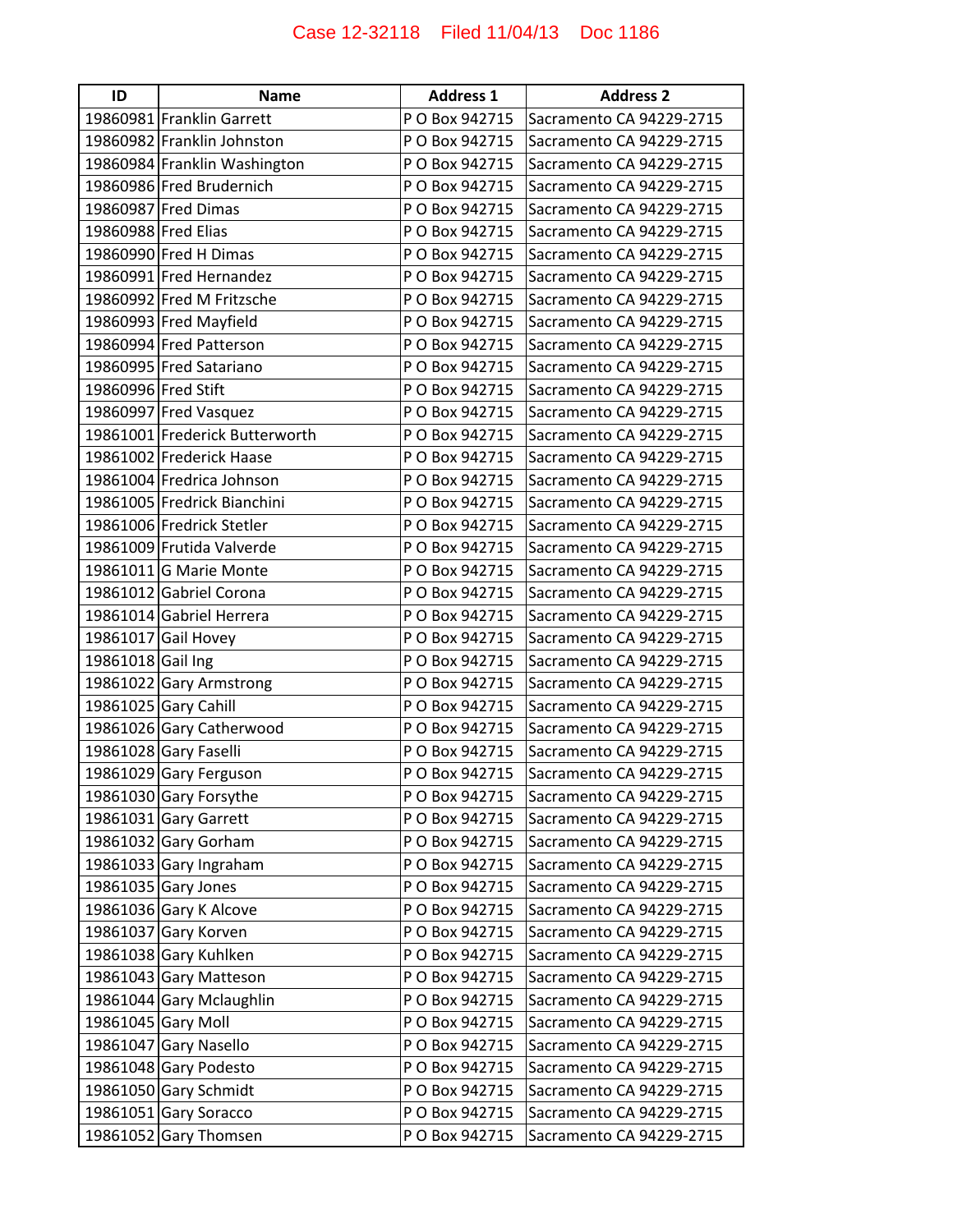| ID | <b>Name</b>                  | <b>Address 1</b> | <b>Address 2</b>         |
|----|------------------------------|------------------|--------------------------|
|    | 19861053 Gary Tsutsumi       | P O Box 942715   | Sacramento CA 94229-2715 |
|    | 19861055 Gay Scheile         | P O Box 942715   | Sacramento CA 94229-2715 |
|    | 19861057 Gayle Kelly         | P O Box 942715   | Sacramento CA 94229-2715 |
|    | 19861058 Gayle Thornton      | P O Box 942715   | Sacramento CA 94229-2715 |
|    | 19861062 Genaro Escobar      | P O Box 942715   | Sacramento CA 94229-2715 |
|    | 19861064 Gene A Cassella     | P O Box 942715   | Sacramento CA 94229-2715 |
|    | 19861065 Gene Farthing       | P O Box 942715   | Sacramento CA 94229-2715 |
|    | 19861067 Gene Kulm           | P O Box 942715   | Sacramento CA 94229-2715 |
|    | 19861068 Genevieve Bloom     | P O Box 942715   | Sacramento CA 94229-2715 |
|    | 19861069 Genevieve Herder    | P O Box 942715   | Sacramento CA 94229-2715 |
|    | 19861074 George Barron       | P O Box 942715   | Sacramento CA 94229-2715 |
|    | 19861075 George Bist         | P O Box 942715   | Sacramento CA 94229-2715 |
|    | 19861077 George Camara       | P O Box 942715   | Sacramento CA 94229-2715 |
|    | 19861078 George Davis        | P O Box 942715   | Sacramento CA 94229-2715 |
|    | 19861079 George Davis Jr     | P O Box 942715   | Sacramento CA 94229-2715 |
|    | 19861080 George Hamblin      | P O Box 942715   | Sacramento CA 94229-2715 |
|    | 19861081 George Jackson      | P O Box 942715   | Sacramento CA 94229-2715 |
|    | 19861083 George Jobe         | P O Box 942715   | Sacramento CA 94229-2715 |
|    | 19861085 George Lerner       | P O Box 942715   | Sacramento CA 94229-2715 |
|    | 19861086 George Lokey Sr     | P O Box 942715   | Sacramento CA 94229-2715 |
|    | 19861088 George Lucas        | P O Box 942715   | Sacramento CA 94229-2715 |
|    | 19861089 George Mccann       | P O Box 942715   | Sacramento CA 94229-2715 |
|    | 19861090 George Moton        | P O Box 942715   | Sacramento CA 94229-2715 |
|    | 19861091 George Nelson       | P O Box 942715   | Sacramento CA 94229-2715 |
|    | 19861093 George Wells        | P O Box 942715   | Sacramento CA 94229-2715 |
|    | 19861094 Georgeanne Chan     | P O Box 942715   | Sacramento CA 94229-2715 |
|    | 19861096 Gerald Cates        | P O Box 942715   | Sacramento CA 94229-2715 |
|    | 19861097 Gerald Dimas        | P O Box 942715   | Sacramento CA 94229-2715 |
|    | 19861098 Gerald Henderson    | P O Box 942715   | Sacramento CA 94229-2715 |
|    | 19861099 Gerald Jacobs       | P O Box 942715   | Sacramento CA 94229-2715 |
|    | 19861101 Gerald Sperry       | P O Box 942715   | Sacramento CA 94229-2715 |
|    | 19861102 Gerald Thompson     | P O Box 942715   | Sacramento CA 94229-2715 |
|    | 19861103 Gerard Heinle       | P O Box 942715   | Sacramento CA 94229-2715 |
|    | 19861105 Gerard Hilgart      | P O Box 942715   | Sacramento CA 94229-2715 |
|    | 19861107 Geri Ridge          | P O Box 942715   | Sacramento CA 94229-2715 |
|    | 19861110 Gertha Gross        | P O Box 942715   | Sacramento CA 94229-2715 |
|    | 19861111 Gertrudes N Tapucol | P O Box 942715   | Sacramento CA 94229-2715 |
|    | 19861114 Gil Baybayan        | P O Box 942715   | Sacramento CA 94229-2715 |
|    | 19861116 Gilbert Gomes Jr    | P O Box 942715   | Sacramento CA 94229-2715 |
|    | 19861122 Giselle Wheeler     | P O Box 942715   | Sacramento CA 94229-2715 |
|    | 19861125 Gladys Depauli      | P O Box 942715   | Sacramento CA 94229-2715 |
|    | 19861127 Glen Birdzell       | P O Box 942715   | Sacramento CA 94229-2715 |
|    | 19861128 Glen Robinson       | P O Box 942715   | Sacramento CA 94229-2715 |
|    | 19861130 Glen Sheets         | P O Box 942715   | Sacramento CA 94229-2715 |
|    | 19861132 Glena Cortez        | P O Box 942715   | Sacramento CA 94229-2715 |
|    | 19861133 Glenda Davenport    | P O Box 942715   | Sacramento CA 94229-2715 |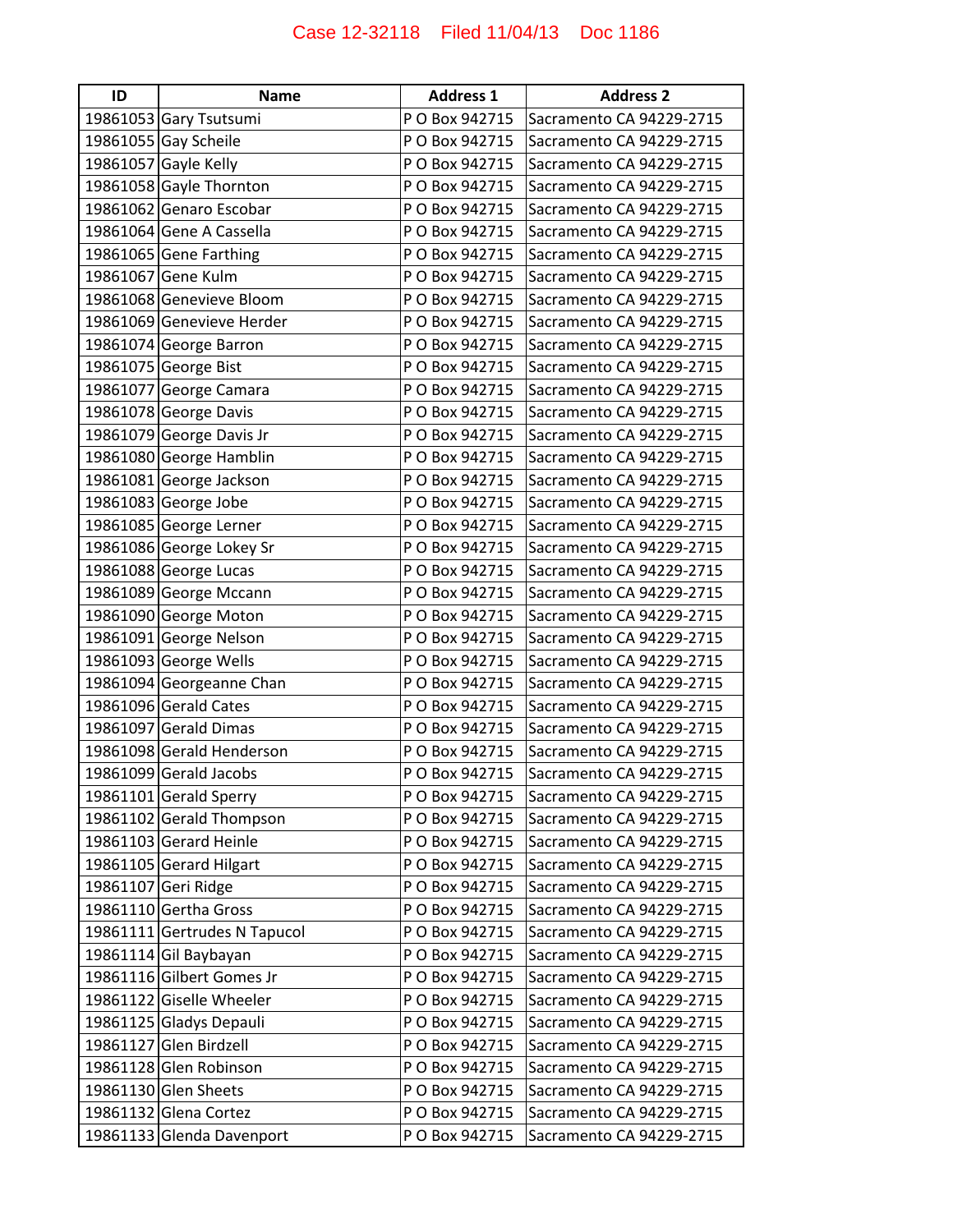| ID | <b>Name</b>                   | <b>Address 1</b> | <b>Address 2</b>         |
|----|-------------------------------|------------------|--------------------------|
|    | 19861138 Glenn Lyles          | P O Box 942715   | Sacramento CA 94229-2715 |
|    | 19861139 Glenn Matthews       | P O Box 942715   | Sacramento CA 94229-2715 |
|    | 19861140 Glenn Meyer          | P O Box 942715   | Sacramento CA 94229-2715 |
|    | 19861142 Glenn Ritchey        | P O Box 942715   | Sacramento CA 94229-2715 |
|    | 19861145 Glennis ODay         | P O Box 942715   | Sacramento CA 94229-2715 |
|    | 19861147 Gloria Juelch        | P O Box 942715   | Sacramento CA 94229-2715 |
|    | 19861149 Gloria N Anthony     | P O Box 942715   | Sacramento CA 94229-2715 |
|    | 19861150 Gloria ONeal         | P O Box 942715   | Sacramento CA 94229-2715 |
|    | 19861151 Gloria Terry         | P O Box 942715   | Sacramento CA 94229-2715 |
|    | 19861157 Gordon Gray          | P O Box 942715   | Sacramento CA 94229-2715 |
|    | 19861158 Gordon Henney        | P O Box 942715   | Sacramento CA 94229-2715 |
|    | 19861160 Grace Bueno          | P O Box 942715   | Sacramento CA 94229-2715 |
|    | 19861163 Grace Magness        | P O Box 942715   | Sacramento CA 94229-2715 |
|    | 19861175 Gregg Meissner       | P O Box 942715   | Sacramento CA 94229-2715 |
|    | 19861180 Gregory Brazile      | P O Box 942715   | Sacramento CA 94229-2715 |
|    | 19861181 Gregory Brown        | P O Box 942715   | Sacramento CA 94229-2715 |
|    | 19861184 Gregory Haro         | P O Box 942715   | Sacramento CA 94229-2715 |
|    | 19861185 Gregory Heiny        | P O Box 942715   | Sacramento CA 94229-2715 |
|    | 19861190 Gregory Naff         | P O Box 942715   | Sacramento CA 94229-2715 |
|    | 19861194 Gregory Stathatos    | P O Box 942715   | Sacramento CA 94229-2715 |
|    | 19861200 Gretchen A Smith     | P O Box 942715   | Sacramento CA 94229-2715 |
|    | 19861208 Guadalupe Reyes      | P O Box 942715   | Sacramento CA 94229-2715 |
|    | 19861211 Gunter Konold        | P O Box 942715   | Sacramento CA 94229-2715 |
|    | 19861215 H Michon Johnson     | P O Box 942715   | Sacramento CA 94229-2715 |
|    | 19861220 Harbhajan Sandhu     | P O Box 942715   | Sacramento CA 94229-2715 |
|    | 19861223 Harold Brunkhorst    | P O Box 942715   | Sacramento CA 94229-2715 |
|    | 19861225 Harold Dew           | P O Box 942715   | Sacramento CA 94229-2715 |
|    | 19861227 Harold Holland       | P O Box 942715   | Sacramento CA 94229-2715 |
|    | 19861229 Harold Kimrey        | P O Box 942715   | Sacramento CA 94229-2715 |
|    | 19861230 Harpal Singh         | P O Box 942715   | Sacramento CA 94229-2715 |
|    | 19861231 Harry Beintema       | P O Box 942715   | Sacramento CA 94229-2715 |
|    | 19861232 Harry Hinton         | P O Box 942715   | Sacramento CA 94229-2715 |
|    | 19861233 Harry Miller         | P O Box 942715   | Sacramento CA 94229-2715 |
|    | 19861234 Harry Montgomery     | P O Box 942715   | Sacramento CA 94229-2715 |
|    | 19861235 Harry Powell Jr      | P O Box 942715   | Sacramento CA 94229-2715 |
|    | 19861237 Harvey Fox           | P O Box 942715   | Sacramento CA 94229-2715 |
|    | 19861238 Harvey Pederson      | P O Box 942715   | Sacramento CA 94229-2715 |
|    | 19861241 Harvey Ramsey        | P O Box 942715   | Sacramento CA 94229-2715 |
|    | 19861244 Hatsu Honda          | P O Box 942715   | Sacramento CA 94229-2715 |
|    | 19861251 Heather Ryan         | P O Box 942715   | Sacramento CA 94229-2715 |
|    | 19861253 Hector Perez Bene Of | P O Box 942715   | Sacramento CA 94229-2715 |
|    | 19861256 Helen Barnes         | P O Box 942715   | Sacramento CA 94229-2715 |
|    | 19861258 Helen Crane          | P O Box 942715   | Sacramento CA 94229-2715 |
|    | 19861259 Helen G Harkness     | P O Box 942715   | Sacramento CA 94229-2715 |
|    | 19861260 Helen Hall           | P O Box 942715   | Sacramento CA 94229-2715 |
|    | 19861261 Helen Hudock         | P O Box 942715   | Sacramento CA 94229-2715 |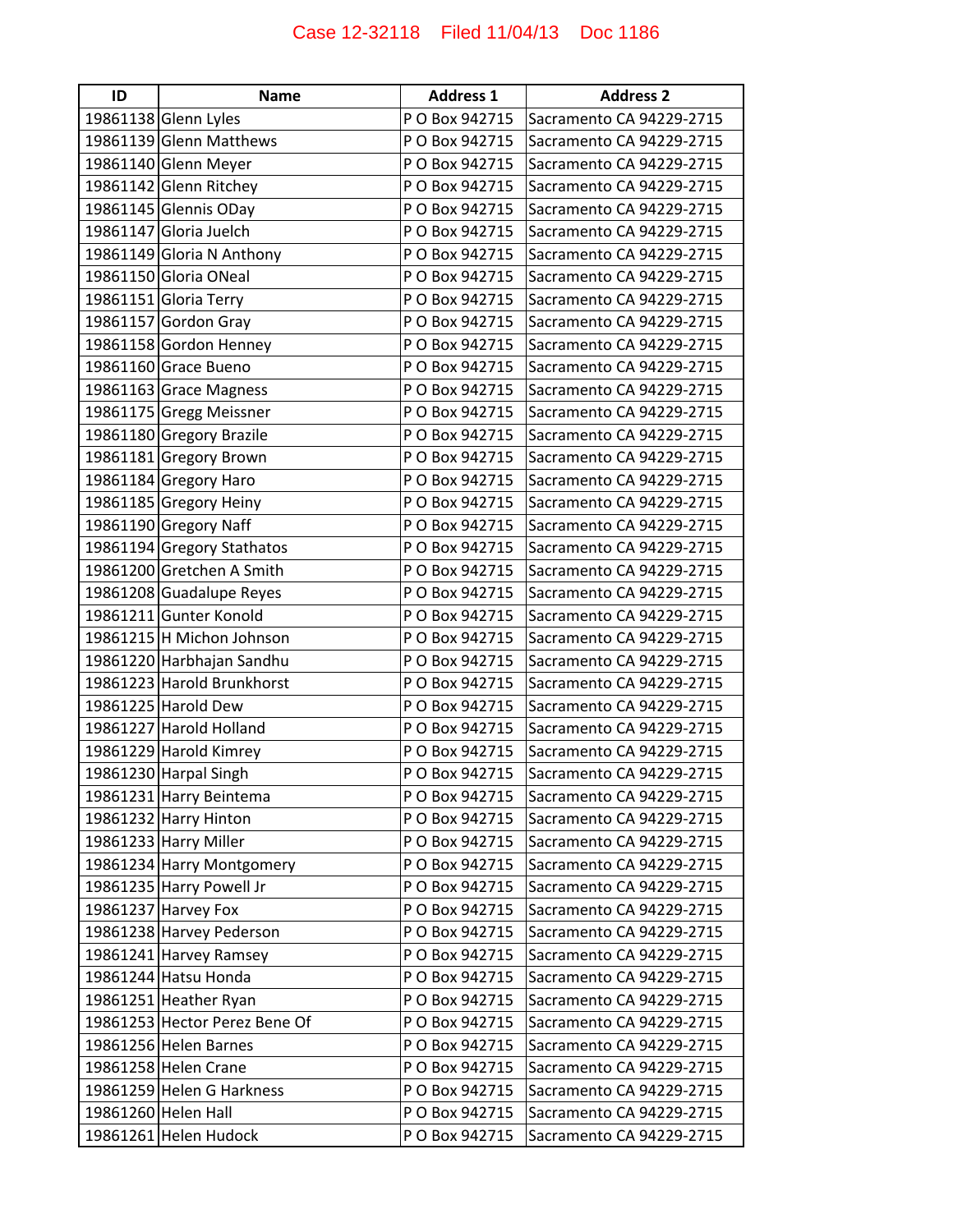| ID                 | <b>Name</b>                    | <b>Address 1</b> | <b>Address 2</b>         |
|--------------------|--------------------------------|------------------|--------------------------|
|                    | 19861262 Helen Marino          | P O Box 942715   | Sacramento CA 94229-2715 |
|                    | 19861264 Helen Renya           | P O Box 942715   | Sacramento CA 94229-2715 |
|                    | 19861265 Helen Reyna           | P O Box 942715   | Sacramento CA 94229-2715 |
|                    | 19861267 Helen Shipley         | P O Box 942715   | Sacramento CA 94229-2715 |
|                    | 19861268 Helen Tellyer         | P O Box 942715   | Sacramento CA 94229-2715 |
|                    | 19861270 Henry Baley           | P O Box 942715   | Sacramento CA 94229-2715 |
|                    | 19861271 Henry Freeman         | P O Box 942715   | Sacramento CA 94229-2715 |
|                    | 19861273 Henry Huebner         | P O Box 942715   | Sacramento CA 94229-2715 |
|                    | 19861274 Henry Pederson        | P O Box 942715   | Sacramento CA 94229-2715 |
|                    | 19861276 Henry Rodriguez       | P O Box 942715   | Sacramento CA 94229-2715 |
|                    | 19861277 Henry Tovar           | P O Box 942715   | Sacramento CA 94229-2715 |
|                    | 19861279 Herbert Devorss       | P O Box 942715   | Sacramento CA 94229-2715 |
|                    | 19861281 Herbert Epstein       | P O Box 942715   | Sacramento CA 94229-2715 |
|                    | 19861284 Herman Aguayo         | P O Box 942715   | Sacramento CA 94229-2715 |
|                    | 19861286 Herman Haase          | P O Box 942715   | Sacramento CA 94229-2715 |
|                    | 19861300 Homayun Niazmand      | P O Box 942715   | Sacramento CA 94229-2715 |
|                    | 19861310 Howard Dentone        | P O Box 942715   | Sacramento CA 94229-2715 |
|                    | 19861314 Hubert Claxton        | P O Box 942715   | Sacramento CA 94229-2715 |
|                    | 19861316 Hubert Foster         | P O Box 942715   | Sacramento CA 94229-2715 |
|                    | 19861317 Hubert Foutz          | P O Box 942715   | Sacramento CA 94229-2715 |
|                    | 19861319 Hudson Dark           | P O Box 942715   | Sacramento CA 94229-2715 |
|                    | 19861320 Hugh Somsen           | P O Box 942715   | Sacramento CA 94229-2715 |
| 19861330 Ida Bush  |                                | P O Box 942715   | Sacramento CA 94229-2715 |
|                    | 19861348 Ira Jones Bene Of     | P O Box 942715   | Sacramento CA 94229-2715 |
|                    | 19861350 Ira Sequeira          | P O Box 942715   | Sacramento CA 94229-2715 |
|                    | 19861351   Irene Neri          | P O Box 942715   | Sacramento CA 94229-2715 |
|                    | 19861361 Isabel Cahill         | P O Box 942715   | Sacramento CA 94229-2715 |
|                    | 19861362 Isabel Fragoso        | P O Box 942715   | Sacramento CA 94229-2715 |
|                    | 19861363 Isabel Vallecillo     | P O Box 942715   | Sacramento CA 94229-2715 |
|                    | 19861371   Ivan Hamlow         | P O Box 942715   | Sacramento CA 94229-2715 |
|                    | 19861374 Ivo Pesetti           | P O Box 942715   | Sacramento CA 94229-2715 |
|                    | 19861379 J Gordon Palmer       | P O Box 942715   | Sacramento CA 94229-2715 |
|                    | 19861380 J Joe Jones           | P O Box 942715   | Sacramento CA 94229-2715 |
|                    | 19861381 Jack C Welsh          | P O Box 942715   | Sacramento CA 94229-2715 |
|                    | 19861382 Jack Clemons          | P O Box 942715   | Sacramento CA 94229-2715 |
|                    | 19861384 Jack Green            | P O Box 942715   | Sacramento CA 94229-2715 |
|                    | 19861385 Jack Hellyer          | P O Box 942715   | Sacramento CA 94229-2715 |
|                    | 19861386 Jack Higgins          | P O Box 942715   | Sacramento CA 94229-2715 |
|                    | 19861387 Jack Higgins Jr       | P O Box 942715   | Sacramento CA 94229-2715 |
|                    | 19861389 Jack Hoagland         | P O Box 942715   | Sacramento CA 94229-2715 |
| 19861391 Jack Luke |                                | P O Box 942715   | Sacramento CA 94229-2715 |
|                    | 19861393 Jack Ramsey           | P O Box 942715   | Sacramento CA 94229-2715 |
|                    | 19861394 Jack Wright           | P O Box 942715   | Sacramento CA 94229-2715 |
|                    | 19861396 Jackie Marquez        | P O Box 942715   | Sacramento CA 94229-2715 |
|                    | 19861400 Jacqueline Boyden     | P O Box 942715   | Sacramento CA 94229-2715 |
|                    | 19861403 Jacqueline Cantaloupi | P O Box 942715   | Sacramento CA 94229-2715 |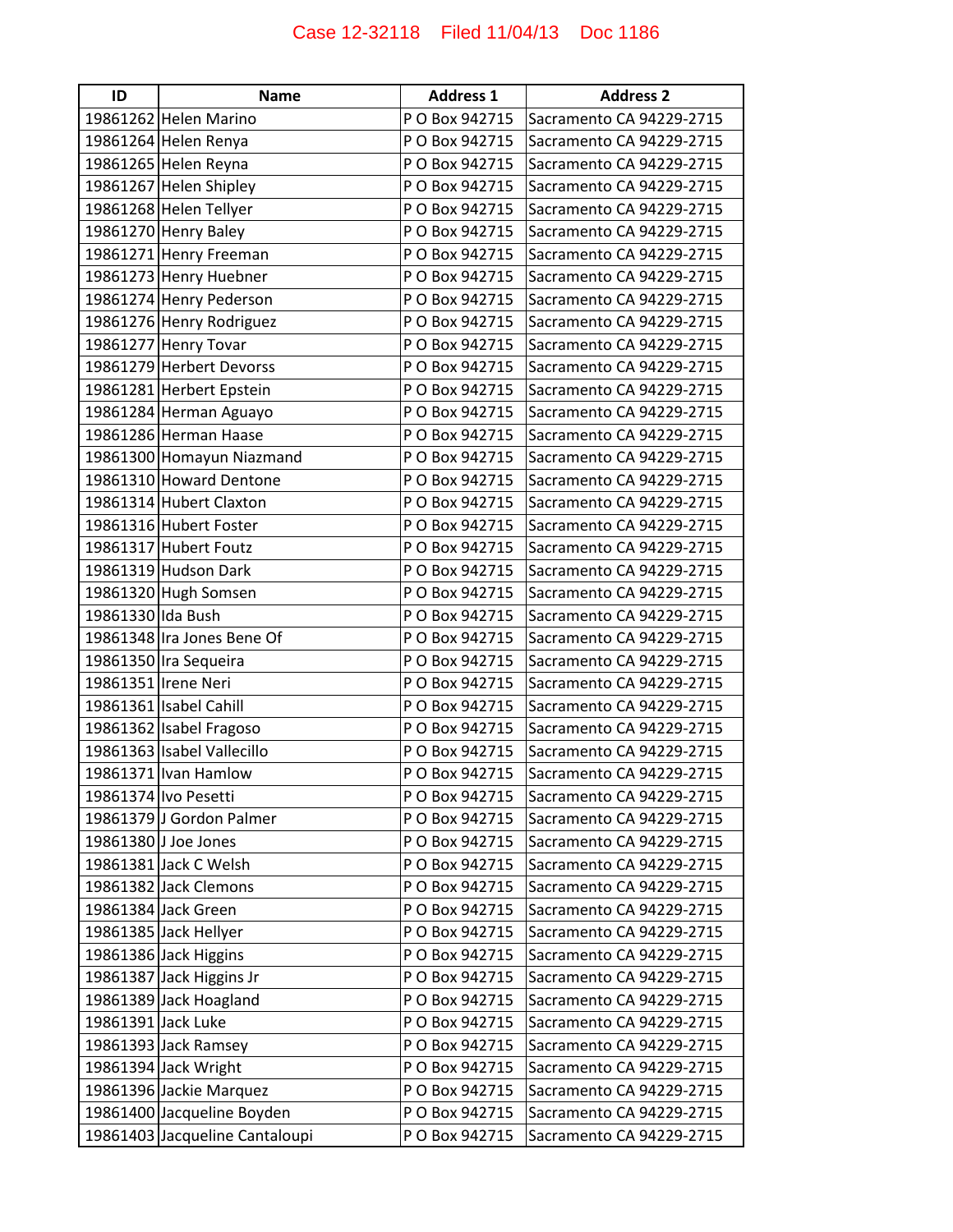| ID | <b>Name</b>                  | <b>Address 1</b> | <b>Address 2</b>         |
|----|------------------------------|------------------|--------------------------|
|    | 19861405 Jacqueline Lankford | P O Box 942715   | Sacramento CA 94229-2715 |
|    | 19861406 Jacqueline Lee      | P O Box 942715   | Sacramento CA 94229-2715 |
|    | 19861411 Jacquelyn Oyer      | P O Box 942715   | Sacramento CA 94229-2715 |
|    | 19861414 Jake Sandoval       | P O Box 942715   | Sacramento CA 94229-2715 |
|    | 19861416 James A Bishop      | P O Box 942715   | Sacramento CA 94229-2715 |
|    | 19861420 James Atkins        | P O Box 942715   | Sacramento CA 94229-2715 |
|    | 19861423 James Beck          | P O Box 942715   | Sacramento CA 94229-2715 |
|    | 19861424 James Bellew        | P O Box 942715   | Sacramento CA 94229-2715 |
|    | 19861425 James Branson       | P O Box 942715   | Sacramento CA 94229-2715 |
|    | 19861428 James Butler        | P O Box 942715   | Sacramento CA 94229-2715 |
|    | 19861430 James Castles       | P O Box 942715   | Sacramento CA 94229-2715 |
|    | 19861432 James Chapman       | P O Box 942715   | Sacramento CA 94229-2715 |
|    | 19861433 James Coffey        | P O Box 942715   | Sacramento CA 94229-2715 |
|    | 19861434 James Dabell        | P O Box 942715   | Sacramento CA 94229-2715 |
|    | 19861435 James Darrah        | P O Box 942715   | Sacramento CA 94229-2715 |
|    | 19861436 James Dawson        | P O Box 942715   | Sacramento CA 94229-2715 |
|    | 19861442 James E Villadores  | P O Box 942715   | Sacramento CA 94229-2715 |
|    | 19861443 James Escobar       | P O Box 942715   | Sacramento CA 94229-2715 |
|    | 19861446 James Freeman       | P O Box 942715   | Sacramento CA 94229-2715 |
|    | 19861447 James Gilley        | P O Box 942715   | Sacramento CA 94229-2715 |
|    | 19861448 James Giottonini    | P O Box 942715   | Sacramento CA 94229-2715 |
|    | 19861449 James Glaser        | P O Box 942715   | Sacramento CA 94229-2715 |
|    | 19861452 James Horton        | P O Box 942715   | Sacramento CA 94229-2715 |
|    | 19861455 James Hughes        | P O Box 942715   | Sacramento CA 94229-2715 |
|    | 19861459 James Jarman        | P O Box 942715   | Sacramento CA 94229-2715 |
|    | 19861461 James Kidd          | P O Box 942715   | Sacramento CA 94229-2715 |
|    | 19861462 James Kincaid       | P O Box 942715   | Sacramento CA 94229-2715 |
|    | 19861467 James Leon          | P O Box 942715   | Sacramento CA 94229-2715 |
|    | 19861468 James Leonardini    | P O Box 942715   | Sacramento CA 94229-2715 |
|    | 19861472 James Mcginley      | P O Box 942715   | Sacramento CA 94229-2715 |
|    | 19861474 James Morales       | P O Box 942715   | Sacramento CA 94229-2715 |
|    | 19861475 James Needham       | P O Box 942715   | Sacramento CA 94229-2715 |
|    | 19861476 James Osborne       | P O Box 942715   | Sacramento CA 94229-2715 |
|    | 19861478 James Parkinson     | P O Box 942715   | Sacramento CA 94229-2715 |
|    | 19861479 James Perkins       | P O Box 942715   | Sacramento CA 94229-2715 |
|    | 19861480 James Petrella      | P O Box 942715   | Sacramento CA 94229-2715 |
|    | 19861486 James Richardson    | P O Box 942715   | Sacramento CA 94229-2715 |
|    | 19861487 James Riley         | P O Box 942715   | Sacramento CA 94229-2715 |
|    | 19861489 James Robinson      | P O Box 942715   | Sacramento CA 94229-2715 |
|    | 19861491 James Robles        | P O Box 942715   | Sacramento CA 94229-2715 |
|    | 19861495 James Singer        | P O Box 942715   | Sacramento CA 94229-2715 |
|    | 19861496 James Steneberg     | P O Box 942715   | Sacramento CA 94229-2715 |
|    | 19861497 James Swofford      | P O Box 942715   | Sacramento CA 94229-2715 |
|    | 19861499 James Timpson       | P O Box 942715   | Sacramento CA 94229-2715 |
|    | 19861500 James Tribble       | P O Box 942715   | Sacramento CA 94229-2715 |
|    | 19861502 James Veltri Sr     | P O Box 942715   | Sacramento CA 94229-2715 |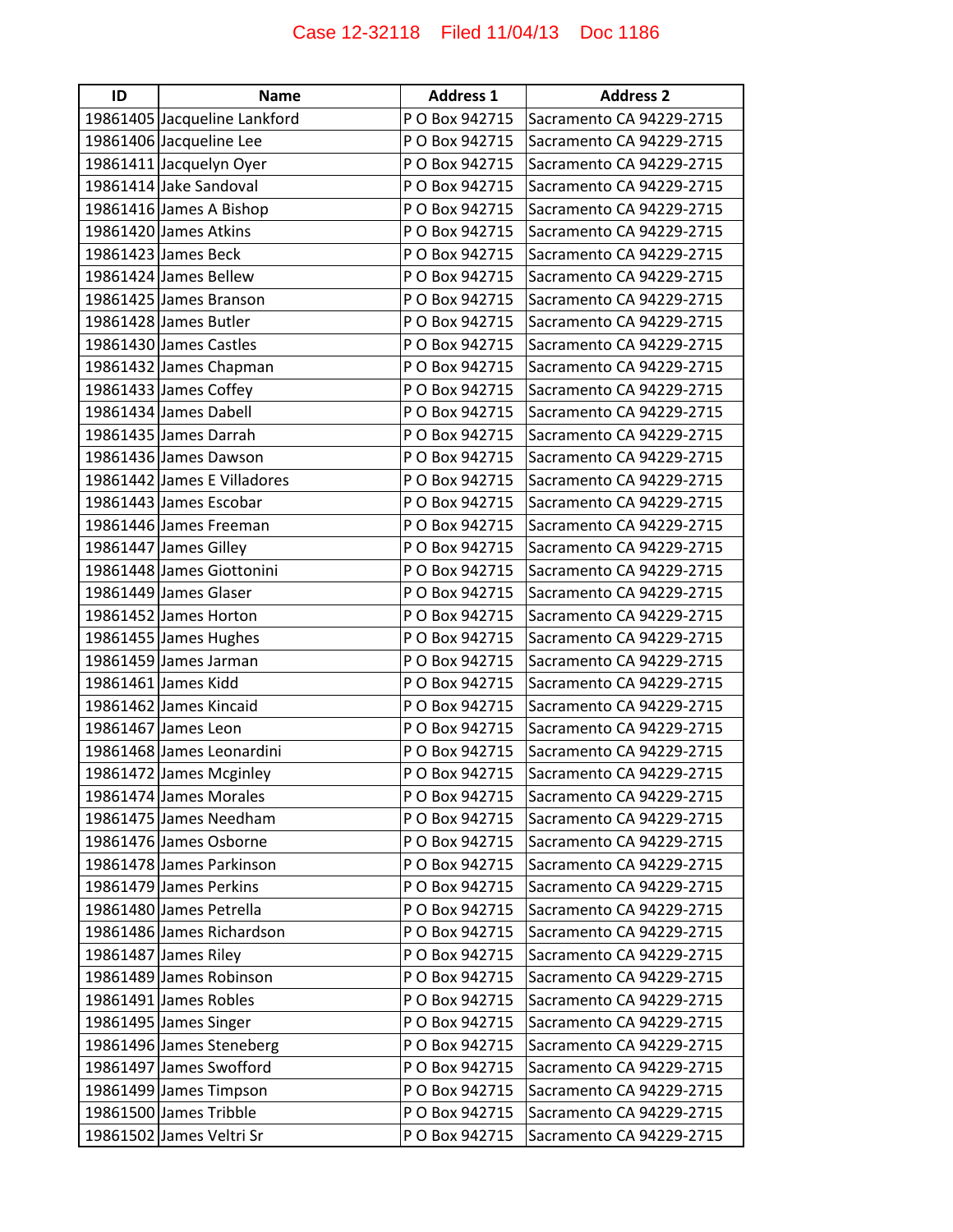| ID                  | <b>Name</b>                   | <b>Address 1</b> | <b>Address 2</b>         |
|---------------------|-------------------------------|------------------|--------------------------|
|                     | 19861503 James W Fernandes    | P O Box 942715   | Sacramento CA 94229-2715 |
|                     | 19861506 James Walsh          | P O Box 942715   | Sacramento CA 94229-2715 |
|                     | 19861507 James Watson         | P O Box 942715   | Sacramento CA 94229-2715 |
|                     | 19861509 James Wilson         | P O Box 942715   | Sacramento CA 94229-2715 |
|                     | 19861510 James Wold           | P O Box 942715   | Sacramento CA 94229-2715 |
|                     | 19861513 Jamie Hughes         | P O Box 942715   | Sacramento CA 94229-2715 |
| 19861519 Jan Gerst  |                               | P O Box 942715   | Sacramento CA 94229-2715 |
|                     | 19861520 Jane Benson          | P O Box 942715   | Sacramento CA 94229-2715 |
|                     | 19861521 Jane Cook            | P O Box 942715   | Sacramento CA 94229-2715 |
|                     | 19861522 Jane Fong            | P O Box 942715   | Sacramento CA 94229-2715 |
|                     | 19861523 Jane Gonzales        | P O Box 942715   | Sacramento CA 94229-2715 |
| 19861529 Janet Bell |                               | P O Box 942715   | Sacramento CA 94229-2715 |
|                     | 19861530 Janet Bricker        | P O Box 942715   | Sacramento CA 94229-2715 |
| 19861531 Janet Fair |                               | P O Box 942715   | Sacramento CA 94229-2715 |
|                     | 19861532 Janet Head           | P O Box 942715   | Sacramento CA 94229-2715 |
|                     | 19861533 Janet Kase           | P O Box 942715   | Sacramento CA 94229-2715 |
| 19861534 Janet Kay  |                               | P O Box 942715   | Sacramento CA 94229-2715 |
|                     | 19861535 Janet M Guilelmino   | P O Box 942715   | Sacramento CA 94229-2715 |
|                     | 19861536 Janet Riley          | P O Box 942715   | Sacramento CA 94229-2715 |
|                     | 19861537 Janet Salvetti       | P O Box 942715   | Sacramento CA 94229-2715 |
|                     | 19861539 Janice Carlile       | P O Box 942715   | Sacramento CA 94229-2715 |
|                     | 19861542 Janice Goodnight     | P O Box 942715   | Sacramento CA 94229-2715 |
|                     | 19861544 Janice Hall          | P O Box 942715   | Sacramento CA 94229-2715 |
|                     | 19861545 Janice Hose          | P O Box 942715   | Sacramento CA 94229-2715 |
|                     | 19861548 Janice Parker        | P O Box 942715   | Sacramento CA 94229-2715 |
|                     | 19861550 Janice Turner        | P O Box 942715   | Sacramento CA 94229-2715 |
|                     | 19861551 Janine Waters        | P O Box 942715   | Sacramento CA 94229-2715 |
|                     | 19861555 Jared Moore          | P O Box 942715   | Sacramento CA 94229-2715 |
| 19861578 Jay Cober  |                               | P O Box 942715   | Sacramento CA 94229-2715 |
|                     | 19861580 Jay Holman           | P O Box 942715   | Sacramento CA 94229-2715 |
|                     | 19861581 Jay Wagner           | P O Box 942715   | Sacramento CA 94229-2715 |
|                     | 19861586 Jean Baker           | P O Box 942715   | Sacramento CA 94229-2715 |
|                     | 19861587 Jean Barnes          | P O Box 942715   | Sacramento CA 94229-2715 |
|                     | 19861588 Jean Laosantos       | P O Box 942715   | Sacramento CA 94229-2715 |
| 19861589 Jean May   |                               | P O Box 942715   | Sacramento CA 94229-2715 |
|                     | 19861590 Jean Sugioka         | P O Box 942715   | Sacramento CA 94229-2715 |
|                     | 19861591 Jeanete Marquez      | P O Box 942715   | Sacramento CA 94229-2715 |
|                     | 19861592 Jeanetta Erdmanm     | P O Box 942715   | Sacramento CA 94229-2715 |
|                     | 19861594 Jeanette A Cousineau | P O Box 942715   | Sacramento CA 94229-2715 |
|                     | 19861596 Jeanette Schenck     | P O Box 942715   | Sacramento CA 94229-2715 |
| 19861597 Jeanie Ali |                               | P O Box 942715   | Sacramento CA 94229-2715 |
|                     | 19861599 Jeanne Hopkins       | P O Box 942715   | Sacramento CA 94229-2715 |
|                     | 19861601 Jeannie Adamson      | P O Box 942715   | Sacramento CA 94229-2715 |
| 19861604 Jeff Lund  |                               | P O Box 942715   | Sacramento CA 94229-2715 |
|                     | 19861609 Jeffrey Alejandre    | P O Box 942715   | Sacramento CA 94229-2715 |
|                     | 19861611 Jeffrey Booth        | P O Box 942715   | Sacramento CA 94229-2715 |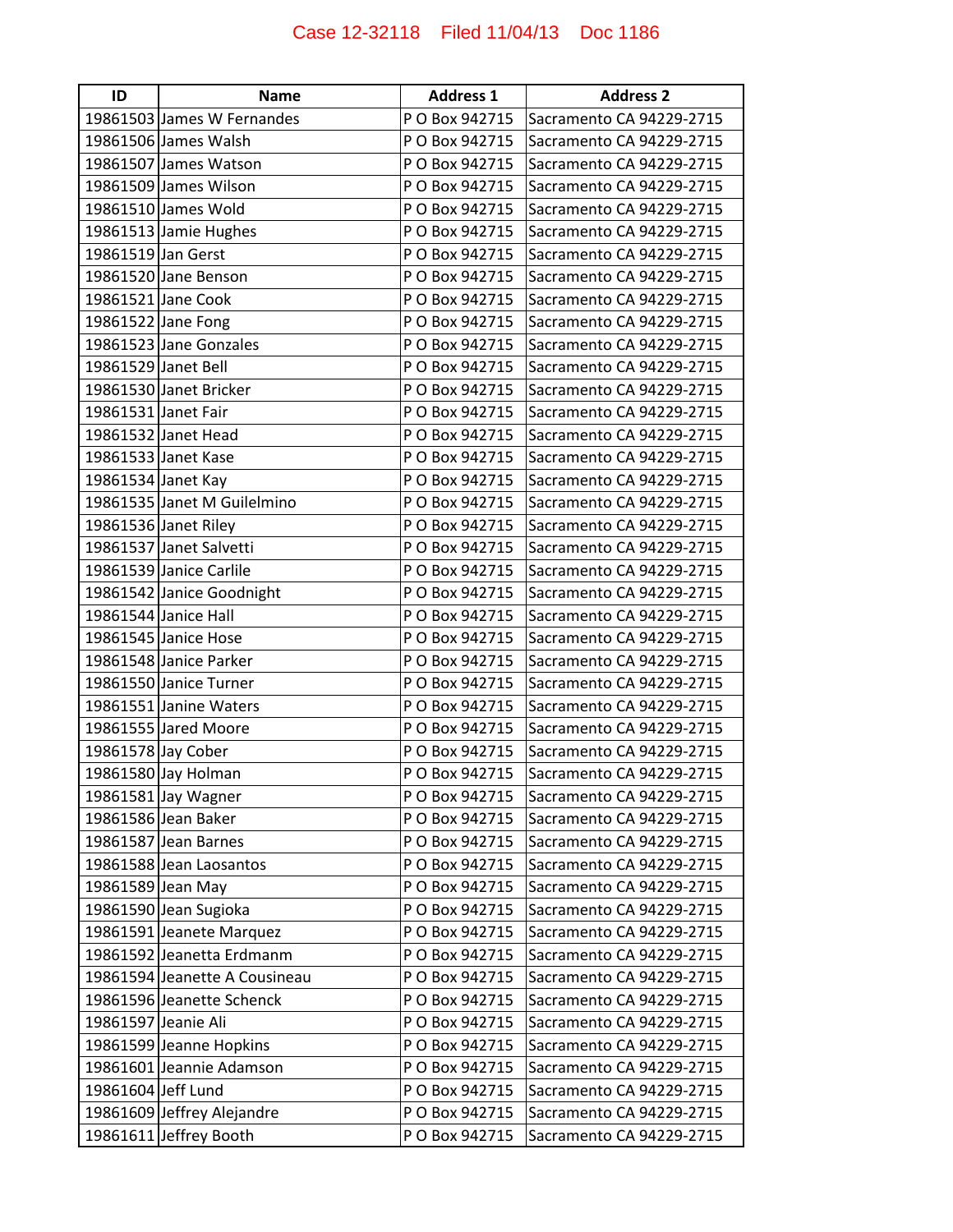| ID                 | <b>Name</b>                  | <b>Address 1</b> | <b>Address 2</b>         |
|--------------------|------------------------------|------------------|--------------------------|
|                    | 19861623 Jeffrey Rodriguez   | P O Box 942715   | Sacramento CA 94229-2715 |
|                    | 19861624 Jeffrey Ryan        | P O Box 942715   | Sacramento CA 94229-2715 |
|                    | 19861625 Jeffrey Speegle     | P O Box 942715   | Sacramento CA 94229-2715 |
|                    | 19861634 Jennifer Lukas      | P O Box 942715   | Sacramento CA 94229-2715 |
|                    | 19861637 Jennifer Mccutcheon | P O Box 942715   | Sacramento CA 94229-2715 |
|                    | 19861639 Jennifer Richter    | P O Box 942715   | Sacramento CA 94229-2715 |
|                    | 19861642 Jerald Cranston     | P O Box 942715   | Sacramento CA 94229-2715 |
|                    | 19861643 Jerald Dimas        | P O Box 942715   | Sacramento CA 94229-2715 |
|                    | 19861651 Jeremy Larson       | P O Box 942715   | Sacramento CA 94229-2715 |
| 19861654 Jeri Ross |                              | P O Box 942715   | Sacramento CA 94229-2715 |
|                    | 19861656 Jerome Keithley     | P O Box 942715   | Sacramento CA 94229-2715 |
|                    | 19861658 Jerri Brown         | P O Box 942715   | Sacramento CA 94229-2715 |
|                    | 19861659 Jerrold Pollard     | P O Box 942715   | Sacramento CA 94229-2715 |
|                    | 19861660 Jerry Castaneda     | P O Box 942715   | Sacramento CA 94229-2715 |
|                    | 19861662 Jerry Hine          | P O Box 942715   | Sacramento CA 94229-2715 |
|                    | 19861664 Jerry Labarber      | P O Box 942715   | Sacramento CA 94229-2715 |
|                    | 19861667 Jerry Pedro         | P O Box 942715   | Sacramento CA 94229-2715 |
|                    | 19861668 Jerry Scharlin      | P O Box 942715   | Sacramento CA 94229-2715 |
|                    | 19861669 Jerry Swanson       | P O Box 942715   | Sacramento CA 94229-2715 |
|                    | 19861671 Jerry Whetstone     | P O Box 942715   | Sacramento CA 94229-2715 |
|                    | 19861673 Jess Solorio        | P O Box 942715   | Sacramento CA 94229-2715 |
|                    | 19861675 Jesse Haro          | P O Box 942715   | Sacramento CA 94229-2715 |
|                    | 19861677 Jesse Smith         | P O Box 942715   | Sacramento CA 94229-2715 |
|                    | 19861678 Jesse Thorstad      | P O Box 942715   | Sacramento CA 94229-2715 |
|                    | 19861685 Jessie Hokinson     | P O Box 942715   | Sacramento CA 94229-2715 |
|                    | 19861686 Jessie Munoz        | P O Box 942715   | Sacramento CA 94229-2715 |
|                    | 19861696 Jim Johnson         | P O Box 942715   | Sacramento CA 94229-2715 |
|                    | 19861698 Jimmie Jones        | P O Box 942715   | Sacramento CA 94229-2715 |
|                    | 19861699 Jimmie Lobosco      | P O Box 942715   | Sacramento CA 94229-2715 |
|                    | 19861705 Jimmy Pendergrass   | P O Box 942715   | Sacramento CA 94229-2715 |
|                    | 19861709 Jo Thompson         | P O Box 942715   | Sacramento CA 94229-2715 |
|                    | 19861710 Joan Anderson       | P O Box 942715   | Sacramento CA 94229-2715 |
|                    | 19861711 Joan Gnekow         | P O Box 942715   | Sacramento CA 94229-2715 |
|                    | 19861712 Joan Simoni         | P O Box 942715   | Sacramento CA 94229-2715 |
|                    | 19861713 Joan Southwick      | P O Box 942715   | Sacramento CA 94229-2715 |
|                    | 19861715 Joann May           | P O Box 942715   | Sacramento CA 94229-2715 |
|                    | 19861716 Joann Phar          | P O Box 942715   | Sacramento CA 94229-2715 |
|                    | 19861719 Joanna Gomes        | P O Box 942715   | Sacramento CA 94229-2715 |
|                    | 19861720 Joanne Alford       | P O Box 942715   | Sacramento CA 94229-2715 |
|                    | 19861724 Joanne Hender       | P O Box 942715   | Sacramento CA 94229-2715 |
|                    | 19861726 Joaquin J Vargas    | P O Box 942715   | Sacramento CA 94229-2715 |
|                    | 19861731 Joe G Guardado      | P O Box 942715   | Sacramento CA 94229-2715 |
|                    | 19861732 Joe Hawkins         | P O Box 942715   | Sacramento CA 94229-2715 |
| 19861733 Joe Hong  |                              | P O Box 942715   | Sacramento CA 94229-2715 |
|                    | 19861737 Joe Sandfort        | P O Box 942715   | Sacramento CA 94229-2715 |
|                    | 19861743 Joel Noble          | P O Box 942715   | Sacramento CA 94229-2715 |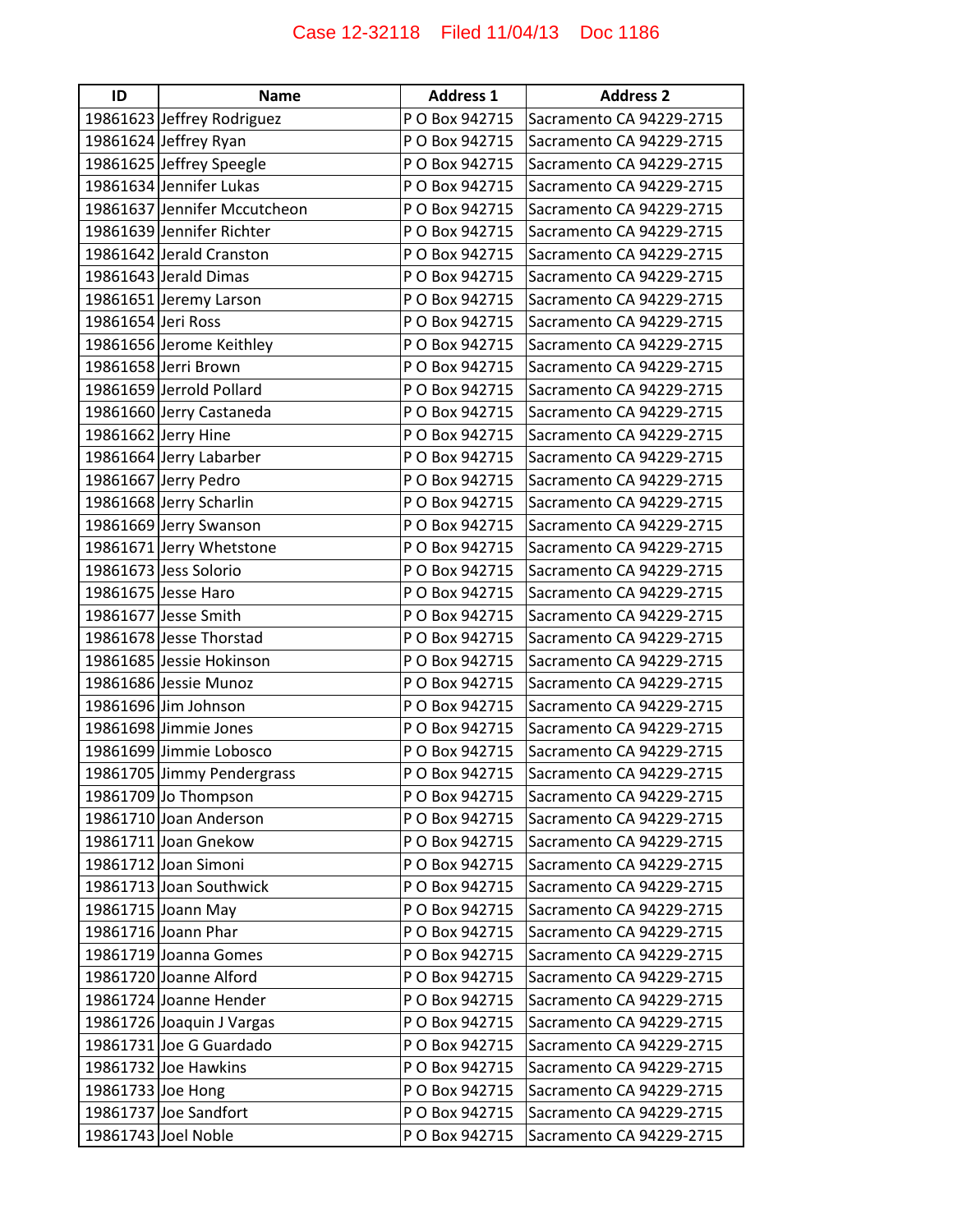| ID                 | <b>Name</b>                    | <b>Address 1</b> | <b>Address 2</b>         |
|--------------------|--------------------------------|------------------|--------------------------|
|                    | 19861745 Joey Warren           | P O Box 942715   | Sacramento CA 94229-2715 |
|                    | 19861746 Johanna Renner        | P O Box 942715   | Sacramento CA 94229-2715 |
|                    | 19861747 Johanna Tibon         | P O Box 942715   | Sacramento CA 94229-2715 |
|                    | 19861748 Johhny Gwinnup        | P O Box 942715   | Sacramento CA 94229-2715 |
|                    | 19861752 John Armanino         | P O Box 942715   | Sacramento CA 94229-2715 |
|                    | 19861755 John Baker            | P O Box 942715   | Sacramento CA 94229-2715 |
|                    | 19861757 John Bejarano         | P O Box 942715   | Sacramento CA 94229-2715 |
|                    | 19861760 John Burdue           | P O Box 942715   | Sacramento CA 94229-2715 |
|                    | 19861762 John Carlson          | P O Box 942715   | Sacramento CA 94229-2715 |
|                    | 19861763 John Carrol           | P O Box 942715   | Sacramento CA 94229-2715 |
|                    | 19861764 John Connally         | P O Box 942715   | Sacramento CA 94229-2715 |
|                    | 19861767 John D Leary          | P O Box 942715   | Sacramento CA 94229-2715 |
|                    | 19861770 John Devincenzi       | P O Box 942715   | Sacramento CA 94229-2715 |
|                    | 19861771 John Dorville         | P O Box 942715   | Sacramento CA 94229-2715 |
|                    | 19861774 John E Leary          | P O Box 942715   | Sacramento CA 94229-2715 |
|                    | 19861778 John Effenburg        | P O Box 942715   | Sacramento CA 94229-2715 |
|                    | 19861780 John Foster           | P O Box 942715   | Sacramento CA 94229-2715 |
|                    | 19861781 John Gaukel           | P O Box 942715   | Sacramento CA 94229-2715 |
|                    | 19861782 John Geer             | P O Box 942715   | Sacramento CA 94229-2715 |
|                    | 19861783 John H Atkin          | P O Box 942715   | Sacramento CA 94229-2715 |
|                    | 19861784 John Hehn             | P O Box 942715   | Sacramento CA 94229-2715 |
|                    | 19861786 John Hickey           | P O Box 942715   | Sacramento CA 94229-2715 |
|                    | 19861788 John Hinson           | P O Box 942715   | Sacramento CA 94229-2715 |
|                    | 19861789 John Holbrook         | P O Box 942715   | Sacramento CA 94229-2715 |
|                    | 19861790 John Hymes            | P O Box 942715   | Sacramento CA 94229-2715 |
| 19861794 John Jost |                                | P O Box 942715   | Sacramento CA 94229-2715 |
|                    | 19861795 John Jr Palmer        | P O Box 942715   | Sacramento CA 94229-2715 |
|                    | 19861796 John Kluve            | P O Box 942715   | Sacramento CA 94229-2715 |
|                    | 19861801 John Lancaster        | P O Box 942715   | Sacramento CA 94229-2715 |
|                    | 19861802 John Laven            | P O Box 942715   | Sacramento CA 94229-2715 |
|                    | 19861805 John M Crettol        | P O Box 942715   | Sacramento CA 94229-2715 |
|                    | 19861810 John Marnoch          | P O Box 942715   | Sacramento CA 94229-2715 |
|                    | 19861813 John Mattice          | P O Box 942715   | Sacramento CA 94229-2715 |
|                    | 19861814 John Mize             | P O Box 942715   | Sacramento CA 94229-2715 |
|                    | 19861816 John Padilla          | P O Box 942715   | Sacramento CA 94229-2715 |
|                    | 19861817 John Parker           | P O Box 942715   | Sacramento CA 94229-2715 |
|                    | 19861818 John Penero           | P O Box 942715   | Sacramento CA 94229-2715 |
|                    | 19861825 John Ramirez          | P O Box 942715   | Sacramento CA 94229-2715 |
|                    | 19861827 John Reyes            | P O Box 942715   | Sacramento CA 94229-2715 |
|                    | 19861828 John Ryland           | P O Box 942715   | Sacramento CA 94229-2715 |
|                    | 19861831 John Saldivar         | P O Box 942715   | Sacramento CA 94229-2715 |
|                    | 19861832 John Sanguinetti      | P O Box 942715   | Sacramento CA 94229-2715 |
|                    | 19861834 John Sigman           | P O Box 942715   | Sacramento CA 94229-2715 |
|                    | 19861835 John Skaff            | P O Box 942715   | Sacramento CA 94229-2715 |
|                    | 19861837 John Smith            | P O Box 942715   | Sacramento CA 94229-2715 |
|                    | 19861840 John Sprinkle Bene Of | P O Box 942715   | Sacramento CA 94229-2715 |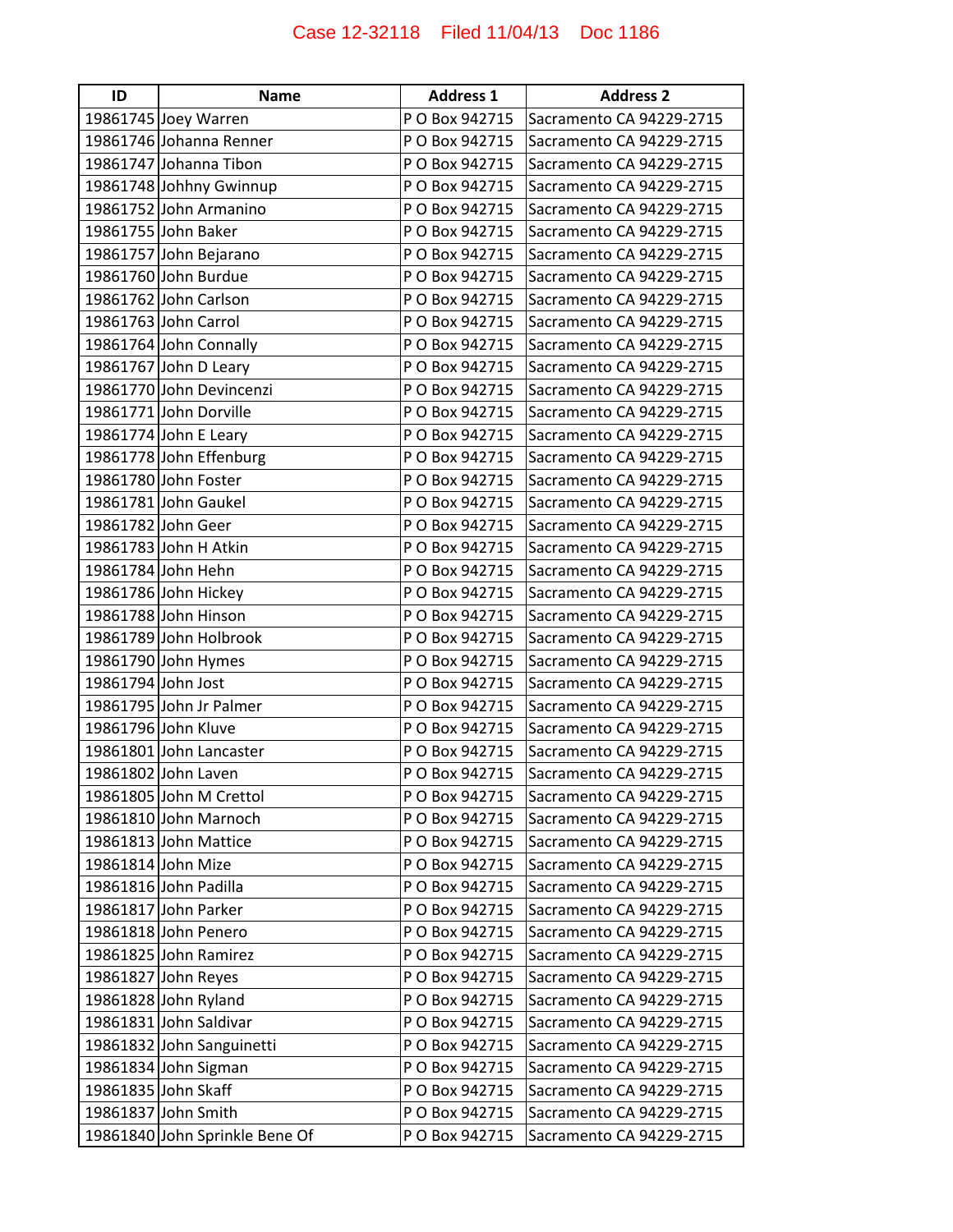| ID                 | <b>Name</b>                    | <b>Address 1</b> | <b>Address 2</b>         |
|--------------------|--------------------------------|------------------|--------------------------|
|                    | 19861841 John Staropoli        | P O Box 942715   | Sacramento CA 94229-2715 |
|                    | 19861843 John Stockton         | P O Box 942715   | Sacramento CA 94229-2715 |
|                    | 19861844 John Storey           | P O Box 942715   | Sacramento CA 94229-2715 |
|                    | 19861846 John Stribley         | P O Box 942715   | Sacramento CA 94229-2715 |
|                    | 19861848 John Taylor           | P O Box 942715   | Sacramento CA 94229-2715 |
|                    | 19861849 John Triolo           | P O Box 942715   | Sacramento CA 94229-2715 |
|                    | 19861850 John Tubbs            | P O Box 942715   | Sacramento CA 94229-2715 |
|                    | 19861851 John Velton           | P O Box 942715   | Sacramento CA 94229-2715 |
|                    | 19861852 John Willard          | P O Box 942715   | Sacramento CA 94229-2715 |
|                    | 19861853 John Willette         | P O Box 942715   | Sacramento CA 94229-2715 |
|                    | 19861854 John Williams         | P O Box 942715   | Sacramento CA 94229-2715 |
|                    | 19861855 Johnette Orpinela     | P O Box 942715   | Sacramento CA 94229-2715 |
|                    | 19861858 Johnny Carson         | P O Box 942715   | Sacramento CA 94229-2715 |
|                    | 19861859 Johnny Ford           | P O Box 942715   | Sacramento CA 94229-2715 |
|                    | 19861861 Johnny Sola           | P O Box 942715   | Sacramento CA 94229-2715 |
| 19861866 Jon Tener |                                | P O Box 942715   | Sacramento CA 94229-2715 |
|                    | 19861867 Jon Trulsson          | P O Box 942715   | Sacramento CA 94229-2715 |
|                    | 19861871 Jonathan Duncan       | P O Box 942715   | Sacramento CA 94229-2715 |
|                    | 19861884 Jonathon Wilson       | P O Box 942715   | Sacramento CA 94229-2715 |
|                    | 19861885 Joni Anderson         | P O Box 942715   | Sacramento CA 94229-2715 |
|                    | 19861893 Jose Gurrola          | P O Box 942715   | Sacramento CA 94229-2715 |
|                    | 19861901 Jose Orosco           | P O Box 942715   | Sacramento CA 94229-2715 |
|                    | 19861902 Jose Santiago         | P O Box 942715   | Sacramento CA 94229-2715 |
|                    | 19861906 Joseph B Johnson      | P O Box 942715   | Sacramento CA 94229-2715 |
|                    | 19861907 Joseph Bertaina       | P O Box 942715   | Sacramento CA 94229-2715 |
|                    | 19861909 Joseph C Hebert       | P O Box 942715   | Sacramento CA 94229-2715 |
|                    | 19861911 Joseph Coomes         | P O Box 942715   | Sacramento CA 94229-2715 |
|                    | 19861912 Joseph D Ceriani      | P O Box 942715   | Sacramento CA 94229-2715 |
|                    | 19861914 Joseph Denby          | P O Box 942715   | Sacramento CA 94229-2715 |
|                    | 19861917 Joseph G Mcneil       | P O Box 942715   | Sacramento CA 94229-2715 |
|                    | 19861919 Joseph Locaso         | P O Box 942715   | Sacramento CA 94229-2715 |
|                    | 19861920 Joseph Maestretti     | P O Box 942715   | Sacramento CA 94229-2715 |
|                    | 19861922 Joseph Morgan         | P O Box 942715   | Sacramento CA 94229-2715 |
|                    | 19861925 Joseph Navalta        | P O Box 942715   | Sacramento CA 94229-2715 |
|                    | 19861926 Joseph Nixon          | P O Box 942715   | Sacramento CA 94229-2715 |
|                    | 19861929 Joseph Padilla        | P O Box 942715   | Sacramento CA 94229-2715 |
|                    | 19861931 Joseph Prater         | P O Box 942715   | Sacramento CA 94229-2715 |
|                    | 19861935 Joseph Schmit         | P O Box 942715   | Sacramento CA 94229-2715 |
|                    | 19861936 Joseph Sledge         | P O Box 942715   | Sacramento CA 94229-2715 |
|                    | 19861937 Joseph Valverde       | P O Box 942715   | Sacramento CA 94229-2715 |
|                    | 19861939 Joseph Veltri         | P O Box 942715   | Sacramento CA 94229-2715 |
|                    | 19861941 Josephine Robinson    | P O Box 942715   | Sacramento CA 94229-2715 |
|                    | 19861942 Josephine Weber       | P O Box 942715   | Sacramento CA 94229-2715 |
|                    | 19861943 Josephnie Cademartori | P O Box 942715   | Sacramento CA 94229-2715 |
|                    | 19861944 Josephnie Cazale      | P O Box 942715   | Sacramento CA 94229-2715 |
|                    | 19861953 Joshua Simpson        | P O Box 942715   | Sacramento CA 94229-2715 |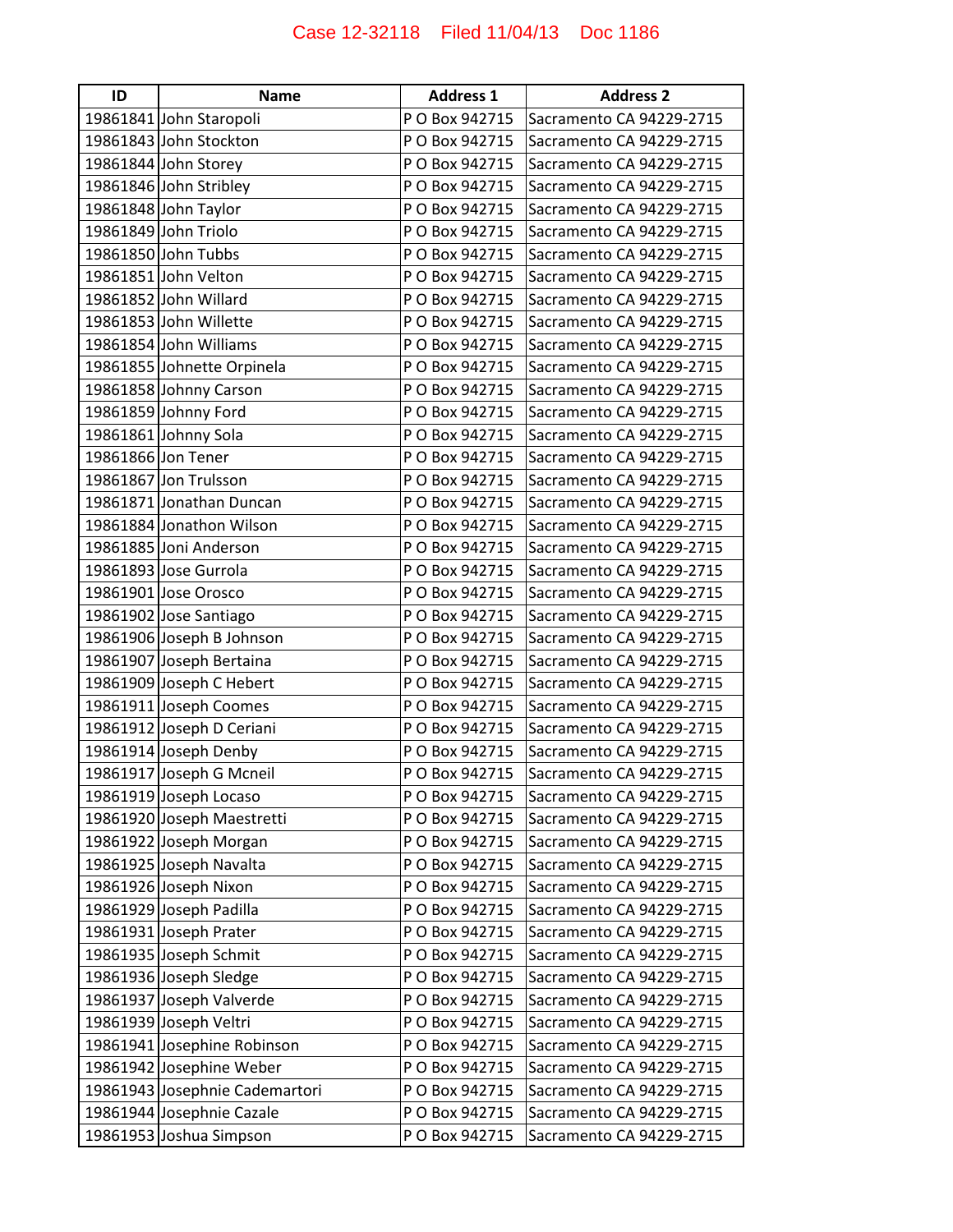| ID                 | <b>Name</b>                     | <b>Address 1</b> | <b>Address 2</b>         |
|--------------------|---------------------------------|------------------|--------------------------|
|                    | 19861957 Joy Corkins            | P O Box 942715   | Sacramento CA 94229-2715 |
|                    | 19861959 Joy Wyatt              | P O Box 942715   | Sacramento CA 94229-2715 |
|                    | 19861961 Joyce Arnel            | P O Box 942715   | Sacramento CA 94229-2715 |
|                    | 19861962 Joyce Bush             | P O Box 942715   | Sacramento CA 94229-2715 |
|                    | 19861963 Joyce Freitas          | P O Box 942715   | Sacramento CA 94229-2715 |
|                    | 19861964 Joyce Howze            | P O Box 942715   | Sacramento CA 94229-2715 |
|                    | 19861965 Joyce Macpherson       | P O Box 942715   | Sacramento CA 94229-2715 |
|                    | 19861971 Juan Zermeno           | P O Box 942715   | Sacramento CA 94229-2715 |
|                    | 19861973 Juanita Brent          | P O Box 942715   | Sacramento CA 94229-2715 |
|                    | 19861976 Judi Nahigian          | P O Box 942715   | Sacramento CA 94229-2715 |
|                    | 19861978 Judith A Hudock        | P O Box 942715   | Sacramento CA 94229-2715 |
|                    | 19861979 Judith Bell-Pederson   | P O Box 942715   | Sacramento CA 94229-2715 |
|                    | 19861980 Judith Botts           | P O Box 942715   | Sacramento CA 94229-2715 |
|                    | 19861981 Judith Hunter          | P O Box 942715   | Sacramento CA 94229-2715 |
|                    | 19861982 Judith Jones           | P O Box 942715   | Sacramento CA 94229-2715 |
|                    | 19861984 Judith Lawrence        | P O Box 942715   | Sacramento CA 94229-2715 |
|                    | 19861985 Judith Muller          | P O Box 942715   | Sacramento CA 94229-2715 |
|                    | 19861986 Judith Pendleton       | P O Box 942715   | Sacramento CA 94229-2715 |
|                    | 19861987 Judith Tarantino       | P O Box 942715   | Sacramento CA 94229-2715 |
|                    | 19861989 Judy Booher            | P O Box 942715   | Sacramento CA 94229-2715 |
|                    | 19861991 Judy Garrett           | P O Box 942715   | Sacramento CA 94229-2715 |
|                    | 19861992 Judy Kinberg           | P O Box 942715   | Sacramento CA 94229-2715 |
|                    | 19861993 Judy Lerner            | P O Box 942715   | Sacramento CA 94229-2715 |
| 19861994 Judy Ng   |                                 | P O Box 942715   | Sacramento CA 94229-2715 |
|                    | 19861995 Judy Smith             | P O Box 942715   | Sacramento CA 94229-2715 |
|                    | 19861996 Judy Swift             | P O Box 942715   | Sacramento CA 94229-2715 |
|                    | 19862007 Julie Stephens         | P O Box 942715   | Sacramento CA 94229-2715 |
|                    | 19862008 Juliet Tate            | P O Box 942715   | Sacramento CA 94229-2715 |
|                    | 19862010 Julio Cecchetti        | P O Box 942715   | Sacramento CA 94229-2715 |
|                    | 19862013 Julius Faihtinger      | P O Box 942715   | Sacramento CA 94229-2715 |
|                    | 19862015 Jun Masuoka            | P O Box 942715   | Sacramento CA 94229-2715 |
|                    | 19862016 June Mills Cothran     | P O Box 942715   | Sacramento CA 94229-2715 |
|                    | 19862017 Junko Peters           | P O Box 942715   | Sacramento CA 94229-2715 |
|                    | 19862021 Justin Hallstrom       | P O Box 942715   | Sacramento CA 94229-2715 |
|                    | 19862028 Justo Arrieta          | P O Box 942715   | Sacramento CA 94229-2715 |
|                    | 19862035 Karen Bertolli         | P O Box 942715   | Sacramento CA 94229-2715 |
|                    | 19862038 Karen Daly             | P O Box 942715   | Sacramento CA 94229-2715 |
|                    | 19862039 Karen Delucchi         | P O Box 942715   | Sacramento CA 94229-2715 |
|                    | 19862040 Karen Emerson          | P O Box 942715   | Sacramento CA 94229-2715 |
|                    | 19862042 Karen Guardado         | P O Box 942715   | Sacramento CA 94229-2715 |
|                    | 19862045 Karen Mayer            | P O Box 942715   | Sacramento CA 94229-2715 |
|                    | 19862046 Karen Rainey           | P O Box 942715   | Sacramento CA 94229-2715 |
|                    | 19862048 Karen Ramos            | P O Box 942715   | Sacramento CA 94229-2715 |
|                    | 19862049 Karen Rosson           | P O Box 942715   | Sacramento CA 94229-2715 |
|                    | 19862051 Karen Zeitvogel Benzle | P O Box 942715   | Sacramento CA 94229-2715 |
| 19862057 Karl Wise |                                 | P O Box 942715   | Sacramento CA 94229-2715 |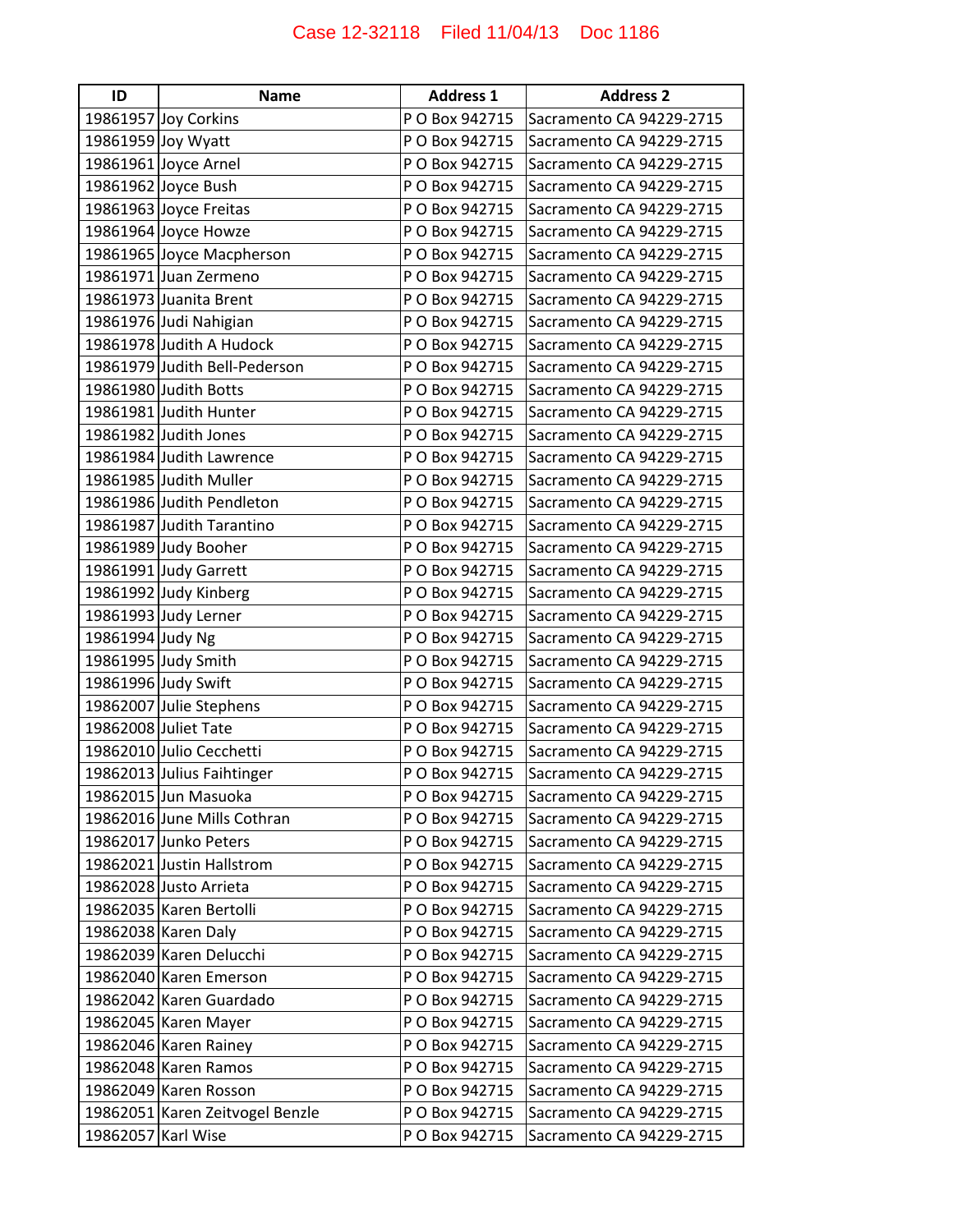| ID                 | <b>Name</b>                      | <b>Address 1</b> | <b>Address 2</b>         |
|--------------------|----------------------------------|------------------|--------------------------|
|                    | 19862066 Katherine Mcmeechan     | P O Box 942715   | Sacramento CA 94229-2715 |
|                    | 19862067 Katherine Meissner      | P O Box 942715   | Sacramento CA 94229-2715 |
|                    | 19862068 Katherine Moon          | P O Box 942715   | Sacramento CA 94229-2715 |
|                    | 19862069 Katherine Still         | P O Box 942715   | Sacramento CA 94229-2715 |
|                    | 19862070 Katherine Walker        | P O Box 942715   | Sacramento CA 94229-2715 |
|                    | 19862072 Kathleen Babb           | P O Box 942715   | Sacramento CA 94229-2715 |
|                    | 19862073 Kathleen Bradford       | P O Box 942715   | Sacramento CA 94229-2715 |
|                    | 19862075 Kathleen Christopherson | P O Box 942715   | Sacramento CA 94229-2715 |
|                    | 19862077 Kathleen Drew           | P O Box 942715   | Sacramento CA 94229-2715 |
|                    | 19862078 Kathleen Franco         | P O Box 942715   | Sacramento CA 94229-2715 |
|                    | 19862080 Kathleen Harper         | P O Box 942715   | Sacramento CA 94229-2715 |
|                    | 19862083 Kathleen Morales        | P O Box 942715   | Sacramento CA 94229-2715 |
|                    | 19862085 Kathleen Ray            | P O Box 942715   | Sacramento CA 94229-2715 |
|                    | 19862087 Kathleen Tomura         | P O Box 942715   | Sacramento CA 94229-2715 |
|                    | 19862091 Kathryn Gillet          | P O Box 942715   | Sacramento CA 94229-2715 |
|                    | 19862092 Kathryn Henderson       | P O Box 942715   | Sacramento CA 94229-2715 |
|                    | 19862094 Kathryn Preston         | P O Box 942715   | Sacramento CA 94229-2715 |
|                    | 19862095 Kathryn Whitman         | P O Box 942715   | Sacramento CA 94229-2715 |
|                    | 19862097 Kathy Glick             | P O Box 942715   | Sacramento CA 94229-2715 |
|                    | 19862100 Kathy Laturner          | P O Box 942715   | Sacramento CA 94229-2715 |
|                    | 19862101 Kathy Truitt            | P O Box 942715   | Sacramento CA 94229-2715 |
|                    | 19862106 Kazuto Murakami         | P O Box 942715   | Sacramento CA 94229-2715 |
|                    | 19862115 Keith Brecht            | P O Box 942715   | Sacramento CA 94229-2715 |
|                    | 19862117 Keith Clochessy         | P O Box 942715   | Sacramento CA 94229-2715 |
|                    | 19862118 Keith Green             | P O Box 942715   | Sacramento CA 94229-2715 |
|                    | 19862121 Kelley Garrett          | P O Box 942715   | Sacramento CA 94229-2715 |
|                    | 19862122 Kellie B Messenger      | P O Box 942715   | Sacramento CA 94229-2715 |
|                    | 19862130 Kelly Ratekin           | P O Box 942715   | Sacramento CA 94229-2715 |
| 19862131 Kelly Ray |                                  | P O Box 942715   | Sacramento CA 94229-2715 |
|                    | 19862141 Kenneth Brown           | P O Box 942715   | Sacramento CA 94229-2715 |
|                    | 19862144 Kenneth Crawford        | P O Box 942715   | Sacramento CA 94229-2715 |
|                    | 19862153 Kenneth Long            | P O Box 942715   | Sacramento CA 94229-2715 |
|                    | 19862156 Kenneth Manship         | P O Box 942715   | Sacramento CA 94229-2715 |
|                    | 19862157 Kenneth Moeckel         | P O Box 942715   | Sacramento CA 94229-2715 |
|                    | 19862158 Kenneth Moffitt         | P O Box 942715   | Sacramento CA 94229-2715 |
|                    | 19862159 Kenneth Patterson       | P O Box 942715   | Sacramento CA 94229-2715 |
|                    | 19862160 Kenneth Praegitzer      | P O Box 942715   | Sacramento CA 94229-2715 |
|                    | 19862163 Kenneth Rogers          | P O Box 942715   | Sacramento CA 94229-2715 |
|                    | 19862166 Kenneth Uehling         | P O Box 942715   | Sacramento CA 94229-2715 |
|                    | 19862170 Kenneth Wilbon          | P O Box 942715   | Sacramento CA 94229-2715 |
|                    | 19862171 Kenneth Williams        | P O Box 942715   | Sacramento CA 94229-2715 |
|                    | 19862172 Kenneth Wilson          | P O Box 942715   | Sacramento CA 94229-2715 |
|                    | 19862173 Kenneth Yamashita       | P O Box 942715   | Sacramento CA 94229-2715 |
|                    | 19862175 Kent Autrand            | P O Box 942715   | Sacramento CA 94229-2715 |
|                    | 19862176 Kent Miller             | P O Box 942715   | Sacramento CA 94229-2715 |
|                    | 19862189 Kevin Hatano            | P O Box 942715   | Sacramento CA 94229-2715 |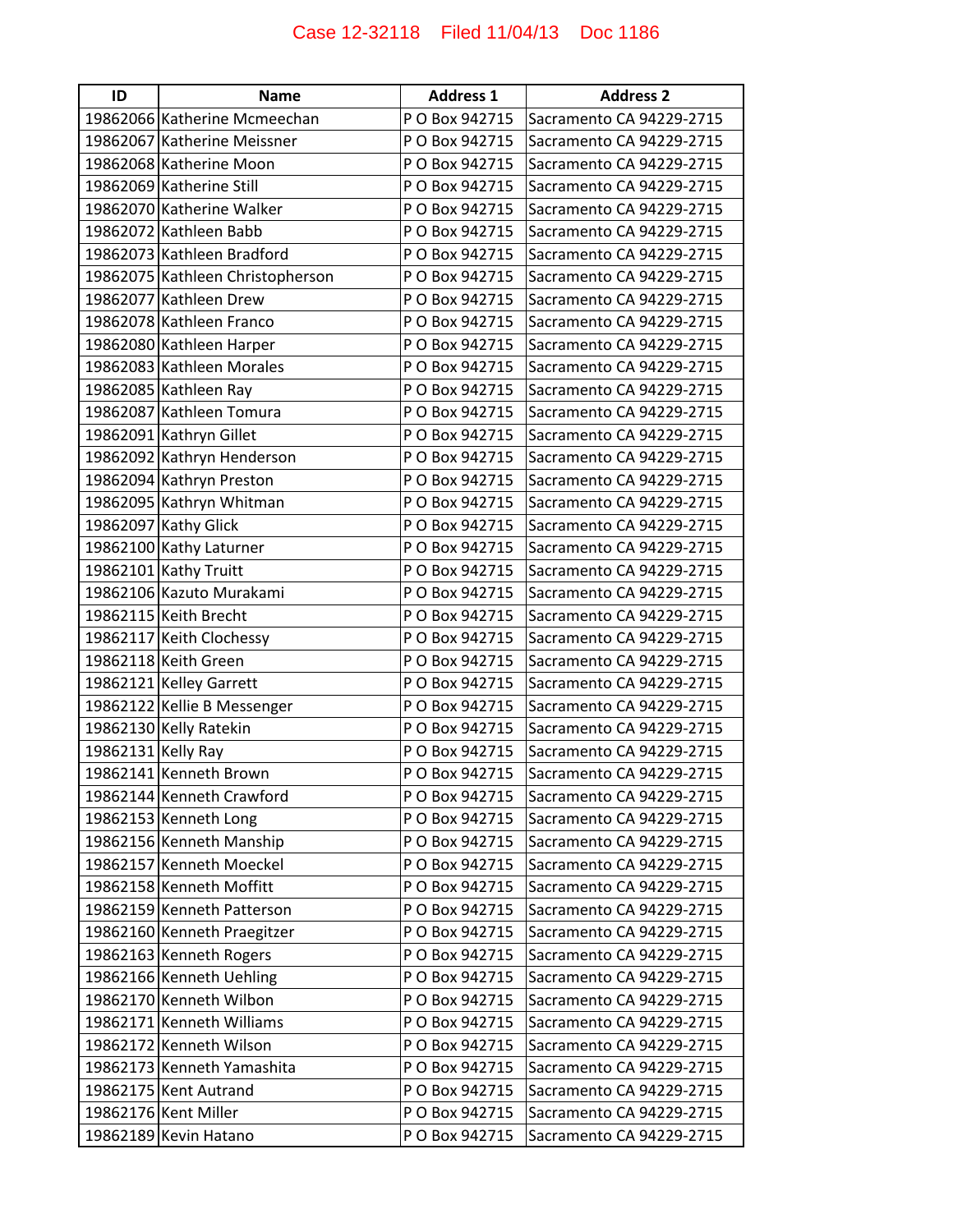| ID | <b>Name</b>                    | <b>Address 1</b> | <b>Address 2</b>         |
|----|--------------------------------|------------------|--------------------------|
|    | 19862190 Kevin Huff            | P O Box 942715   | Sacramento CA 94229-2715 |
|    | 19862193 Kevin OBrien          | P O Box 942715   | Sacramento CA 94229-2715 |
|    | 19862200 Kevin Sittig Bene Of  | P O Box 942715   | Sacramento CA 94229-2715 |
|    | 19862202 Kevin Soucie          | P O Box 942715   | Sacramento CA 94229-2715 |
|    | 19862204 Kevin Tyler           | P O Box 942715   | Sacramento CA 94229-2715 |
|    | 19862213 Kim Olson             | P O Box 942715   | Sacramento CA 94229-2715 |
|    | 19862216 Kim Thompson          | P O Box 942715   | Sacramento CA 94229-2715 |
|    | 19862223 Kimberly Mazzuola     | P O Box 942715   | Sacramento CA 94229-2715 |
|    | 19862224 Kimberly Pickens      | P O Box 942715   | Sacramento CA 94229-2715 |
|    | 19862228 Kirk Cannon           | P O Box 942715   | Sacramento CA 94229-2715 |
|    | 19862230 Kirk W Stockham       | P O Box 942715   | Sacramento CA 94229-2715 |
|    | 19862231 Kirsteene Deborba     | P O Box 942715   | Sacramento CA 94229-2715 |
|    | 19862238 Kristie Garcia        | P O Box 942715   | Sacramento CA 94229-2715 |
|    | 19862242 Kristina Pendergrass  | P O Box 942715   | Sacramento CA 94229-2715 |
|    | 19862243 Kurt Habraschka       | P O Box 942715   | Sacramento CA 94229-2715 |
|    | 19862244 Kurt Hernandez        | P O Box 942715   | Sacramento CA 94229-2715 |
|    | 19862246 Kuther Miller         | P O Box 942715   | Sacramento CA 94229-2715 |
|    | 19862252 L Patrick Samsell     | P O Box 942715   | Sacramento CA 94229-2715 |
|    | 19862257 Ladrea Mcdonald-Jones | P O Box 942715   | Sacramento CA 94229-2715 |
|    | 19862258 Lajuana Bivens        | P O Box 942715   | Sacramento CA 94229-2715 |
|    | 19862271 Larry Castles         | P O Box 942715   | Sacramento CA 94229-2715 |
|    | 19862273 Larry Cooper          | P O Box 942715   | Sacramento CA 94229-2715 |
|    | 19862275 Larry Estes           | P O Box 942715   | Sacramento CA 94229-2715 |
|    | 19862276 Larry Ford            | P O Box 942715   | Sacramento CA 94229-2715 |
|    | 19862279 Larry Garibaldi       | P O Box 942715   | Sacramento CA 94229-2715 |
|    | 19862280 Larry Hinojos         | P O Box 942715   | Sacramento CA 94229-2715 |
|    | 19862281 Larry Huber           | P O Box 942715   | Sacramento CA 94229-2715 |
|    | 19862283 Larry Long            | P O Box 942715   | Sacramento CA 94229-2715 |
|    | 19862284 Larry Moore           | P O Box 942715   | Sacramento CA 94229-2715 |
|    | 19862285 Larry Norick          | P O Box 942715   | Sacramento CA 94229-2715 |
|    | 19862287 Larry Roberson        | P O Box 942715   | Sacramento CA 94229-2715 |
|    | 19862289 Larry Rush            | P O Box 942715   | Sacramento CA 94229-2715 |
|    | 19862290 Larry Scelzi          | P O Box 942715   | Sacramento CA 94229-2715 |
|    | 19862291 Larry Tupper          | P O Box 942715   | Sacramento CA 94229-2715 |
|    | 19862294 Larry Williams        | P O Box 942715   | Sacramento CA 94229-2715 |
|    | 19862299 Laura Mckee           | P O Box 942715   | Sacramento CA 94229-2715 |
|    | 19862300 Laura Mckinney        | P O Box 942715   | Sacramento CA 94229-2715 |
|    | 19862301 Laura Rodriguez       | P O Box 942715   | Sacramento CA 94229-2715 |
|    | 19862303 Lauren Lonjers        | P O Box 942715   | Sacramento CA 94229-2715 |
|    | 19862307 Laurence Baumgarten   | P O Box 942715   | Sacramento CA 94229-2715 |
|    | 19862309 Laurits Petersen      | P O Box 942715   | Sacramento CA 94229-2715 |
|    | 19862310 Laurits Phillips      | P O Box 942715   | Sacramento CA 94229-2715 |
|    | 19862312 Lavonne Burchard      | P O Box 942715   | Sacramento CA 94229-2715 |
|    | 19862365 Lawrence Cowell       | P O Box 942715   | Sacramento CA 94229-2715 |
|    | 19862366 Lawrence Deimler      | P O Box 942715   | Sacramento CA 94229-2715 |
|    | 19862367 Lawrence Duncan       | P O Box 942715   | Sacramento CA 94229-2715 |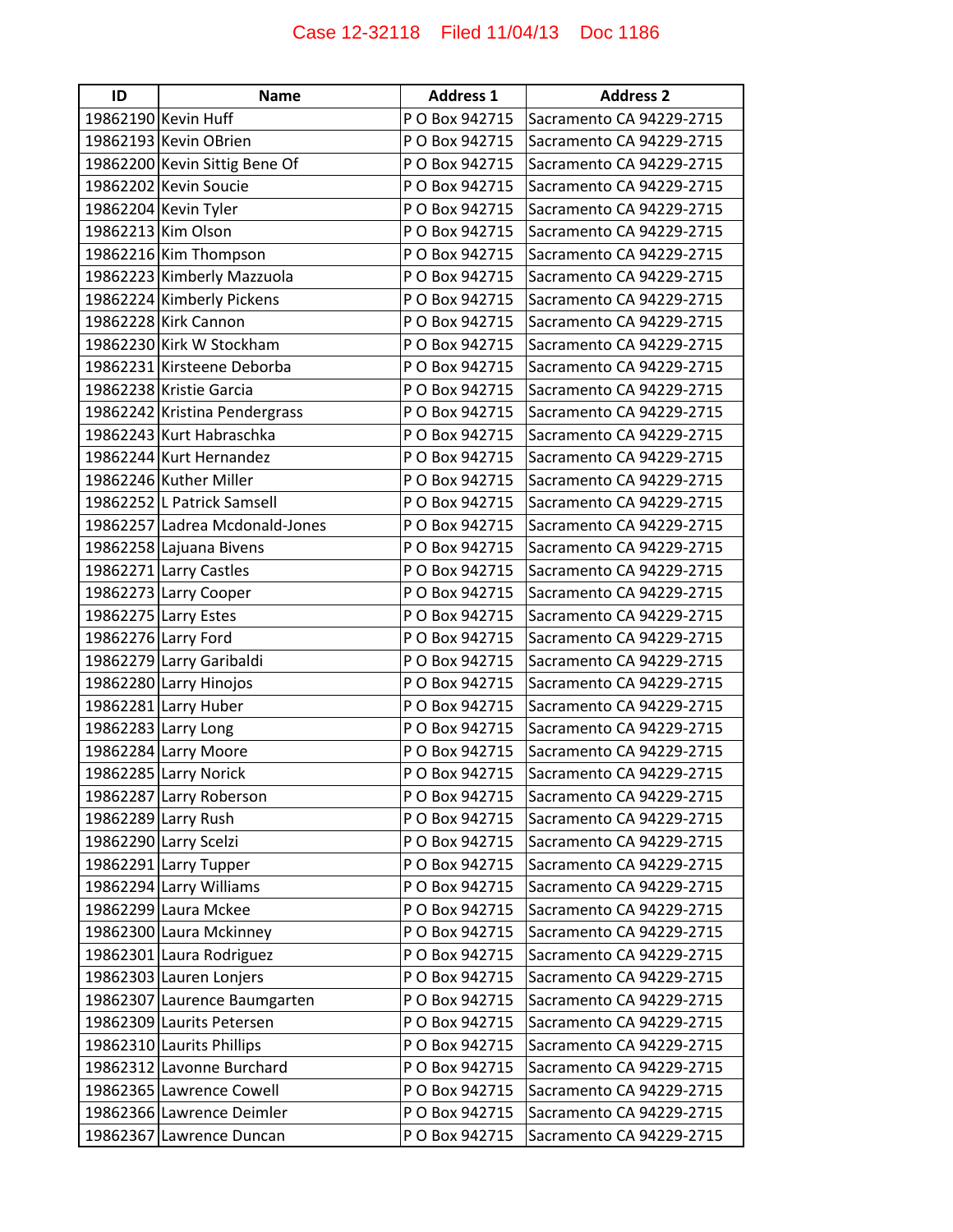| ID                | <b>Name</b>                 | <b>Address 1</b> | <b>Address 2</b>         |
|-------------------|-----------------------------|------------------|--------------------------|
|                   | 19862369 Lawrence Manetti   | P O Box 942715   | Sacramento CA 94229-2715 |
|                   | 19862370 Lawrence Nordstrom | P O Box 942715   | Sacramento CA 94229-2715 |
|                   | 19862371 Lawrence Norvall   | P O Box 942715   | Sacramento CA 94229-2715 |
|                   | 19862374 Lawrence Vila      | P O Box 942715   | Sacramento CA 94229-2715 |
|                   | 19862381 Lee Hemminger      | P O Box 942715   | Sacramento CA 94229-2715 |
|                   | 19862385 Leigh Dimas        | P O Box 942715   | Sacramento CA 94229-2715 |
|                   | 19862386 Leigh Rickerson    | P O Box 942715   | Sacramento CA 94229-2715 |
|                   | 19862387 Lela Maxey         | P O Box 942715   | Sacramento CA 94229-2715 |
|                   | 19862389 Lena Villanueva    | P O Box 942715   | Sacramento CA 94229-2715 |
|                   | 19862393 Lenore Dougherty   | P O Box 942715   | Sacramento CA 94229-2715 |
|                   | 19862394 Leo Kopas          | P O Box 942715   | Sacramento CA 94229-2715 |
|                   | 19862398 Leonard Davis      | P O Box 942715   | Sacramento CA 94229-2715 |
|                   | 19862399 Leonard Dixon      | P O Box 942715   | Sacramento CA 94229-2715 |
|                   | 19862400 Leonard Garrow     | P O Box 942715   | Sacramento CA 94229-2715 |
|                   | 19862402 Leonard Lind       | P O Box 942715   | Sacramento CA 94229-2715 |
|                   | 19862403 Leonard Powell     | P O Box 942715   | Sacramento CA 94229-2715 |
|                   | 19862404 Leonard Stovall    | P O Box 942715   | Sacramento CA 94229-2715 |
|                   | 19862406 Leonard Turnbeaugh | P O Box 942715   | Sacramento CA 94229-2715 |
|                   | 19862408 Leonor Willis      | P O Box 942715   | Sacramento CA 94229-2715 |
|                   | 19862409 Leonora Simpao     | P O Box 942715   | Sacramento CA 94229-2715 |
|                   | 19862410 Leora Moses        | P O Box 942715   | Sacramento CA 94229-2715 |
|                   | 19862412 Leroy Page         | P O Box 942715   | Sacramento CA 94229-2715 |
|                   | 19862416 Lester Novaresi    | P O Box 942715   | Sacramento CA 94229-2715 |
|                   | 19862417 Lester Platt       | P O Box 942715   | Sacramento CA 94229-2715 |
|                   | 19862418 Leta Buckner       | P O Box 942715   | Sacramento CA 94229-2715 |
|                   | 19862420 Lexie Whiteman     | P O Box 942715   | Sacramento CA 94229-2715 |
|                   | 19862449 Lillian Vallarino  | P O Box 942715   | Sacramento CA 94229-2715 |
|                   | 19862450 Lilly Setbacken    | P O Box 942715   | Sacramento CA 94229-2715 |
|                   | 19862451 Linda Abernethy    | P O Box 942715   | Sacramento CA 94229-2715 |
|                   | 19862452 Linda Atkins       | P O Box 942715   | Sacramento CA 94229-2715 |
|                   | 19862453 Linda Buck         | P O Box 942715   | Sacramento CA 94229-2715 |
|                   | 19862454 Linda Cole         | P O Box 942715   | Sacramento CA 94229-2715 |
|                   | 19862455 Linda Desantiago   | P O Box 942715   | Sacramento CA 94229-2715 |
|                   | 19862456 Linda Driver       | P O Box 942715   | Sacramento CA 94229-2715 |
|                   | 19862457 Linda Filponi      | P O Box 942715   | Sacramento CA 94229-2715 |
|                   | 19862458 Linda French       | P O Box 942715   | Sacramento CA 94229-2715 |
|                   | 19862461 Linda J Filiponi   | P O Box 942715   | Sacramento CA 94229-2715 |
|                   | 19862465 Linda Mager        | P O Box 942715   | Sacramento CA 94229-2715 |
|                   | 19862466 Linda Managhan     | P O Box 942715   | Sacramento CA 94229-2715 |
|                   | 19862468 Linda Mccay        | P O Box 942715   | Sacramento CA 94229-2715 |
| 19862469 Linda Ng |                             | P O Box 942715   | Sacramento CA 94229-2715 |
|                   | 19862471 Linda S Johnson    | P O Box 942715   | Sacramento CA 94229-2715 |
|                   | 19862472 Linda Salazar      | P O Box 942715   | Sacramento CA 94229-2715 |
|                   | 19862474 Linda Sarmiento    | P O Box 942715   | Sacramento CA 94229-2715 |
|                   | 19862475 Linda Segovia      | P O Box 942715   | Sacramento CA 94229-2715 |
|                   | 19862477 Linda Soto         | P O Box 942715   | Sacramento CA 94229-2715 |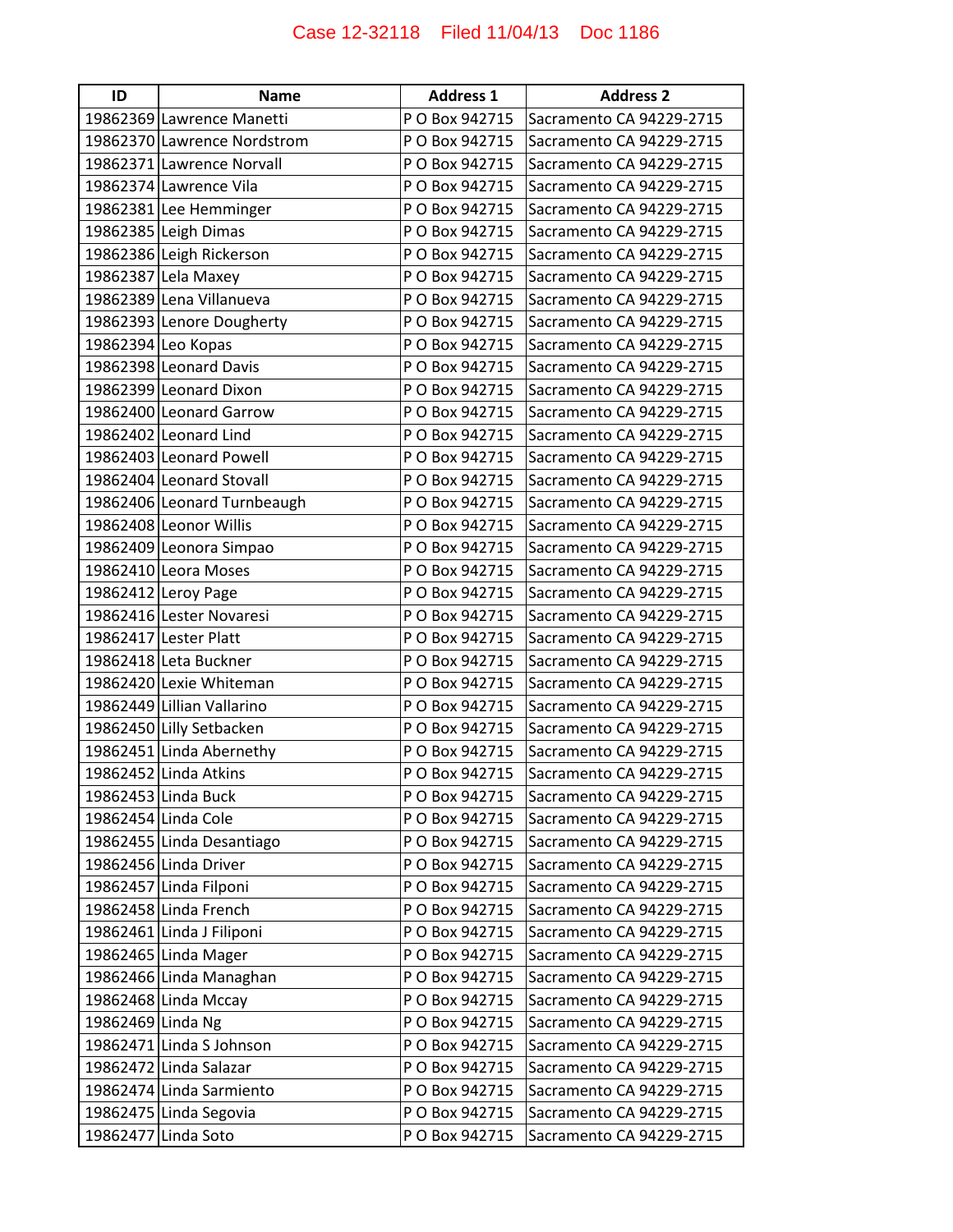| ID | <b>Name</b>                           | <b>Address 1</b> | <b>Address 2</b>         |
|----|---------------------------------------|------------------|--------------------------|
|    | 19862480 Linda Whippie                | P O Box 942715   | Sacramento CA 94229-2715 |
|    | 19862483 Lindsey Lee Walker-Feinstein | P O Box 942715   | Sacramento CA 94229-2715 |
|    | 19862486 Linnie Staggs                | P O Box 942715   | Sacramento CA 94229-2715 |
|    | 19862491 Lisa Huggins                 | P O Box 942715   | Sacramento CA 94229-2715 |
|    | 19862495 Lisa Parga                   | P O Box 942715   | Sacramento CA 94229-2715 |
|    | 19862496 Lisa Pruitt                  | P O Box 942715   | Sacramento CA 94229-2715 |
|    | 19862498 Lloyd Jansen                 | P O Box 942715   | Sacramento CA 94229-2715 |
|    | 19862502 Lois Hamilton                | P O Box 942715   | Sacramento CA 94229-2715 |
|    | 19862503 Lon Hudson                   | P O Box 942715   | Sacramento CA 94229-2715 |
|    | 19862512 Loretta Trevena              | P O Box 942715   | Sacramento CA 94229-2715 |
|    | 19862514 Loretta Wilson               | P O Box 942715   | Sacramento CA 94229-2715 |
|    | 19862516 Lori Dixon                   | P O Box 942715   | Sacramento CA 94229-2715 |
|    | 19862526 Lorie Weiss                  | P O Box 942715   | Sacramento CA 94229-2715 |
|    | 19862527 Lorna Floro                  | P O Box 942715   | Sacramento CA 94229-2715 |
|    | 19862528 Lorna Smith                  | P O Box 942715   | Sacramento CA 94229-2715 |
|    | 19862529 Lorraina Harris              | P O Box 942715   | Sacramento CA 94229-2715 |
|    | 19862532 Lorraine Gamboni             | P O Box 942715   | Sacramento CA 94229-2715 |
|    | 19862534 Lorriane Ghio                | P O Box 942715   | Sacramento CA 94229-2715 |
|    | 19862535 Lorriane Provencio           | P O Box 942715   | Sacramento CA 94229-2715 |
|    | 19862537 Louis Bertolino              | P O Box 942715   | Sacramento CA 94229-2715 |
|    | 19862538 Louis Decicco                | P O Box 942715   | Sacramento CA 94229-2715 |
|    | 19862539 Louis Ferretti               | P O Box 942715   | Sacramento CA 94229-2715 |
|    | 19862542 Louis Mazza                  | P O Box 942715   | Sacramento CA 94229-2715 |
|    | 19862543 Louis Mentis                 | P O Box 942715   | Sacramento CA 94229-2715 |
|    | 19862544 Louis Speziale               | P O Box 942715   | Sacramento CA 94229-2715 |
|    | 19862545 Louis Valverde               | P O Box 942715   | Sacramento CA 94229-2715 |
|    | 19862546 Louisa Birrueta              | P O Box 942715   | Sacramento CA 94229-2715 |
|    | 19862548 Louise Williams              | P O Box 942715   | Sacramento CA 94229-2715 |
|    | 19862551 Loyd Goolsby                 | P O Box 942715   | Sacramento CA 94229-2715 |
|    | 19862556 Lucian Neely                 | P O Box 942715   | Sacramento CA 94229-2715 |
|    | 19862557 Lucile Bible                 | P O Box 942715   | Sacramento CA 94229-2715 |
|    | 19862558 Lucile Martin                | P O Box 942715   | Sacramento CA 94229-2715 |
|    | 19862559 Lucille Brown                | P O Box 942715   | Sacramento CA 94229-2715 |
|    | 19862562 Lucy Fields                  | P O Box 942715   | Sacramento CA 94229-2715 |
|    | 19862563 Lucy Munoz                   | P O Box 942715   | Sacramento CA 94229-2715 |
|    | 19862568 Lula Shaw                    | P O Box 942715   | Sacramento CA 94229-2715 |
|    | 19862571 Luther Shavers               | P O Box 942715   | Sacramento CA 94229-2715 |
|    | 19862573 Luz Barriga                  | P O Box 942715   | Sacramento CA 94229-2715 |
|    | 19862574 Lydia Islas                  | P O Box 942715   | Sacramento CA 94229-2715 |
|    | 19862575 Lydia Martinez-Zuver         | P O Box 942715   | Sacramento CA 94229-2715 |
|    | 19862576 Lydia Tinder                 | P O Box 942715   | Sacramento CA 94229-2715 |
|    | 19862577 Lydia Villalpando            | P O Box 942715   | Sacramento CA 94229-2715 |
|    | 19862578 Lyle Strombom                | P O Box 942715   | Sacramento CA 94229-2715 |
|    | 19862579 Lynda Giusti-Parra           | P O Box 942715   | Sacramento CA 94229-2715 |
|    | 19862580 Lynn Holden                  | P O Box 942715   | Sacramento CA 94229-2715 |
|    | 19862583 Lynn Moyle                   | P O Box 942715   | Sacramento CA 94229-2715 |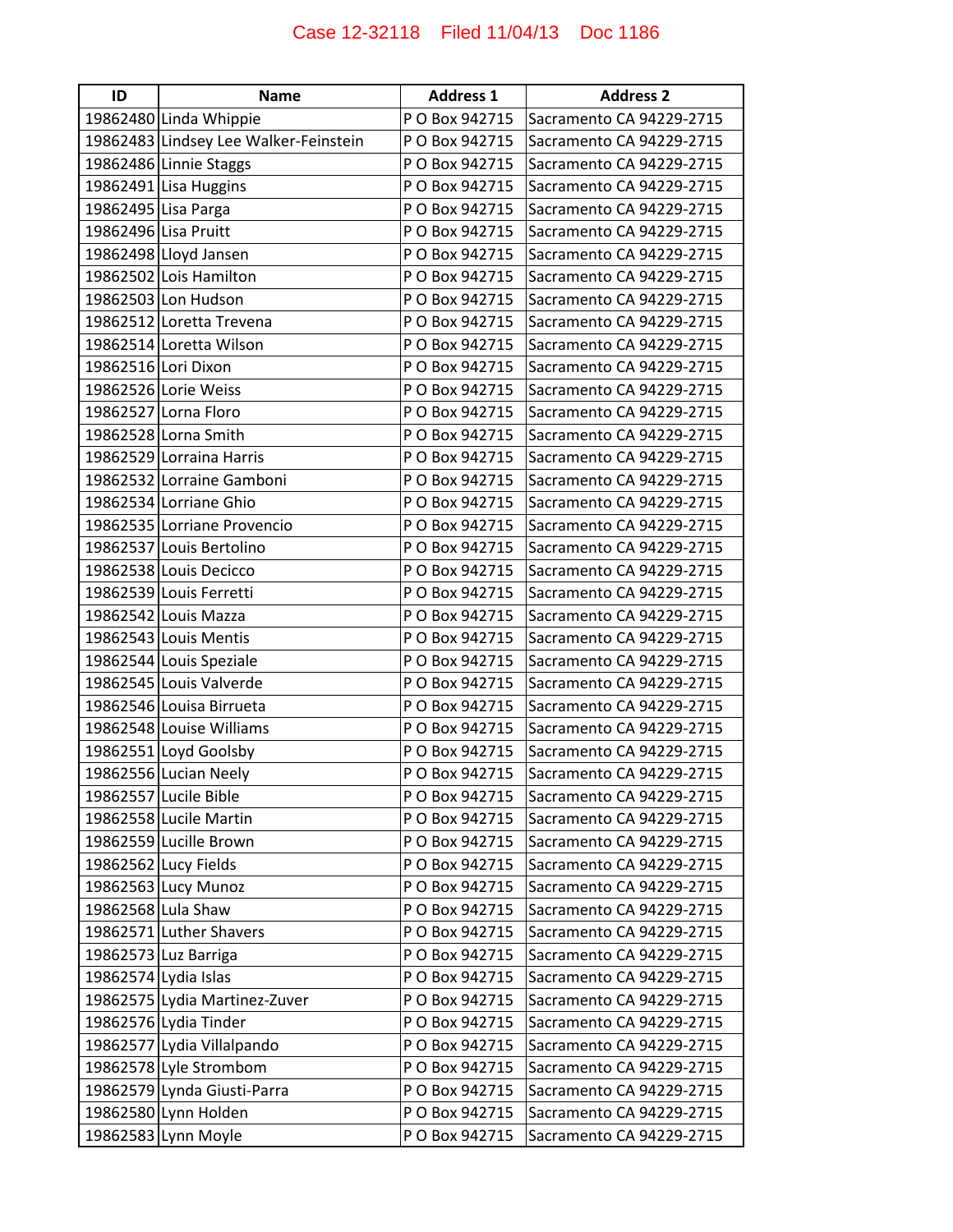| ID | <b>Name</b>                        | <b>Address 1</b> | <b>Address 2</b>         |
|----|------------------------------------|------------------|--------------------------|
|    | 19862584 Lynne Austin              | P O Box 942715   | Sacramento CA 94229-2715 |
|    | 19862585 Lynne Hooten              | P O Box 942715   | Sacramento CA 94229-2715 |
|    | 19862591 Mabel Espino              | P O Box 942715   | Sacramento CA 94229-2715 |
|    | 19862592 Mabel Estrada             | P O Box 942715   | Sacramento CA 94229-2715 |
|    | 19862593 Mabel Warren              | P O Box 942715   | Sacramento CA 94229-2715 |
|    | 19862595 Maceo Owens               | P O Box 942715   | Sacramento CA 94229-2715 |
|    | 19862599 Mae Nathan                | P O Box 942715   | Sacramento CA 94229-2715 |
|    | 19862601 Mahabat Yousufzai         | P O Box 942715   | Sacramento CA 94229-2715 |
|    | 19862615 Manuel Mesa               | P O Box 942715   | Sacramento CA 94229-2715 |
|    | 19862621 Marc Parker               | P O Box 942715   | Sacramento CA 94229-2715 |
|    | 19862623 Marc Youngblood           | P O Box 942715   | Sacramento CA 94229-2715 |
|    | 19862626 Marcella Wallace          | P O Box 942715   | Sacramento CA 94229-2715 |
|    | 19862627 Marcia L Baier            | P O Box 942715   | Sacramento CA 94229-2715 |
|    | 19862630 Marconi Mary Marconi Mary | P O Box 942715   | Sacramento CA 94229-2715 |
|    | 19862633 Marcus Davenport          | P O Box 942715   | Sacramento CA 94229-2715 |
|    | 19862635 Marcus Jones              | P O Box 942715   | Sacramento CA 94229-2715 |
|    | 19862638 Maret Traber              | P O Box 942715   | Sacramento CA 94229-2715 |
|    | 19862639 Margaret Dougherty        | P O Box 942715   | Sacramento CA 94229-2715 |
|    | 19862644 Margaret Johnson          | P O Box 942715   | Sacramento CA 94229-2715 |
|    | 19862645 Margaret Morgan           | P O Box 942715   | Sacramento CA 94229-2715 |
|    | 19862646 Margaret Nelson           | P O Box 942715   | Sacramento CA 94229-2715 |
|    | 19862647 Margaret Vallerga         | P O Box 942715   | Sacramento CA 94229-2715 |
|    | 19862648 Margatet Barbour          | P O Box 942715   | Sacramento CA 94229-2715 |
|    | 19862649 Margie Cyr                | P O Box 942715   | Sacramento CA 94229-2715 |
|    | 19862651 Marguerite Gregory        | P O Box 942715   | Sacramento CA 94229-2715 |
|    | 19862652 Marguerite Mcglothlen     | P O Box 942715   | Sacramento CA 94229-2715 |
|    | 19862655 Maria Chacon              | P O Box 942715   | Sacramento CA 94229-2715 |
|    | 19862665 Marian Dentone            | P O Box 942715   | Sacramento CA 94229-2715 |
|    | 19862666 Marian Fargo              | P O Box 942715   | Sacramento CA 94229-2715 |
|    | 19862667 Marian Marshall           | P O Box 942715   | Sacramento CA 94229-2715 |
|    | 19862670 Mariano Santos            | P O Box 942715   | Sacramento CA 94229-2715 |
|    | 19862675 Marie Kaiser              | P O Box 942715   | Sacramento CA 94229-2715 |
|    | 19862676 Marie Lankford            | P O Box 942715   | Sacramento CA 94229-2715 |
|    | 19862677 Marie Lerond              | P O Box 942715   | Sacramento CA 94229-2715 |
|    | 19862678 Marie Tenneson            | P O Box 942715   | Sacramento CA 94229-2715 |
|    | 19862679 Marie Womack              | P O Box 942715   | Sacramento CA 94229-2715 |
|    | 19862682 Marilyn Andersen          | P O Box 942715   | Sacramento CA 94229-2715 |
|    | 19862683 Marilyn Field             | P O Box 942715   | Sacramento CA 94229-2715 |
|    | 19862684 Marilyn Girard            | P O Box 942715   | Sacramento CA 94229-2715 |
|    | 19862685 Marilyn Harrison          | P O Box 942715   | Sacramento CA 94229-2715 |
|    | 19862687 Marilyn Rose              | P O Box 942715   | Sacramento CA 94229-2715 |
|    | 19862688 Marilyn Sola              | P O Box 942715   | Sacramento CA 94229-2715 |
|    | 19862689 Marilyn Winston           | P O Box 942715   | Sacramento CA 94229-2715 |
|    | 19862690 Marilyn Wong              | P O Box 942715   | Sacramento CA 94229-2715 |
|    | 19862692 Marina Estrada            | P O Box 942715   | Sacramento CA 94229-2715 |
|    | 19862695 Marina Long               | P O Box 942715   | Sacramento CA 94229-2715 |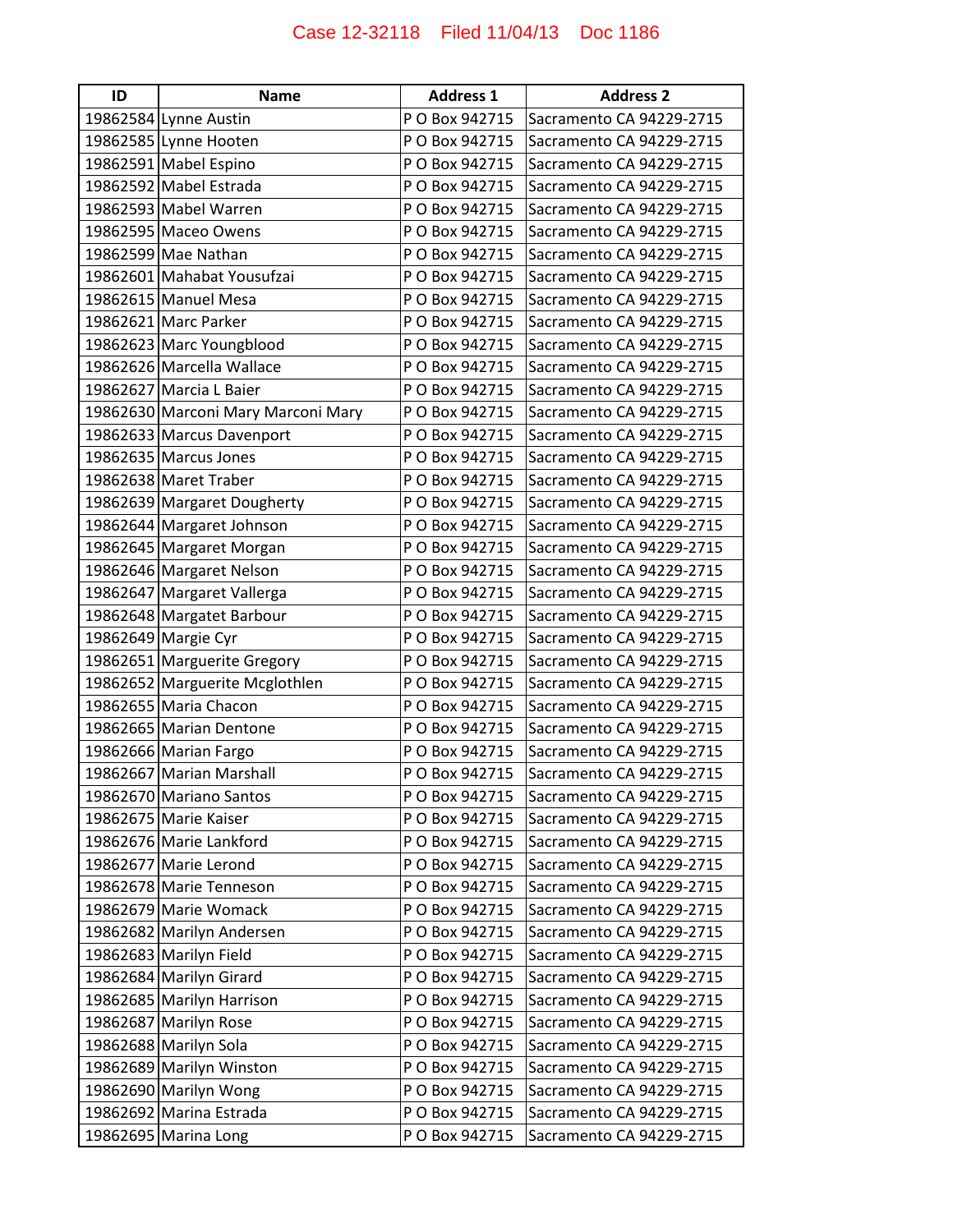| ID | <b>Name</b>                 | <b>Address 1</b> | <b>Address 2</b>         |
|----|-----------------------------|------------------|--------------------------|
|    | 19862699 Marino Dumadag     | P O Box 942715   | Sacramento CA 94229-2715 |
|    | 19862702 Mario Martinez     | P O Box 942715   | Sacramento CA 94229-2715 |
|    | 19862706 Marjorie Jones     | P O Box 942715   | Sacramento CA 94229-2715 |
|    | 19862711 Mark Anderson      | P O Box 942715   | Sacramento CA 94229-2715 |
|    | 19862713 Mark C Ricards     | P O Box 942715   | Sacramento CA 94229-2715 |
|    | 19862714 Mark Cole          | P O Box 942715   | Sacramento CA 94229-2715 |
|    | 19862717 Mark Farmer        | P O Box 942715   | Sacramento CA 94229-2715 |
|    | 19862718 Mark Gantt         | P O Box 942715   | Sacramento CA 94229-2715 |
|    | 19862720 Mark Herder        | P O Box 942715   | Sacramento CA 94229-2715 |
|    | 19862722 Mark Kurland       | P O Box 942715   | Sacramento CA 94229-2715 |
|    | 19862726 Mark Ledbetter     | P O Box 942715   | Sacramento CA 94229-2715 |
|    | 19862727 Mark Lewis         | P O Box 942715   | Sacramento CA 94229-2715 |
|    | 19862728 Mark Lujan         | P O Box 942715   | Sacramento CA 94229-2715 |
|    | 19862732 Mark Moses         | P O Box 942715   | Sacramento CA 94229-2715 |
|    | 19862735 Mark Rushing       | P O Box 942715   | Sacramento CA 94229-2715 |
|    | 19862737 Mark Spivey        | P O Box 942715   | Sacramento CA 94229-2715 |
|    | 19862739 Mark Tabios        | P O Box 942715   | Sacramento CA 94229-2715 |
|    | 19862741 Mark Trujillo      | P O Box 942715   | Sacramento CA 94229-2715 |
|    | 19862747 Mark Walker        | P O Box 942715   | Sacramento CA 94229-2715 |
|    | 19862749 Marla Doane        | P O Box 942715   | Sacramento CA 94229-2715 |
|    | 19862750 Marla Verstl       | P O Box 942715   | Sacramento CA 94229-2715 |
|    | 19862753 Marlene Meadows    | P O Box 942715   | Sacramento CA 94229-2715 |
|    | 19862760 Marshall Cole      | P O Box 942715   | Sacramento CA 94229-2715 |
|    | 19862762 Marshall Lafever   | P O Box 942715   | Sacramento CA 94229-2715 |
|    | 19862767 Martha Lagomarsino | P O Box 942715   | Sacramento CA 94229-2715 |
|    | 19862770 Martha Mcnally     | P O Box 942715   | Sacramento CA 94229-2715 |
|    | 19862771 Martha Rhonemus    | P O Box 942715   | Sacramento CA 94229-2715 |
|    | 19862774 Martin Galindo     | P O Box 942715   | Sacramento CA 94229-2715 |
|    | 19862776 Martin Herzog      | P O Box 942715   | Sacramento CA 94229-2715 |
|    | 19862777 Martin Jones       | P O Box 942715   | Sacramento CA 94229-2715 |
|    | 19862780 Martin Willson     | P O Box 942715   | Sacramento CA 94229-2715 |
|    | 19862781 Marvin Hagan       | P O Box 942715   | Sacramento CA 94229-2715 |
|    | 19862785 Mary Alejandre     | P O Box 942715   | Sacramento CA 94229-2715 |
|    | 19862786 Mary Amador        | P O Box 942715   | Sacramento CA 94229-2715 |
|    | 19862787 Mary Ann Brooks    | P O Box 942715   | Sacramento CA 94229-2715 |
|    | 19862788 Mary Anne Hansen   | P O Box 942715   | Sacramento CA 94229-2715 |
|    | 19862789 Mary Baker         | P O Box 942715   | Sacramento CA 94229-2715 |
|    | 19862790 Mary Chartrain     | P O Box 942715   | Sacramento CA 94229-2715 |
|    | 19862791 Mary Chesner       | P O Box 942715   | Sacramento CA 94229-2715 |
|    | 19862792 Mary Colen         | P O Box 942715   | Sacramento CA 94229-2715 |
|    | 19862794 Mary Doerr-Winter  | P O Box 942715   | Sacramento CA 94229-2715 |
|    | 19862797 Mary F Johnson     | P O Box 942715   | Sacramento CA 94229-2715 |
|    | 19862799 Mary Gohlke        | P O Box 942715   | Sacramento CA 94229-2715 |
|    | 19862800 Mary Goolsby       | P O Box 942715   | Sacramento CA 94229-2715 |
|    | 19862801 Mary Green         | P O Box 942715   | Sacramento CA 94229-2715 |
|    | 19862802 Mary Hammond       | P O Box 942715   | Sacramento CA 94229-2715 |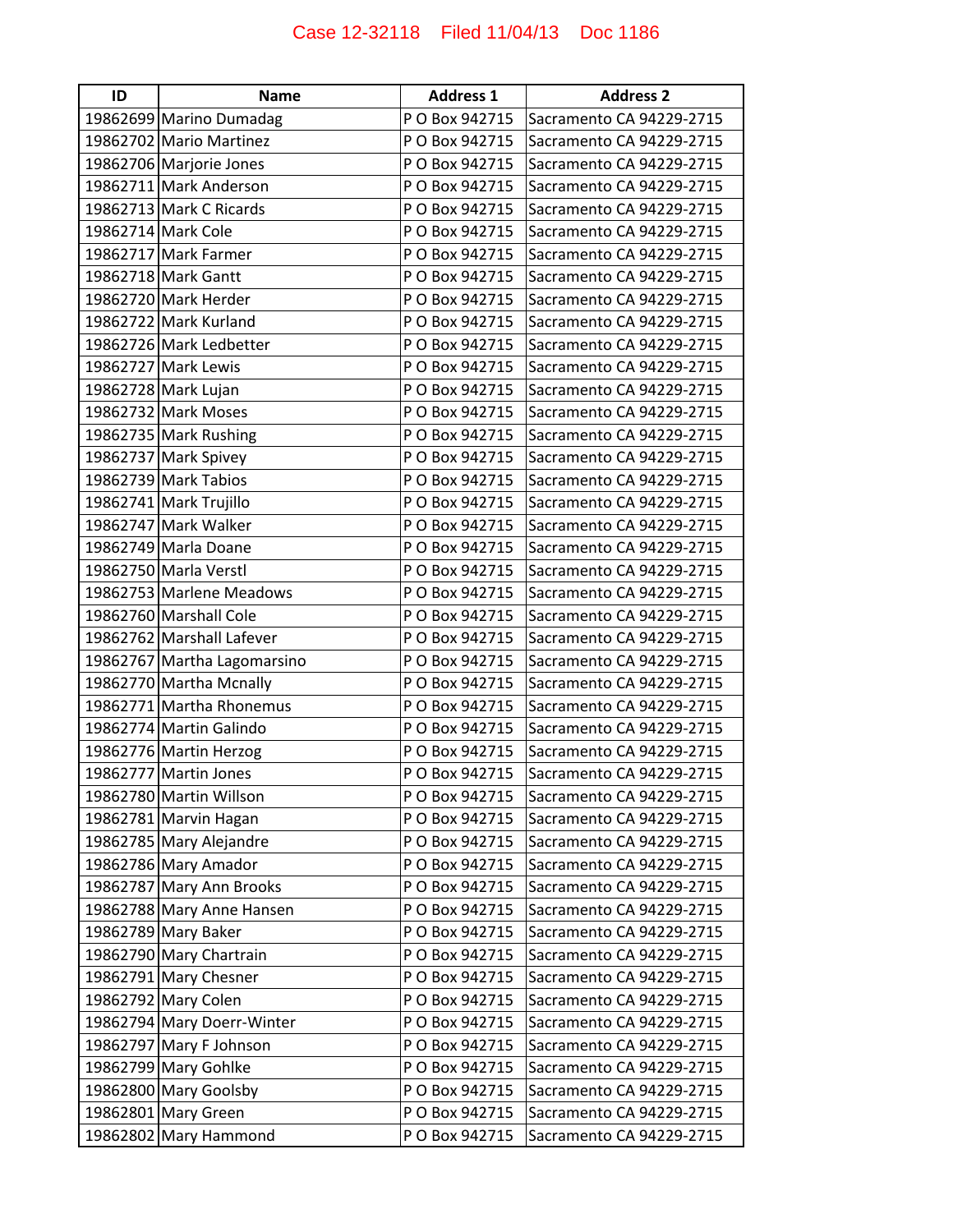| ID | <b>Name</b>                 | <b>Address 1</b> | <b>Address 2</b>         |
|----|-----------------------------|------------------|--------------------------|
|    | 19862804 Mary Jimenez       | P O Box 942715   | Sacramento CA 94229-2715 |
|    | 19862805 Mary Jo Watson     | P O Box 942715   | Sacramento CA 94229-2715 |
|    | 19862808 Mary Kurth         | P O Box 942715   | Sacramento CA 94229-2715 |
|    | 19862810 Mary Moeri         | P O Box 942715   | Sacramento CA 94229-2715 |
|    | 19862811 Mary Morley        | P O Box 942715   | Sacramento CA 94229-2715 |
|    | 19862814 Mary Osborn        | P O Box 942715   | Sacramento CA 94229-2715 |
|    | 19862815 Mary Parvin        | P O Box 942715   | Sacramento CA 94229-2715 |
|    | 19862817 Mary Pribyl        | P O Box 942715   | Sacramento CA 94229-2715 |
|    | 19862818 Mary Pulver        | P O Box 942715   | Sacramento CA 94229-2715 |
|    | 19862820 Mary R Gilberg     | P O Box 942715   | Sacramento CA 94229-2715 |
|    | 19862819 Mary R Ortega      | P O Box 942715   | Sacramento CA 94229-2715 |
|    | 19862821 Mary Ramey         | P O Box 942715   | Sacramento CA 94229-2715 |
|    | 19862822 Mary Richardson    | P O Box 942715   | Sacramento CA 94229-2715 |
|    | 19862824 Mary Sandman       | P O Box 942715   | Sacramento CA 94229-2715 |
|    | 19862825 Mary Sasse         | P O Box 942715   | Sacramento CA 94229-2715 |
|    | 19862826 Mary Smith         | P O Box 942715   | Sacramento CA 94229-2715 |
|    | 19862828 Mary Taylor        | P O Box 942715   | Sacramento CA 94229-2715 |
|    | 19862831 Maryann Garcia     | P O Box 942715   | Sacramento CA 94229-2715 |
|    | 19862833 Maryls Egan        | P O Box 942715   | Sacramento CA 94229-2715 |
|    | 19862834 Mason Cox          | P O Box 942715   | Sacramento CA 94229-2715 |
|    | 19862836 Matilda Montelongo | P O Box 942715   | Sacramento CA 94229-2715 |
|    | 19862839 Matthew Brodie     | P O Box 942715   | Sacramento CA 94229-2715 |
|    | 19862843 Matthew Golden     | P O Box 942715   | Sacramento CA 94229-2715 |
|    | 19862853 Matthew Sambrailo  | P O Box 942715   | Sacramento CA 94229-2715 |
|    | 19862857 Mattie Laing       | P O Box 942715   | Sacramento CA 94229-2715 |
|    | 19862858 Maura Tovar        | P O Box 942715   | Sacramento CA 94229-2715 |
|    | 19862859 Maureen Amial      | P O Box 942715   | Sacramento CA 94229-2715 |
|    | 19862860 Maureen Freeman    | P O Box 942715   | Sacramento CA 94229-2715 |
|    | 19862861 Maureen Morton     | P O Box 942715   | Sacramento CA 94229-2715 |
|    | 19862863 Maxine Thorstad    | P O Box 942715   | Sacramento CA 94229-2715 |
|    | 19862870 Mckinley Lloyd     | P O Box 942715   | Sacramento CA 94229-2715 |
|    | 19862873 Melanie Eggett     | P O Box 942715   | Sacramento CA 94229-2715 |
|    | 19862874 Melanie Miller     | P O Box 942715   | Sacramento CA 94229-2715 |
|    | 19862875 Melanie Teller     | P O Box 942715   | Sacramento CA 94229-2715 |
|    | 19862876 Melba Gastello     | P O Box 942715   | Sacramento CA 94229-2715 |
|    | 19862889 Melvin Dern        | P O Box 942715   | Sacramento CA 94229-2715 |
|    | 19862890 Melvin Greer       | P O Box 942715   | Sacramento CA 94229-2715 |
|    | 19862891 Melvin Jackson     | P O Box 942715   | Sacramento CA 94229-2715 |
|    | 19862892 Melvin Martinez    | P O Box 942715   | Sacramento CA 94229-2715 |
|    | 19862895 Merlin Manley      | P O Box 942715   | Sacramento CA 94229-2715 |
|    | 19862899 Meyer Puzon        | P O Box 942715   | Sacramento CA 94229-2715 |
|    | 19862916 Michael Anderson   | P O Box 942715   | Sacramento CA 94229-2715 |
|    | 19862919 Michael Barber     | P O Box 942715   | Sacramento CA 94229-2715 |
|    | 19862920 Michael Bender     | P O Box 942715   | Sacramento CA 94229-2715 |
|    | 19862922 Michael Benson     | P O Box 942715   | Sacramento CA 94229-2715 |
|    | 19862923 Michael Bowen      | P O Box 942715   | Sacramento CA 94229-2715 |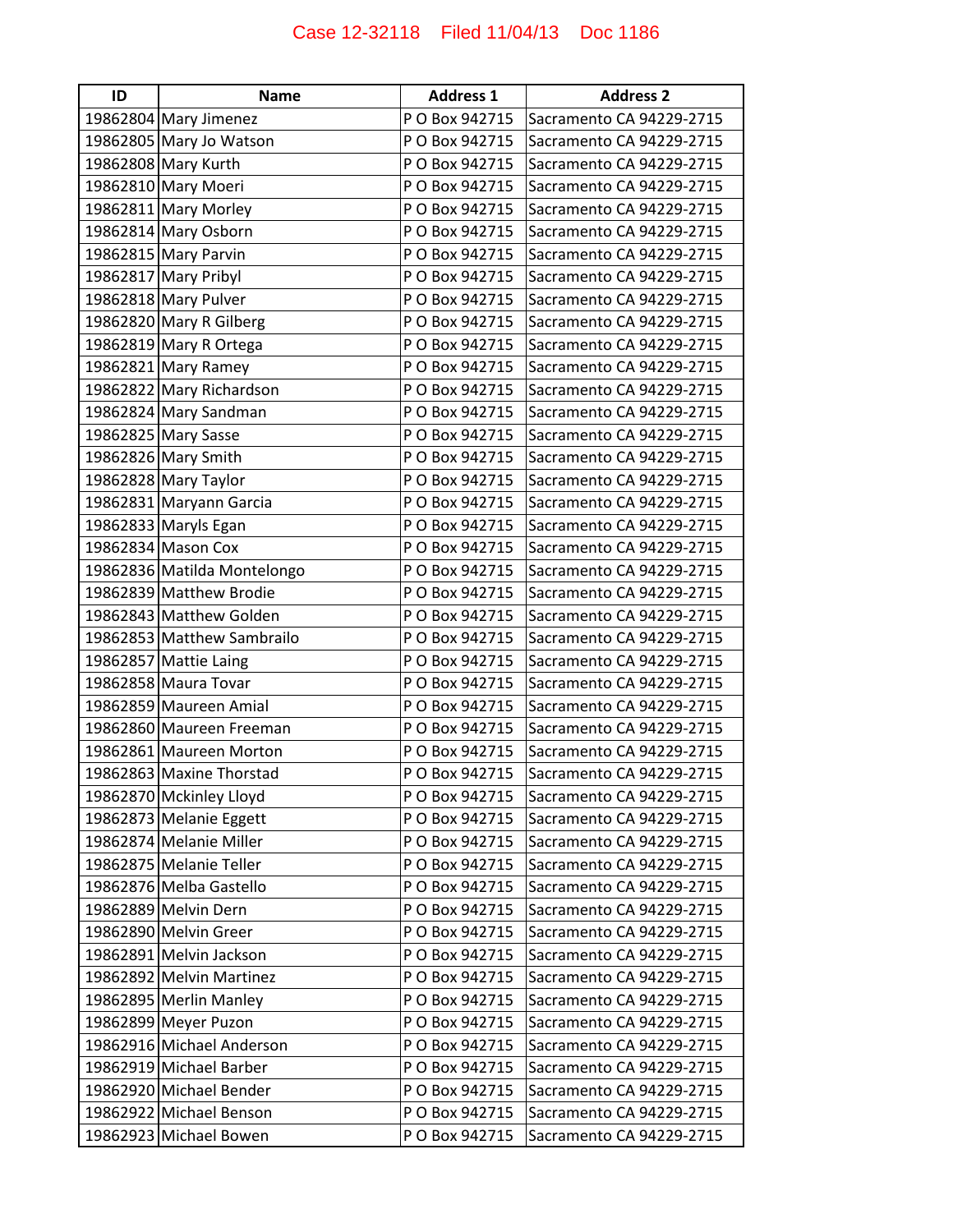| ID | <b>Name</b>                       | <b>Address 1</b> | <b>Address 2</b>         |
|----|-----------------------------------|------------------|--------------------------|
|    | 19862924 Michael Burkhardt        | P O Box 942715   | Sacramento CA 94229-2715 |
|    | 19862925 Michael Byrne            | P O Box 942715   | Sacramento CA 94229-2715 |
|    | 19862929 Michael Carlile          | P O Box 942715   | Sacramento CA 94229-2715 |
|    | 19862930 Michael Cassidy          | P O Box 942715   | Sacramento CA 94229-2715 |
|    | 19862931 Michael Cisneros         | P O Box 942715   | Sacramento CA 94229-2715 |
|    | 19862933 Michael Connolly         | P O Box 942715   | Sacramento CA 94229-2715 |
|    | 19862939 Michael Dixon            | P O Box 942715   | Sacramento CA 94229-2715 |
|    | 19862946 Michael Evans            | P O Box 942715   | Sacramento CA 94229-2715 |
|    | 19862948 Michael Gillet           | P O Box 942715   | Sacramento CA 94229-2715 |
|    | 19862949 Michael Glass            | P O Box 942715   | Sacramento CA 94229-2715 |
|    | 19862951 Michael Hallilgan        | P O Box 942715   | Sacramento CA 94229-2715 |
|    | 19862952 Michael Halsey           | P O Box 942715   | Sacramento CA 94229-2715 |
|    | 19862953 Michael Hopkins          | P O Box 942715   | Sacramento CA 94229-2715 |
|    | 19862960 Michael Kale             | P O Box 942715   | Sacramento CA 94229-2715 |
|    | 19862964 Michael Locke            | P O Box 942715   | Sacramento CA 94229-2715 |
|    | 19862966 Michael Martin           | P O Box 942715   | Sacramento CA 94229-2715 |
|    | 19862967 Michael Mcdonald         | P O Box 942715   | Sacramento CA 94229-2715 |
|    | 19862968 Michael Miller           | P O Box 942715   | Sacramento CA 94229-2715 |
|    | 19862969 Michael Mitchel          | P O Box 942715   | Sacramento CA 94229-2715 |
|    | 19862970 Michael Moore            | P O Box 942715   | Sacramento CA 94229-2715 |
|    | 19862971 Michael Moreno           | P O Box 942715   | Sacramento CA 94229-2715 |
|    | 19862973 Michael Morrell          | P O Box 942715   | Sacramento CA 94229-2715 |
|    | 19862975 Michael Murray           | P O Box 942715   | Sacramento CA 94229-2715 |
|    | 19862977 Michael Niblock          | P O Box 942715   | Sacramento CA 94229-2715 |
|    | 19862984 Michael Quilici          | P O Box 942715   | Sacramento CA 94229-2715 |
|    | 19862995 Michael Ries             | P O Box 942715   | Sacramento CA 94229-2715 |
|    | 19862996 Michael Rishwain         | P O Box 942715   | Sacramento CA 94229-2715 |
|    | 19863005 Michael Scofield         | P O Box 942715   | Sacramento CA 94229-2715 |
|    | 19863007 Michael Sibert           | P O Box 942715   | Sacramento CA 94229-2715 |
|    | 19863008 Michael Smith            | P O Box 942715   | Sacramento CA 94229-2715 |
|    | 19863013 Michael Tapp             | P O Box 942715   | Sacramento CA 94229-2715 |
|    | 19863014 Michael Tirapelle        | P O Box 942715   | Sacramento CA 94229-2715 |
|    | 19863015 Michael Townes           | P O Box 942715   | Sacramento CA 94229-2715 |
|    | 19863016 Michael Tully            | P O Box 942715   | Sacramento CA 94229-2715 |
|    | 19863017 Michael Utterback        | P O Box 942715   | Sacramento CA 94229-2715 |
|    | 19863019 Michael Wallace          | P O Box 942715   | Sacramento CA 94229-2715 |
|    | 19863020 Michael Ward             | P O Box 942715   | Sacramento CA 94229-2715 |
|    | 19863023 Michael Witz             | P O Box 942715   | Sacramento CA 94229-2715 |
|    | 19863024 Michele Adams            | P O Box 942715   | Sacramento CA 94229-2715 |
|    | 19863026 Michele Bentz            | P O Box 942715   | Sacramento CA 94229-2715 |
|    | 19863027 Michele Kislingbury      | P O Box 942715   | Sacramento CA 94229-2715 |
|    | 19863029 Michele Zaragoza         | P O Box 942715   | Sacramento CA 94229-2715 |
|    | 19863034 Michelle Lobosco-Hartman | P O Box 942715   | Sacramento CA 94229-2715 |
|    | 19863041 Mike Jarvis              | P O Box 942715   | Sacramento CA 94229-2715 |
|    | 19863046 Mildred Knudsen          | P O Box 942715   | Sacramento CA 94229-2715 |
|    | 19863047 Mildred Lujan            | P O Box 942715   | Sacramento CA 94229-2715 |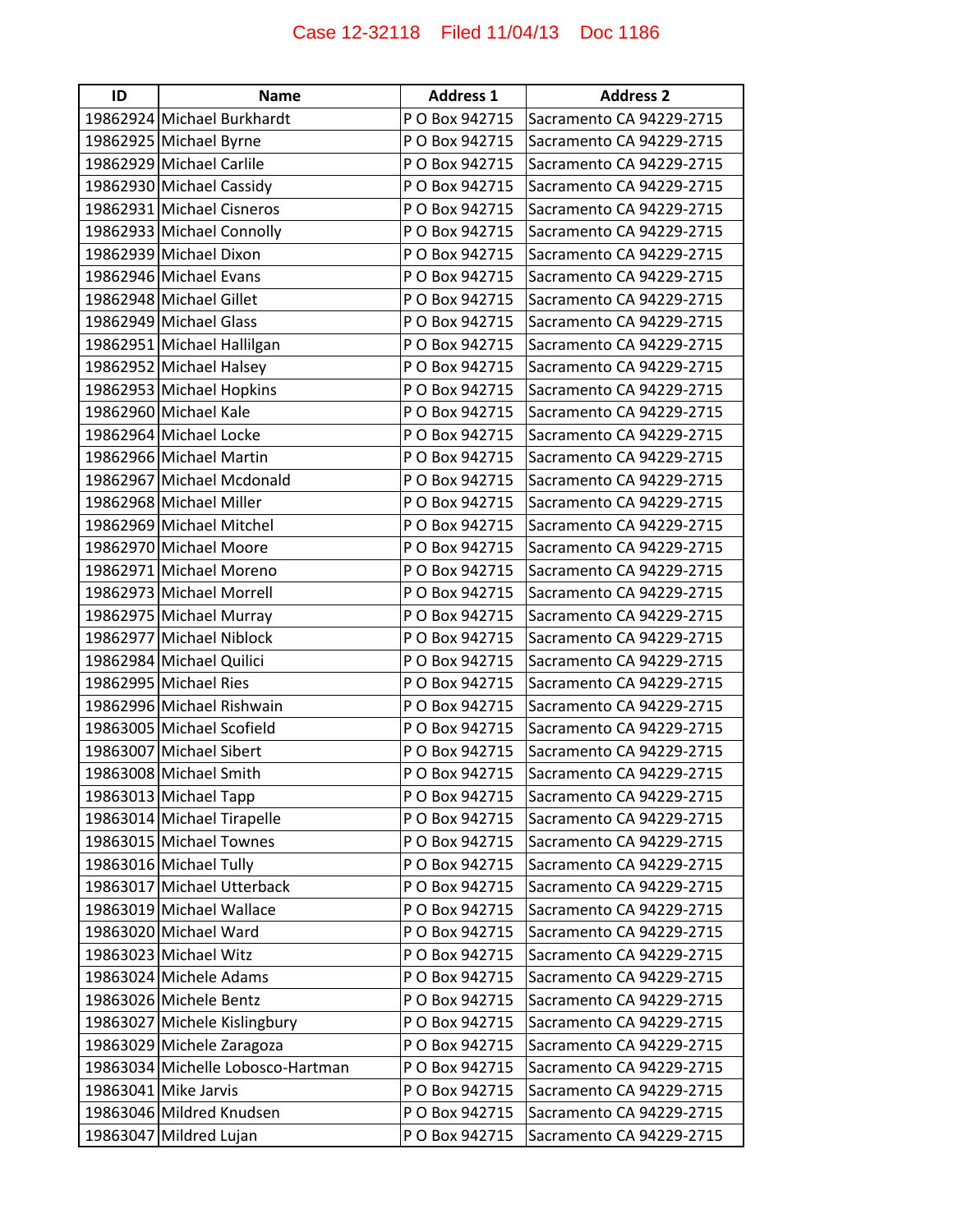| ID | <b>Name</b>                     | <b>Address 1</b> | <b>Address 2</b>         |
|----|---------------------------------|------------------|--------------------------|
|    | 19863048 Mildred Russo          | P O Box 942715   | Sacramento CA 94229-2715 |
|    | 19863049 Mildred Schultz        | P O Box 942715   | Sacramento CA 94229-2715 |
|    | 19863050 Mildred Tirapelle      | P O Box 942715   | Sacramento CA 94229-2715 |
|    | 19863051 Miles Johnston         | P O Box 942715   | Sacramento CA 94229-2715 |
|    | 19863053 Milo D Engrahm         | P O Box 942715   | Sacramento CA 94229-2715 |
|    | 19863054 Milton Daniels         | P O Box 942715   | Sacramento CA 94229-2715 |
|    | 19863055 Milton Hyde Ii         | P O Box 942715   | Sacramento CA 94229-2715 |
|    | 19863056 Minnie Veltri          | P O Box 942715   | Sacramento CA 94229-2715 |
|    | 19863057 Minnie Weaver          | P O Box 942715   | Sacramento CA 94229-2715 |
|    | 19863058 Miraim Lyons           | P O Box 942715   | Sacramento CA 94229-2715 |
|    | 19863060 Mitchell Morales       | P O Box 942715   | Sacramento CA 94229-2715 |
|    | 19863065 Molly Mcdermott        | P O Box 942715   | Sacramento CA 94229-2715 |
|    | 19863066 Mona Ross              | P O Box 942715   | Sacramento CA 94229-2715 |
|    | 19863068 Monica Long            | P O Box 942715   | Sacramento CA 94229-2715 |
|    | 19863078 Morris Allen           | P O Box 942715   | Sacramento CA 94229-2715 |
|    | 19863083 Murlene Garavaglia     | P O Box 942715   | Sacramento CA 94229-2715 |
|    | 19863086 Myda Bulawit           | P O Box 942715   | Sacramento CA 94229-2715 |
|    | 19863089 Nadine Johnson Bene Of | P O Box 942715   | Sacramento CA 94229-2715 |
|    | 19863090 Nadine Presto          | P O Box 942715   | Sacramento CA 94229-2715 |
|    | 19863092 Namoi Rogers-Monk      | P O Box 942715   | Sacramento CA 94229-2715 |
|    | 19863095 Nancy Hanlon           | P O Box 942715   | Sacramento CA 94229-2715 |
|    | 19863098 Nancy Killian          | P O Box 942715   | Sacramento CA 94229-2715 |
|    | 19863100 Nancy Lamb             | P O Box 942715   | Sacramento CA 94229-2715 |
|    | 19863102 Nancy Lindborg         | P O Box 942715   | Sacramento CA 94229-2715 |
|    | 19863103 Nancy Mcdonald         | P O Box 942715   | Sacramento CA 94229-2715 |
|    | 19863104 Nancy Morin            | P O Box 942715   | Sacramento CA 94229-2715 |
|    | 19863106 Nancy Popovich         | P O Box 942715   | Sacramento CA 94229-2715 |
|    | 19863108 Nancy Thorn            | P O Box 942715   | Sacramento CA 94229-2715 |
|    | 19863111 Nancy Zane             | P O Box 942715   | Sacramento CA 94229-2715 |
|    | 19863112 Nannette Burnside      | P O Box 942715   | Sacramento CA 94229-2715 |
|    | 19863116 Nash Lopez             | P O Box 942715   | Sacramento CA 94229-2715 |
|    | 19863129 Naty Cabalo            | P O Box 942715   | Sacramento CA 94229-2715 |
|    | 19863134 Neil Hafley            | P O Box 942715   | Sacramento CA 94229-2715 |
|    | 19863145 Nguyen Nga             | P O Box 942715   | Sacramento CA 94229-2715 |
|    | 19863146 Nicholas Cademartori   | P O Box 942715   | Sacramento CA 94229-2715 |
|    | 19863148 Nicholas Elliott       | P O Box 942715   | Sacramento CA 94229-2715 |
|    | 19863149 Nicholas Huerta        | P O Box 942715   | Sacramento CA 94229-2715 |
|    | 19863156 Nick Galvez Sr         | P O Box 942715   | Sacramento CA 94229-2715 |
|    | 19863157 Nick Garcia            | P O Box 942715   | Sacramento CA 94229-2715 |
|    | 19863163 Nicola Stanke          | P O Box 942715   | Sacramento CA 94229-2715 |
|    | 19863168 Nilda Mapeso           | P O Box 942715   | Sacramento CA 94229-2715 |
|    | 19863173 Nora Keating           | P O Box 942715   | Sacramento CA 94229-2715 |
|    | 19863174 Nora Tucker            | P O Box 942715   | Sacramento CA 94229-2715 |
|    | 19863177 Norma Avalos           | P O Box 942715   | Sacramento CA 94229-2715 |
|    | 19863178 Norma Bjork            | P O Box 942715   | Sacramento CA 94229-2715 |
|    | 19863179 Norma Evans            | P O Box 942715   | Sacramento CA 94229-2715 |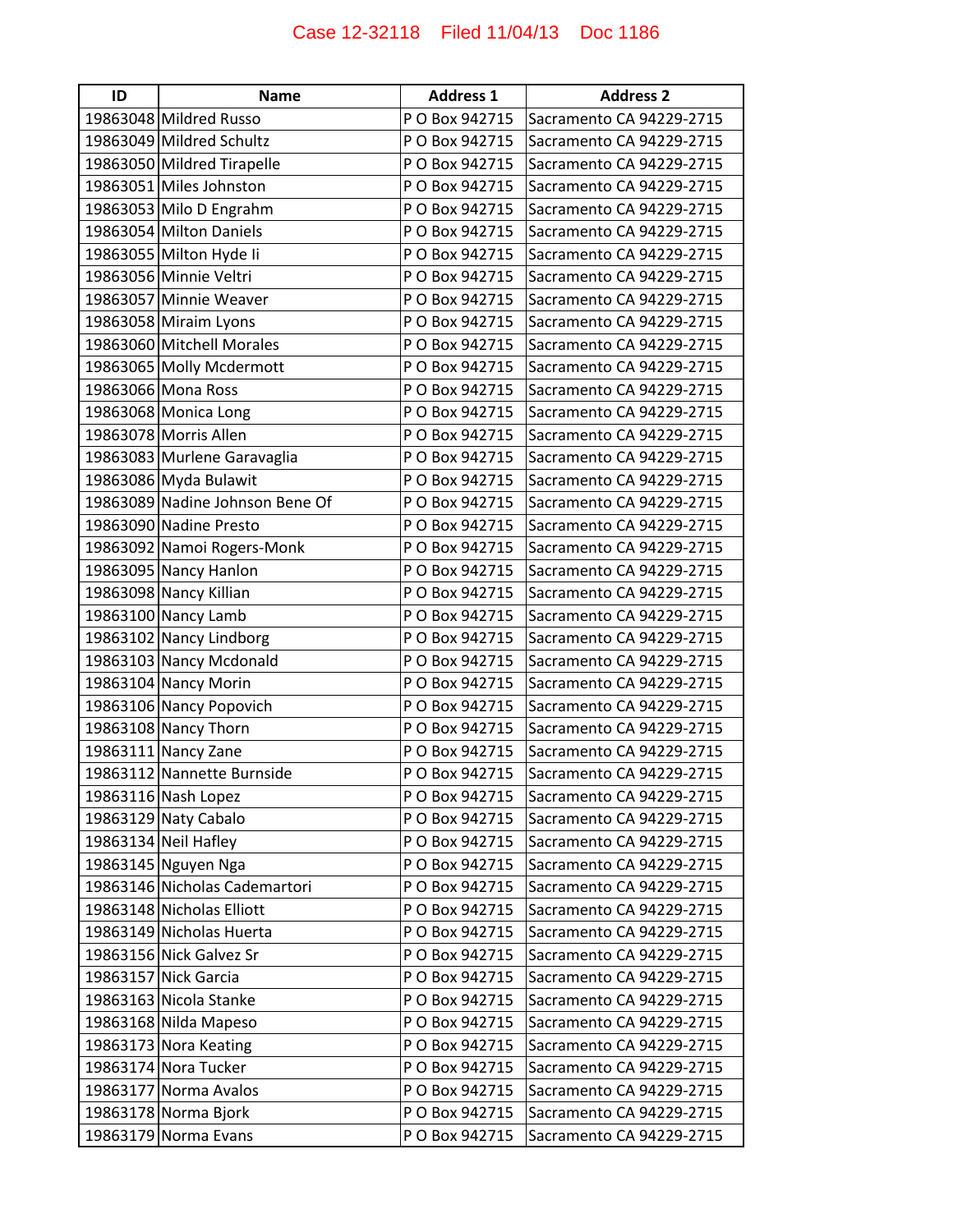| ID | <b>Name</b>                  | <b>Address 1</b> | <b>Address 2</b>         |
|----|------------------------------|------------------|--------------------------|
|    | 19863180 Norma Noceti        | P O Box 942715   | Sacramento CA 94229-2715 |
|    | 19863181 Norma Salvetti      | P O Box 942715   | Sacramento CA 94229-2715 |
|    | 19863183 Norman Way          | P O Box 942715   | Sacramento CA 94229-2715 |
|    | 19863185 Normel Nason        | P O Box 942715   | Sacramento CA 94229-2715 |
|    | 19863189 O Lita Schulte      | P O Box 942715   | Sacramento CA 94229-2715 |
|    | 19863200 Olivia Rodriguez    | P O Box 942715   | Sacramento CA 94229-2715 |
|    | 19863208 Orlando Lobosco     | P O Box 942715   | Sacramento CA 94229-2715 |
|    | 19863210 Orlando Tirapelle   | P O Box 942715   | Sacramento CA 94229-2715 |
|    | 19863211 Ormond Stull        | P O Box 942715   | Sacramento CA 94229-2715 |
|    | 19863213 Oscar Barrera       | P O Box 942715   | Sacramento CA 94229-2715 |
|    | 19863216 Osie Beth Lyon      | P O Box 942715   | Sacramento CA 94229-2715 |
|    | 19863218 Otto Lindskog       | P O Box 942715   | Sacramento CA 94229-2715 |
|    | 19863225 Pamela Granger      | P O Box 942715   | Sacramento CA 94229-2715 |
|    | 19863226 Pamela Kulm         | P O Box 942715   | Sacramento CA 94229-2715 |
|    | 19863228 Pamela Park Beddoes | P O Box 942715   | Sacramento CA 94229-2715 |
|    | 19863229 Pamela Parrott      | P O Box 942715   | Sacramento CA 94229-2715 |
|    | 19863230 Pamela Reisler      | P O Box 942715   | Sacramento CA 94229-2715 |
|    | 19863231 Pamela S Granger    | P O Box 942715   | Sacramento CA 94229-2715 |
|    | 19863232 Pamela Sloan        | P O Box 942715   | Sacramento CA 94229-2715 |
|    | 19863245 Patricia Almeida    | P O Box 942715   | Sacramento CA 94229-2715 |
|    | 19863246 Patricia Atad       | P O Box 942715   | Sacramento CA 94229-2715 |
|    | 19863248 Patricia Clinton    | P O Box 942715   | Sacramento CA 94229-2715 |
|    | 19863249 Patricia Cowan      | P O Box 942715   | Sacramento CA 94229-2715 |
|    | 19863251 Patricia Ester      | P O Box 942715   | Sacramento CA 94229-2715 |
|    | 19863253 Patricia Gennings   | P O Box 942715   | Sacramento CA 94229-2715 |
|    | 19863254 Patricia Hernandez  | P O Box 942715   | Sacramento CA 94229-2715 |
|    | 19863256 Patricia Hing       | P O Box 942715   | Sacramento CA 94229-2715 |
|    | 19863257 Patricia Hunter     | P O Box 942715   | Sacramento CA 94229-2715 |
|    | 19863258 Patricia Johnson    | P O Box 942715   | Sacramento CA 94229-2715 |
|    | 19863261 Patricia Kieffer    | P O Box 942715   | Sacramento CA 94229-2715 |
|    | 19863262 Patricia Kruse      | P O Box 942715   | Sacramento CA 94229-2715 |
|    | 19863263 Patricia L Gatz     | P O Box 942715   | Sacramento CA 94229-2715 |
|    | 19863264 Patricia Lewman     | P O Box 942715   | Sacramento CA 94229-2715 |
|    | 19863269 Patricia Muldrew    | P O Box 942715   | Sacramento CA 94229-2715 |
|    | 19863270 Patricia Padula     | P O Box 942715   | Sacramento CA 94229-2715 |
|    | 19863272 Patricia Rodinsky   | P O Box 942715   | Sacramento CA 94229-2715 |
|    | 19863273 Patricia Rubley     | P O Box 942715   | Sacramento CA 94229-2715 |
|    | 19863278 Patricia Thomas     | P O Box 942715   | Sacramento CA 94229-2715 |
|    | 19863279 Patricia Torbett    | P O Box 942715   | Sacramento CA 94229-2715 |
|    | 19863280 Patricia Willson    | P O Box 942715   | Sacramento CA 94229-2715 |
|    | 19863281 Patricia Woodall    | P O Box 942715   | Sacramento CA 94229-2715 |
|    | 19863282 Patrick Bell        | P O Box 942715   | Sacramento CA 94229-2715 |
|    | 19863284 Patrick Callahan    | P O Box 942715   | Sacramento CA 94229-2715 |
|    | 19863285 Patrick Chase       | P O Box 942715   | Sacramento CA 94229-2715 |
|    | 19863291 Patrick Mcdaniel    | P O Box 942715   | Sacramento CA 94229-2715 |
|    | 19863293 Patrick Nevis       | P O Box 942715   | Sacramento CA 94229-2715 |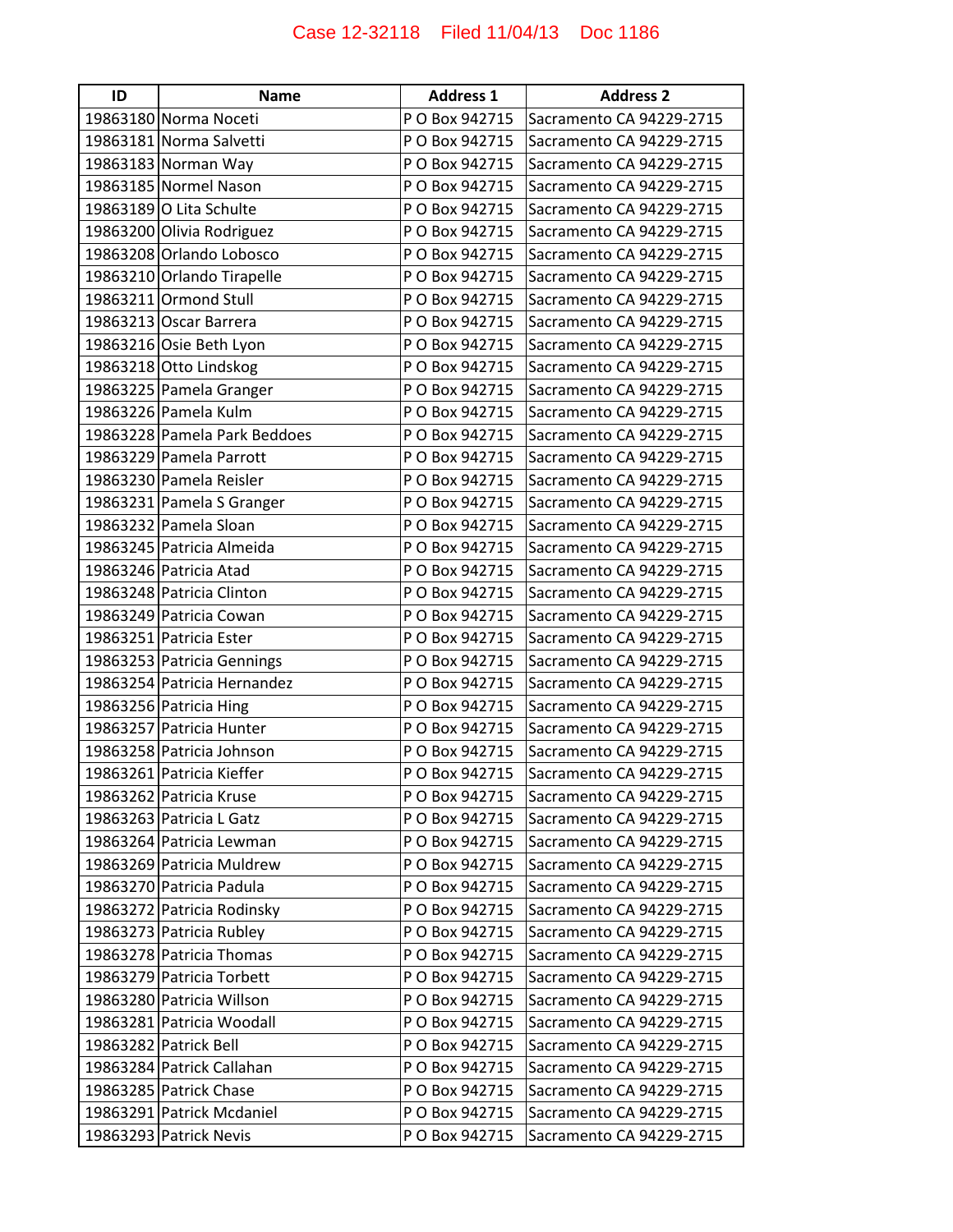| ID                 | <b>Name</b>                 | <b>Address 1</b> | <b>Address 2</b>         |
|--------------------|-----------------------------|------------------|--------------------------|
|                    | 19863294 Patrick OHern      | P O Box 942715   | Sacramento CA 94229-2715 |
|                    | 19863296 Patrick Phillips   | P O Box 942715   | Sacramento CA 94229-2715 |
|                    | 19863298 Patrick Piccardo   | P O Box 942715   | Sacramento CA 94229-2715 |
|                    | 19863300 Patsy Noble        | P O Box 942715   | Sacramento CA 94229-2715 |
|                    | 19863301 Patti Mah          | P O Box 942715   | Sacramento CA 94229-2715 |
|                    | 19863302 Patti Serna        | P O Box 942715   | Sacramento CA 94229-2715 |
|                    | 19863303 Patty Ogino        | P O Box 942715   | Sacramento CA 94229-2715 |
|                    | 19863309 Paul Derouen       | P O Box 942715   | Sacramento CA 94229-2715 |
|                    | 19863313 Paul Farris        | P O Box 942715   | Sacramento CA 94229-2715 |
|                    | 19863315 Paul Flynn         | P O Box 942715   | Sacramento CA 94229-2715 |
|                    | 19863316 Paul Francis       | P O Box 942715   | Sacramento CA 94229-2715 |
|                    | 19863323 Paul Lopez         | P O Box 942715   | Sacramento CA 94229-2715 |
|                    | 19863325 Paul Mazzilli      | P O Box 942715   | Sacramento CA 94229-2715 |
|                    | 19863327 Paul Mcconahey     | P O Box 942715   | Sacramento CA 94229-2715 |
|                    | 19863330 Paul Perrin        | P O Box 942715   | Sacramento CA 94229-2715 |
|                    | 19863333 Paul Sensibaugh    | P O Box 942715   | Sacramento CA 94229-2715 |
|                    | 19863334 Paul Troutner      | P O Box 942715   | Sacramento CA 94229-2715 |
|                    | 19863335 Paul Weaver        | P O Box 942715   | Sacramento CA 94229-2715 |
|                    | 19863338 Paula Cazale       | P O Box 942715   | Sacramento CA 94229-2715 |
|                    | 19863339 Paula Collins      | P O Box 942715   | Sacramento CA 94229-2715 |
|                    | 19863341 Paulette Strack    | P O Box 942715   | Sacramento CA 94229-2715 |
|                    | 19863342 Pauline Fields     | P O Box 942715   | Sacramento CA 94229-2715 |
|                    | 19863343 Pauline Leinfelder | P O Box 942715   | Sacramento CA 94229-2715 |
|                    | 19863348 Pearl Piper        | P O Box 942715   | Sacramento CA 94229-2715 |
|                    | 19863349 Pearl Schmidt      | P O Box 942715   | Sacramento CA 94229-2715 |
|                    | 19863350 Pedro Almonte      | P O Box 942715   | Sacramento CA 94229-2715 |
|                    | 19863352 Peggy Alston       | P O Box 942715   | Sacramento CA 94229-2715 |
|                    | 19863353 Peggy Barnett      | P O Box 942715   | Sacramento CA 94229-2715 |
|                    | 19863354 Peggy Hoover       | P O Box 942715   | Sacramento CA 94229-2715 |
|                    | 19863355 Peggy Jackson      | P O Box 942715   | Sacramento CA 94229-2715 |
|                    | 19863357 Perlin Calkins     | P O Box 942715   | Sacramento CA 94229-2715 |
|                    | 19863358 Perry Beesinger    | P O Box 942715   | Sacramento CA 94229-2715 |
| 19863360 Perry Fox |                             | P O Box 942715   | Sacramento CA 94229-2715 |
|                    | 19863361 Perry Goodwin      | P O Box 942715   | Sacramento CA 94229-2715 |
|                    | 19863368 Peter Armenta      | P O Box 942715   | Sacramento CA 94229-2715 |
|                    | 19863369 Peter Faipeas      | P O Box 942715   | Sacramento CA 94229-2715 |
|                    | 19863372 Peter Hironymous   | P O Box 942715   | Sacramento CA 94229-2715 |
| 19863375 Peter Lee |                             | P O Box 942715   | Sacramento CA 94229-2715 |
|                    | 19863376 Peter Lindquist    | P O Box 942715   | Sacramento CA 94229-2715 |
|                    | 19863378 Peter Neal         | P O Box 942715   | Sacramento CA 94229-2715 |
|                    | 19863380 Peter Roy          | P O Box 942715   | Sacramento CA 94229-2715 |
|                    | 19863381 Peter Waller       | P O Box 942715   | Sacramento CA 94229-2715 |
|                    | 19863383 Peter Winston      | P O Box 942715   | Sacramento CA 94229-2715 |
|                    | 19863388 Phil Simon         | P O Box 942715   | Sacramento CA 94229-2715 |
|                    | 19863391 Philip Lizotte     | P O Box 942715   | Sacramento CA 94229-2715 |
|                    | 19863392 Philip Luttrell    | P O Box 942715   | Sacramento CA 94229-2715 |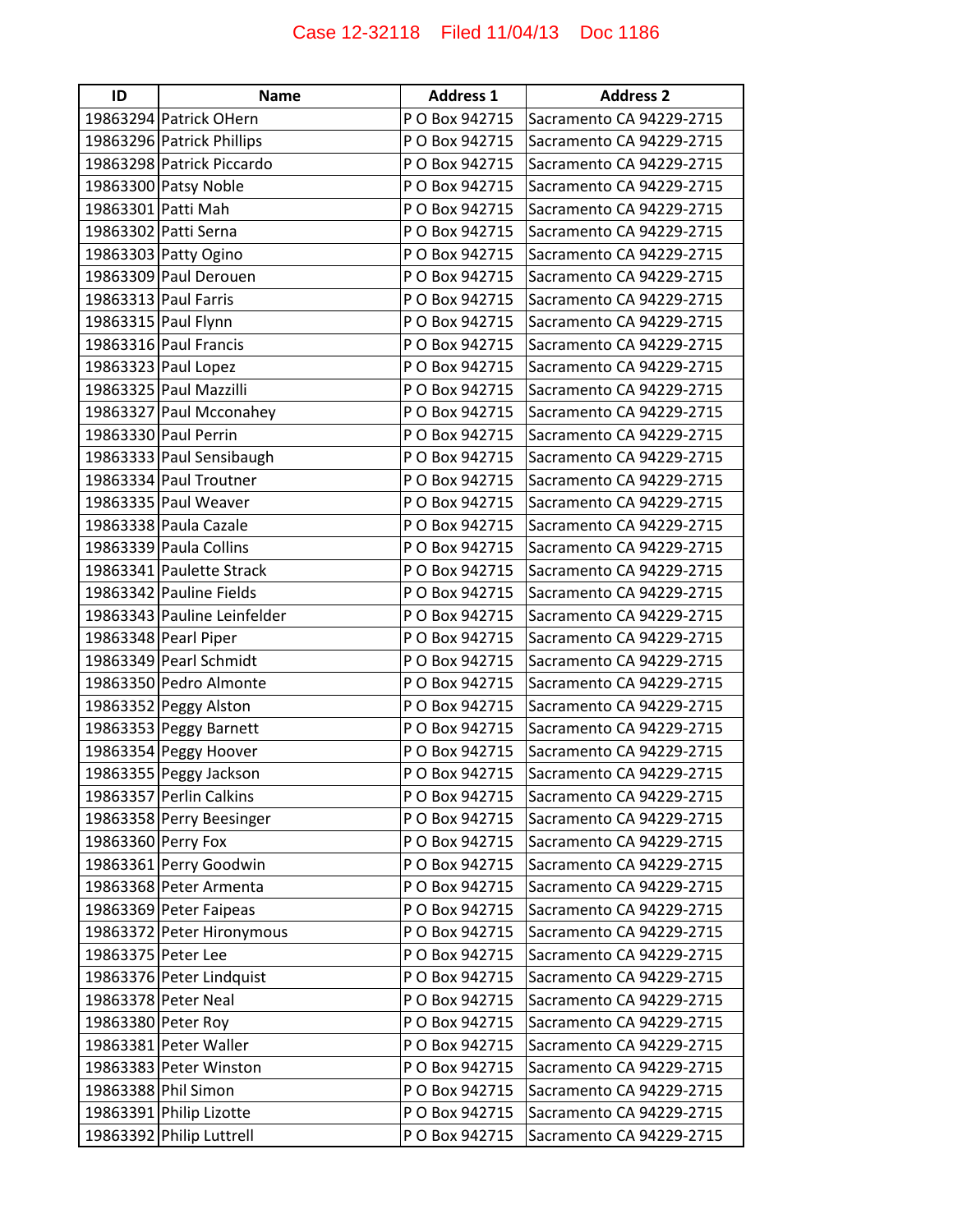| ID | <b>Name</b>                     | <b>Address 1</b> | <b>Address 2</b>         |
|----|---------------------------------|------------------|--------------------------|
|    | 19863393 Philip Thompson        | P O Box 942715   | Sacramento CA 94229-2715 |
|    | 19863394 Phillip Brome          | P O Box 942715   | Sacramento CA 94229-2715 |
|    | 19863395 Phillip Burnside       | P O Box 942715   | Sacramento CA 94229-2715 |
|    | 19863398 Phillip Nisperos       | P O Box 942715   | Sacramento CA 94229-2715 |
|    | 19863399 Phillip Torres Bene Of | P O Box 942715   | Sacramento CA 94229-2715 |
|    | 19863403 Phyllis Clayton        | P O Box 942715   | Sacramento CA 94229-2715 |
|    | 19863404 Phyllis Marino         | P O Box 942715   | Sacramento CA 94229-2715 |
|    | 19863405 Phyllis Sessions       | P O Box 942715   | Sacramento CA 94229-2715 |
|    | 19863424 Prince Smith           | P O Box 942715   | Sacramento CA 94229-2715 |
|    | 19863431 Purita Billedo         | P O Box 942715   | Sacramento CA 94229-2715 |
|    | 19863444 R Harold Duncan        | P O Box 942715   | Sacramento CA 94229-2715 |
|    | 19863447 Rachel Healy           | P O Box 942715   | Sacramento CA 94229-2715 |
|    | 19863451 Rae Eckstrom           | P O Box 942715   | Sacramento CA 94229-2715 |
|    | 19863456 Rafael Rodriguez       | P O Box 942715   | Sacramento CA 94229-2715 |
|    | 19863460 Ralph Davis            | P O Box 942715   | Sacramento CA 94229-2715 |
|    | 19863463 Ralph Hemstreet        | P O Box 942715   | Sacramento CA 94229-2715 |
|    | 19863473 Ralph Risso            | P O Box 942715   | Sacramento CA 94229-2715 |
|    | 19863474 Ralph Ruiz             | P O Box 942715   | Sacramento CA 94229-2715 |
|    | 19863475 Ralph Tribble          | P O Box 942715   | Sacramento CA 94229-2715 |
|    | 19863477 Ralph Womack           | P O Box 942715   | Sacramento CA 94229-2715 |
|    | 19863480 Ramiro Marquez         | P O Box 942715   | Sacramento CA 94229-2715 |
|    | 19863481 Ramon Gardea           | P O Box 942715   | Sacramento CA 94229-2715 |
|    | 19863482 Ramona Gomez           | P O Box 942715   | Sacramento CA 94229-2715 |
|    | 19863483 Ramona Lopez           | P O Box 942715   | Sacramento CA 94229-2715 |
|    | 19863487 Randal Wahl            | P O Box 942715   | Sacramento CA 94229-2715 |
|    | 19863488 Randall A Hatch        | P O Box 942715   | Sacramento CA 94229-2715 |
|    | 19863489 Randall Booth          | P O Box 942715   | Sacramento CA 94229-2715 |
|    | 19863491 Randall Cornell        | P O Box 942715   | Sacramento CA 94229-2715 |
|    | 19863493 Randall Harrison       | P O Box 942715   | Sacramento CA 94229-2715 |
|    | 19863495 Randall Rooker         | P O Box 942715   | Sacramento CA 94229-2715 |
|    | 19863498 Randy Haight           | P O Box 942715   | Sacramento CA 94229-2715 |
|    | 19863503 Raquel Cano            | P O Box 942715   | Sacramento CA 94229-2715 |
|    | 19863508 Ray Jimenez            | P O Box 942715   | Sacramento CA 94229-2715 |
|    | 19863511 Rayma Garcia           | P O Box 942715   | Sacramento CA 94229-2715 |
|    | 19863513 Raymond Barajas        | P O Box 942715   | Sacramento CA 94229-2715 |
|    | 19863514 Raymond Bird           | P O Box 942715   | Sacramento CA 94229-2715 |
|    | 19863515 Raymond C Smith        | P O Box 942715   | Sacramento CA 94229-2715 |
|    | 19863516 Raymond Call           | P O Box 942715   | Sacramento CA 94229-2715 |
|    | 19863517 Raymond Catalan        | P O Box 942715   | Sacramento CA 94229-2715 |
|    | 19863518 Raymond Cezar          | P O Box 942715   | Sacramento CA 94229-2715 |
|    | 19863519 Raymond Craig          | P O Box 942715   | Sacramento CA 94229-2715 |
|    | 19863522 Raymond Etcheverry     | P O Box 942715   | Sacramento CA 94229-2715 |
|    | 19863525 Raymond Flores         | P O Box 942715   | Sacramento CA 94229-2715 |
|    | 19863526 Raymond Gargalicana    | P O Box 942715   | Sacramento CA 94229-2715 |
|    | 19863528 Raymond L Bombardier   | P O Box 942715   | Sacramento CA 94229-2715 |
|    | 19863529 Raymond Lopez          | P O Box 942715   | Sacramento CA 94229-2715 |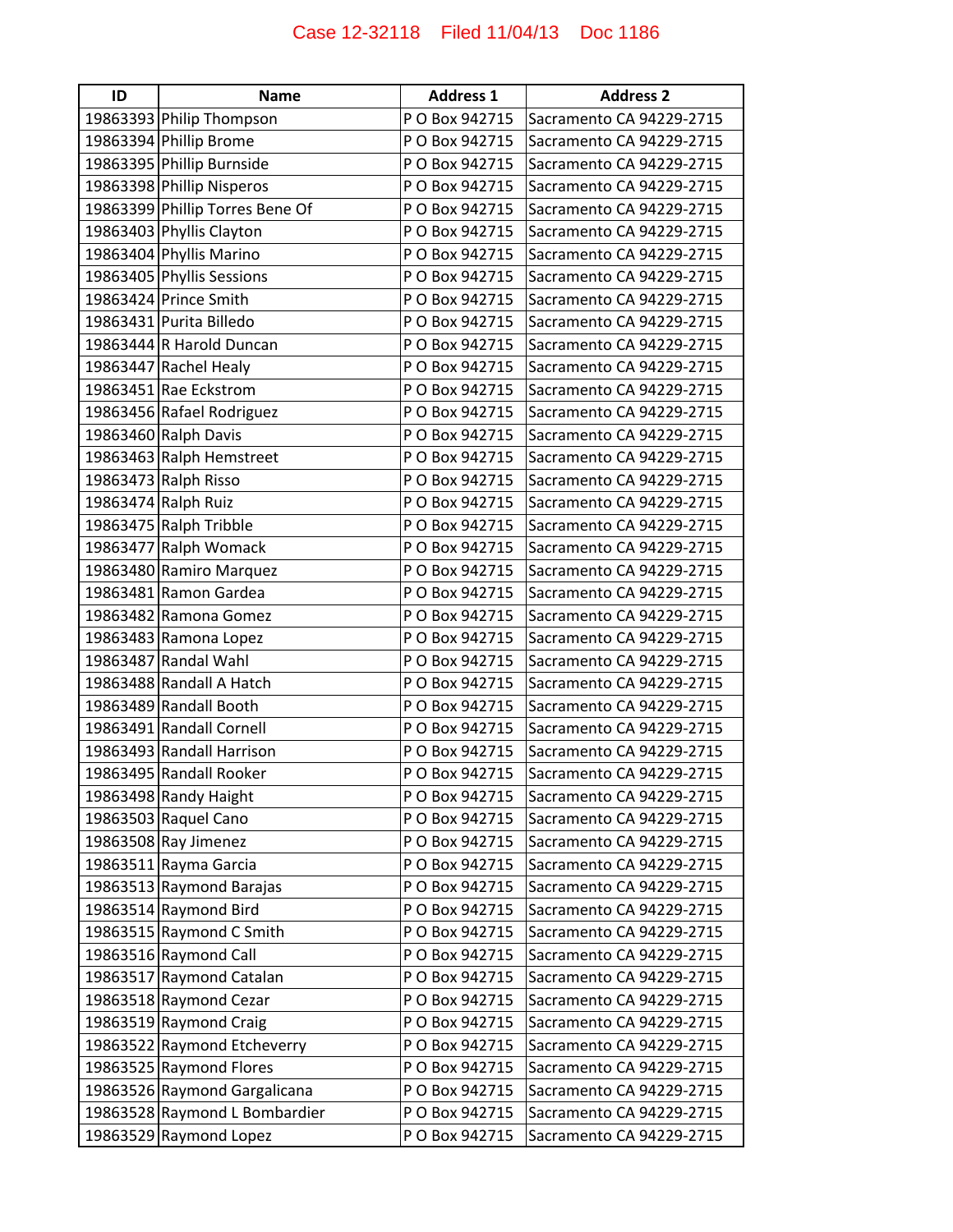| ID | <b>Name</b>                   | <b>Address 1</b> | <b>Address 2</b>         |
|----|-------------------------------|------------------|--------------------------|
|    | 19863530 Raymond Lozano       | P O Box 942715   | Sacramento CA 94229-2715 |
|    | 19863532 Raymond Lucas        | P O Box 942715   | Sacramento CA 94229-2715 |
|    | 19863533 Raymond Morales      | P O Box 942715   | Sacramento CA 94229-2715 |
|    | 19863534 Raymond Ow           | P O Box 942715   | Sacramento CA 94229-2715 |
|    | 19863541 Rebecca Durst Wooten | P O Box 942715   | Sacramento CA 94229-2715 |
|    | 19863543 Rebecca Hamner       | P O Box 942715   | Sacramento CA 94229-2715 |
|    | 19863546 Rebecca Mcelvain     | P O Box 942715   | Sacramento CA 94229-2715 |
|    | 19863547 Rebecca Orvick       | P O Box 942715   | Sacramento CA 94229-2715 |
|    | 19863548 Rebecca Plath        | P O Box 942715   | Sacramento CA 94229-2715 |
|    | 19863549 Rebecca Vasquez-Zuk  | P O Box 942715   | Sacramento CA 94229-2715 |
|    | 19863554 Reed Hogan           | P O Box 942715   | Sacramento CA 94229-2715 |
|    | 19863555 Refujio Navarretem   | P O Box 942715   | Sacramento CA 94229-2715 |
|    | 19863556 Regis Schneider      | P O Box 942715   | Sacramento CA 94229-2715 |
|    | 19863562 Rene Carcamo         | P O Box 942715   | Sacramento CA 94229-2715 |
|    | 19863565 Renee Johnston       | P O Box 942715   | Sacramento CA 94229-2715 |
|    | 19863570 Reuben Fite          | P O Box 942715   | Sacramento CA 94229-2715 |
|    | 19863575 Rhonda Lobosco       | P O Box 942715   | Sacramento CA 94229-2715 |
|    | 19863576 Rhonda Walkowski     | P O Box 942715   | Sacramento CA 94229-2715 |
|    | 19863577 Riben Q Silva        | P O Box 942715   | Sacramento CA 94229-2715 |
|    | 19863583 Richard A Pullen     | P O Box 942715   | Sacramento CA 94229-2715 |
|    | 19863586 Richard Amaral       | P O Box 942715   | Sacramento CA 94229-2715 |
|    | 19863587 Richard Archbold     | P O Box 942715   | Sacramento CA 94229-2715 |
|    | 19863588 Richard Benitez      | P O Box 942715   | Sacramento CA 94229-2715 |
|    | 19863589 Richard Berger       | P O Box 942715   | Sacramento CA 94229-2715 |
|    | 19863590 Richard Blanke       | P O Box 942715   | Sacramento CA 94229-2715 |
|    | 19863591 Richard Bradley      | P O Box 942715   | Sacramento CA 94229-2715 |
|    | 19863595 Richard Castro       | P O Box 942715   | Sacramento CA 94229-2715 |
|    | 19863596 Richard Clark        | P O Box 942715   | Sacramento CA 94229-2715 |
|    | 19863598 Richard Cowan        | P O Box 942715   | Sacramento CA 94229-2715 |
|    | 19863599 Richard Cowen        | P O Box 942715   | Sacramento CA 94229-2715 |
|    | 19863601 Richard Denhalter    | P O Box 942715   | Sacramento CA 94229-2715 |
|    | 19863602 Richard Ennis        | P O Box 942715   | Sacramento CA 94229-2715 |
|    | 19863604 Richard Fantazia     | P O Box 942715   | Sacramento CA 94229-2715 |
|    | 19863606 Richard Foster       | P O Box 942715   | Sacramento CA 94229-2715 |
|    | 19863608 Richard Freeman      | P O Box 942715   | Sacramento CA 94229-2715 |
|    | 19863610 Richard Guiliani Jr  | P O Box 942715   | Sacramento CA 94229-2715 |
|    | 19863611 Richard Hingley      | P O Box 942715   | Sacramento CA 94229-2715 |
|    | 19863612 Richard Hurtado      | P O Box 942715   | Sacramento CA 94229-2715 |
|    | 19863616 Richard Kessler      | P O Box 942715   | Sacramento CA 94229-2715 |
|    | 19863621 Richard Leslie       | P O Box 942715   | Sacramento CA 94229-2715 |
|    | 19863623 Richard Mosqueda     | P O Box 942715   | Sacramento CA 94229-2715 |
|    | 19863626 Richard Neeley       | P O Box 942715   | Sacramento CA 94229-2715 |
|    | 19863627 Richard Nickerson    | P O Box 942715   | Sacramento CA 94229-2715 |
|    | 19863630 Richard Reed         | P O Box 942715   | Sacramento CA 94229-2715 |
|    | 19863633 Richard Rivas        | P O Box 942715   | Sacramento CA 94229-2715 |
|    | 19863635 Richard Rodriguez    | P O Box 942715   | Sacramento CA 94229-2715 |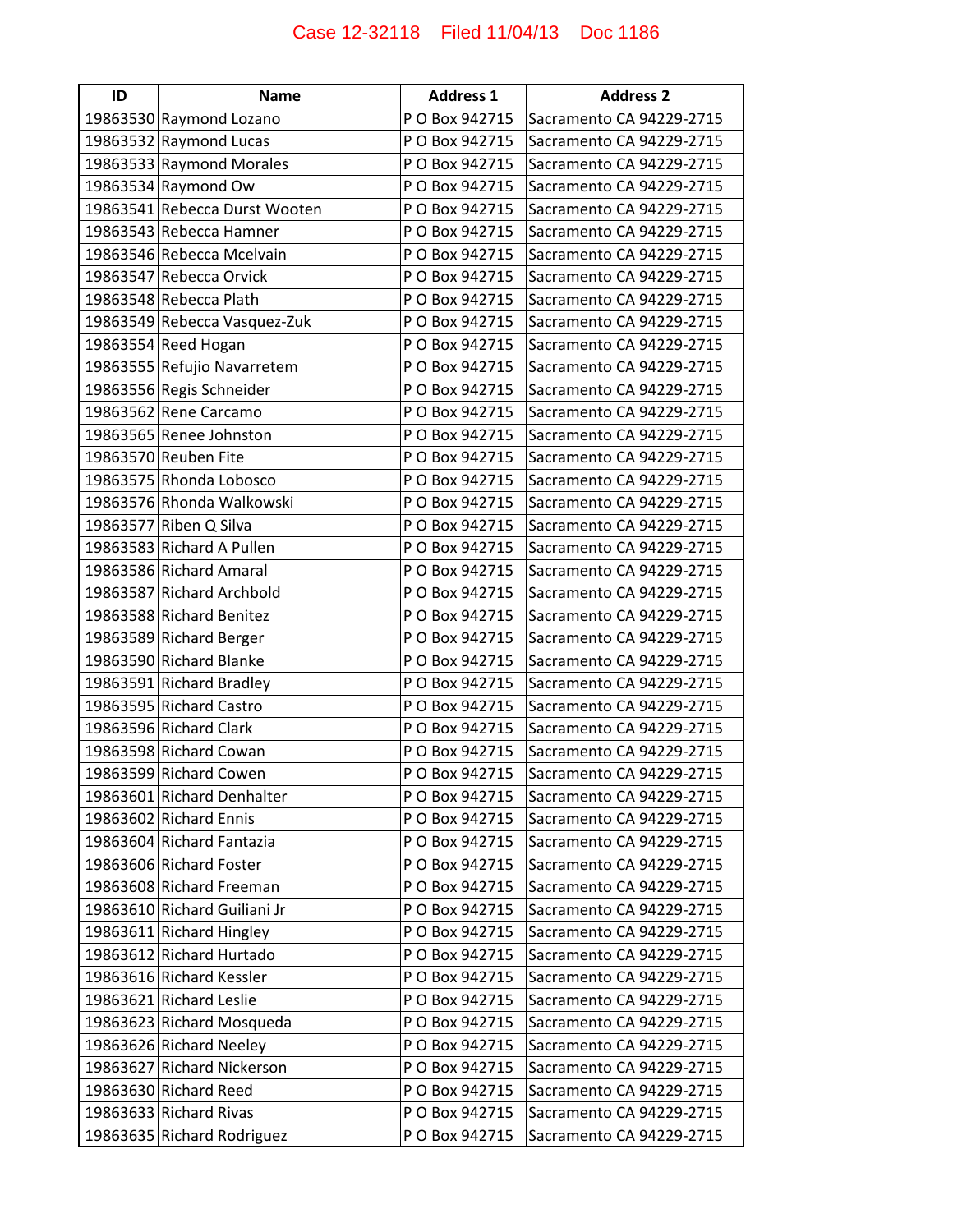| ID | <b>Name</b>                 | <b>Address 1</b> | <b>Address 2</b>         |
|----|-----------------------------|------------------|--------------------------|
|    | 19863636 Richard Roper      | P O Box 942715   | Sacramento CA 94229-2715 |
|    | 19863637 Richard Rosas      | P O Box 942715   | Sacramento CA 94229-2715 |
|    | 19863639 Richard Saha       | P O Box 942715   | Sacramento CA 94229-2715 |
|    | 19863642 Richard Salvetti   | P O Box 942715   | Sacramento CA 94229-2715 |
|    | 19863643 Richard Seifert    | P O Box 942715   | Sacramento CA 94229-2715 |
|    | 19863644 Richard Shaw       | P O Box 942715   | Sacramento CA 94229-2715 |
|    | 19863645 Richard Silva      | P O Box 942715   | Sacramento CA 94229-2715 |
|    | 19863646 Richard Sowell     | P O Box 942715   | Sacramento CA 94229-2715 |
|    | 19863647 Richard Stallworth | P O Box 942715   | Sacramento CA 94229-2715 |
|    | 19863648 Richard Tahara     | P O Box 942715   | Sacramento CA 94229-2715 |
|    | 19863649 Richard Taylor     | P O Box 942715   | Sacramento CA 94229-2715 |
|    | 19863650 Richard Vanover    | P O Box 942715   | Sacramento CA 94229-2715 |
|    | 19863652 Richard Verber     | P O Box 942715   | Sacramento CA 94229-2715 |
|    | 19863653 Richard Whitlock   | P O Box 942715   | Sacramento CA 94229-2715 |
|    | 19863655 Richard Wright     | P O Box 942715   | Sacramento CA 94229-2715 |
|    | 19863656 Richard Yarrington | P O Box 942715   | Sacramento CA 94229-2715 |
|    | 19863657 Richard Young      | P O Box 942715   | Sacramento CA 94229-2715 |
|    | 19863658 Richard Zapp       | P O Box 942715   | Sacramento CA 94229-2715 |
|    | 19863659 Richards Fields    | P O Box 942715   | Sacramento CA 94229-2715 |
|    | 19863660 Richert Kamaiopili | P O Box 942715   | Sacramento CA 94229-2715 |
|    | 19863662 Rick Ragsdale      | P O Box 942715   | Sacramento CA 94229-2715 |
|    | 19863663 Rick Rollins       | P O Box 942715   | Sacramento CA 94229-2715 |
|    | 19863665 Ricky Roland       | P O Box 942715   | Sacramento CA 94229-2715 |
|    | 19863670 Rita Gosso         | P O Box 942715   | Sacramento CA 94229-2715 |
|    | 19863671 Rita Herrera       | P O Box 942715   | Sacramento CA 94229-2715 |
|    | 19863675 Robert A Caletti   | P O Box 942715   | Sacramento CA 94229-2715 |
|    | 19863679 Robert Aguiar      | P O Box 942715   | Sacramento CA 94229-2715 |
|    | 19863681 Robert Baumbach    | P O Box 942715   | Sacramento CA 94229-2715 |
|    | 19863682 Robert Blanke      | P O Box 942715   | Sacramento CA 94229-2715 |
|    | 19863683 Robert Blasengym   | P O Box 942715   | Sacramento CA 94229-2715 |
|    | 19863684 Robert Bole        | P O Box 942715   | Sacramento CA 94229-2715 |
|    | 19863685 Robert Bonfilio    | P O Box 942715   | Sacramento CA 94229-2715 |
|    | 19863686 Robert Bressani    | P O Box 942715   | Sacramento CA 94229-2715 |
|    | 19863687 Robert Brothers    | P O Box 942715   | Sacramento CA 94229-2715 |
|    | 19863689 Robert Byers       | P O Box 942715   | Sacramento CA 94229-2715 |
|    | 19863694 Robert Capron      | P O Box 942715   | Sacramento CA 94229-2715 |
|    | 19863695 Robert Castelli    | P O Box 942715   | Sacramento CA 94229-2715 |
|    | 19863696 Robert Castillo    | P O Box 942715   | Sacramento CA 94229-2715 |
|    | 19863698 Robert Ching       | P O Box 942715   | Sacramento CA 94229-2715 |
|    | 19863699 Robert Cooper      | P O Box 942715   | Sacramento CA 94229-2715 |
|    | 19863702 Robert Deiro       | P O Box 942715   | Sacramento CA 94229-2715 |
|    | 19863703 Robert Drake       | P O Box 942715   | Sacramento CA 94229-2715 |
|    | 19863704 Robert Dubois      | P O Box 942715   | Sacramento CA 94229-2715 |
|    | 19863705 Robert Duncan      | P O Box 942715   | Sacramento CA 94229-2715 |
|    | 19863709 Robert Evans       | P O Box 942715   | Sacramento CA 94229-2715 |
|    | 19863711 Robert Flynn       | P O Box 942715   | Sacramento CA 94229-2715 |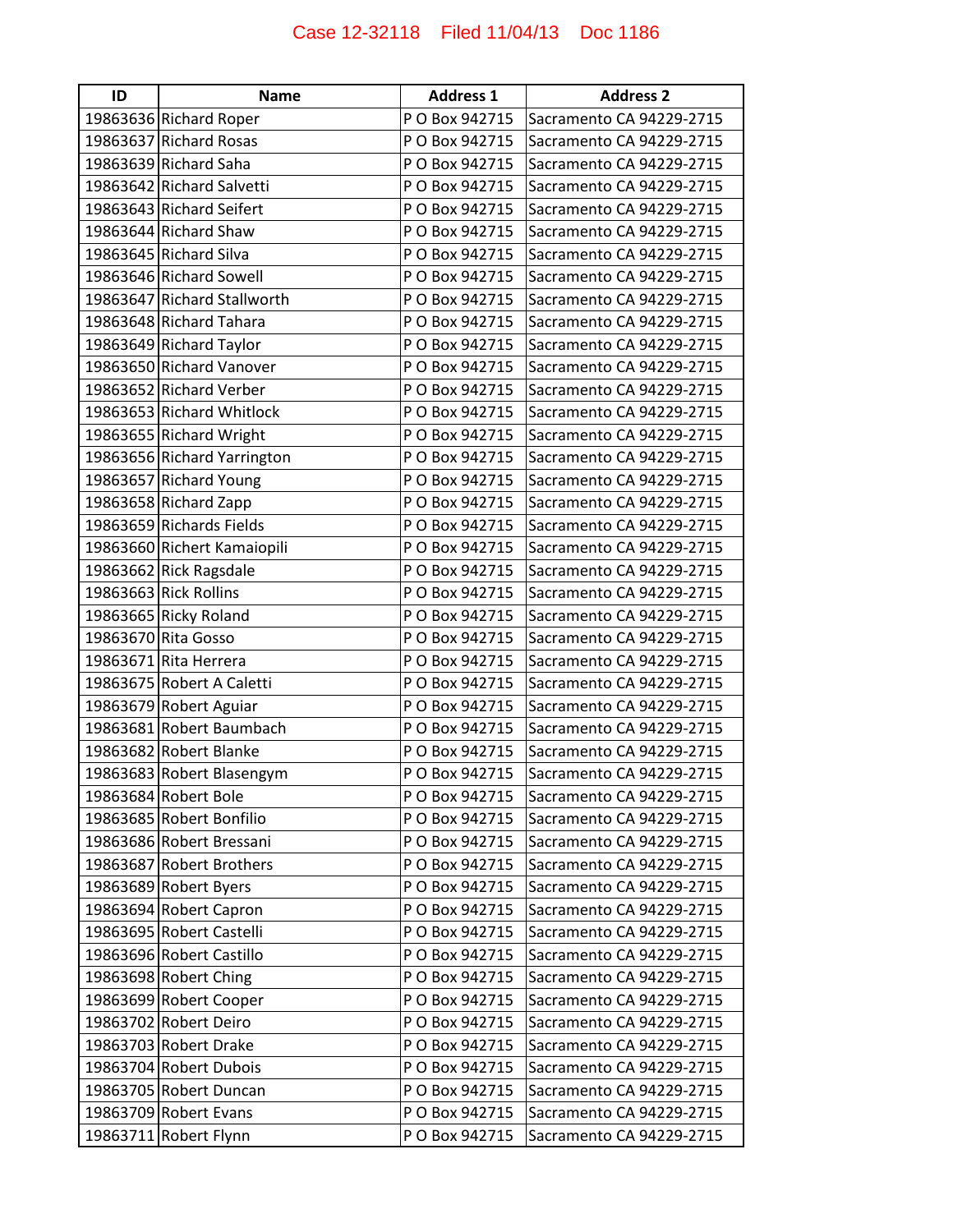| ID | <b>Name</b>               | <b>Address 1</b> | <b>Address 2</b>         |
|----|---------------------------|------------------|--------------------------|
|    | 19863712 Robert Foster    | P O Box 942715   | Sacramento CA 94229-2715 |
|    | 19863713 Robert Fugle     | P O Box 942715   | Sacramento CA 94229-2715 |
|    | 19863714 Robert Furry     | P O Box 942715   | Sacramento CA 94229-2715 |
|    | 19863715 Robert Gentles   | P O Box 942715   | Sacramento CA 94229-2715 |
|    | 19863716 Robert Ghilotti  | P O Box 942715   | Sacramento CA 94229-2715 |
|    | 19863719 Robert Gini      | P O Box 942715   | Sacramento CA 94229-2715 |
|    | 19863720 Robert Granados  | P O Box 942715   | Sacramento CA 94229-2715 |
|    | 19863722 Robert Grude     | P O Box 942715   | Sacramento CA 94229-2715 |
|    | 19863724 Robert Hanson    | P O Box 942715   | Sacramento CA 94229-2715 |
|    | 19863725 Robert Harris    | P O Box 942715   | Sacramento CA 94229-2715 |
|    | 19863726 Robert Higday    | P O Box 942715   | Sacramento CA 94229-2715 |
|    | 19863729 Robert Izquierdo | P O Box 942715   | Sacramento CA 94229-2715 |
|    | 19863735 Robert Johnson   | P O Box 942715   | Sacramento CA 94229-2715 |
|    | 19863736 Robert Jordan    | P O Box 942715   | Sacramento CA 94229-2715 |
|    | 19863737 Robert Juarez    | P O Box 942715   | Sacramento CA 94229-2715 |
|    | 19863740 Robert King      | P O Box 942715   | Sacramento CA 94229-2715 |
|    | 19863742 Robert Knudsen   | P O Box 942715   | Sacramento CA 94229-2715 |
|    | 19863753 Robert Langone   | P O Box 942715   | Sacramento CA 94229-2715 |
|    | 19863754 Robert Lee       | P O Box 942715   | Sacramento CA 94229-2715 |
|    | 19863755 Robert Leigh     | P O Box 942715   | Sacramento CA 94229-2715 |
|    | 19863756 Robert Lombardi  | P O Box 942715   | Sacramento CA 94229-2715 |
|    | 19863757 Robert Lund      | P O Box 942715   | Sacramento CA 94229-2715 |
|    | 19863762 Robert Macdonald | P O Box 942715   | Sacramento CA 94229-2715 |
|    | 19863764 Robert Madrid    | P O Box 942715   | Sacramento CA 94229-2715 |
|    | 19863765 Robert Marconi   | P O Box 942715   | Sacramento CA 94229-2715 |
|    | 19863766 Robert Mariano   | P O Box 942715   | Sacramento CA 94229-2715 |
|    | 19863768 Robert Marzec    | P O Box 942715   | Sacramento CA 94229-2715 |
|    | 19863770 Robert Mcclary   | P O Box 942715   | Sacramento CA 94229-2715 |
|    | 19863771 Robert Mclachlan | P O Box 942715   | Sacramento CA 94229-2715 |
|    | 19863772 Robert Medeiros  | P O Box 942715   | Sacramento CA 94229-2715 |
|    | 19863774 Robert Messick   | P O Box 942715   | Sacramento CA 94229-2715 |
|    | 19863775 Robert Mills     | P O Box 942715   | Sacramento CA 94229-2715 |
|    | 19863776 Robert Milton    | P O Box 942715   | Sacramento CA 94229-2715 |
|    | 19863777 Robert Monk      | P O Box 942715   | Sacramento CA 94229-2715 |
|    | 19863780 Robert Ogden     | P O Box 942715   | Sacramento CA 94229-2715 |
|    | 19863781 Robert Olivarez  | P O Box 942715   | Sacramento CA 94229-2715 |
|    | 19863785 Robert Perez     | P O Box 942715   | Sacramento CA 94229-2715 |
|    | 19863786 Robert Peters    | P O Box 942715   | Sacramento CA 94229-2715 |
|    | 19863789 Robert Rambo     | P O Box 942715   | Sacramento CA 94229-2715 |
|    | 19863790 Robert Rodriquez | P O Box 942715   | Sacramento CA 94229-2715 |
|    | 19863795 Robert Sayles    | P O Box 942715   | Sacramento CA 94229-2715 |
|    | 19863796 Robert Scruggs   | P O Box 942715   | Sacramento CA 94229-2715 |
|    | 19863797 Robert Sivell    | P O Box 942715   | Sacramento CA 94229-2715 |
|    | 19863799 Robert Stewart   | P O Box 942715   | Sacramento CA 94229-2715 |
|    | 19863800 Robert Stover    | P O Box 942715   | Sacramento CA 94229-2715 |
|    | 19863803 Robert V Lopez   | P O Box 942715   | Sacramento CA 94229-2715 |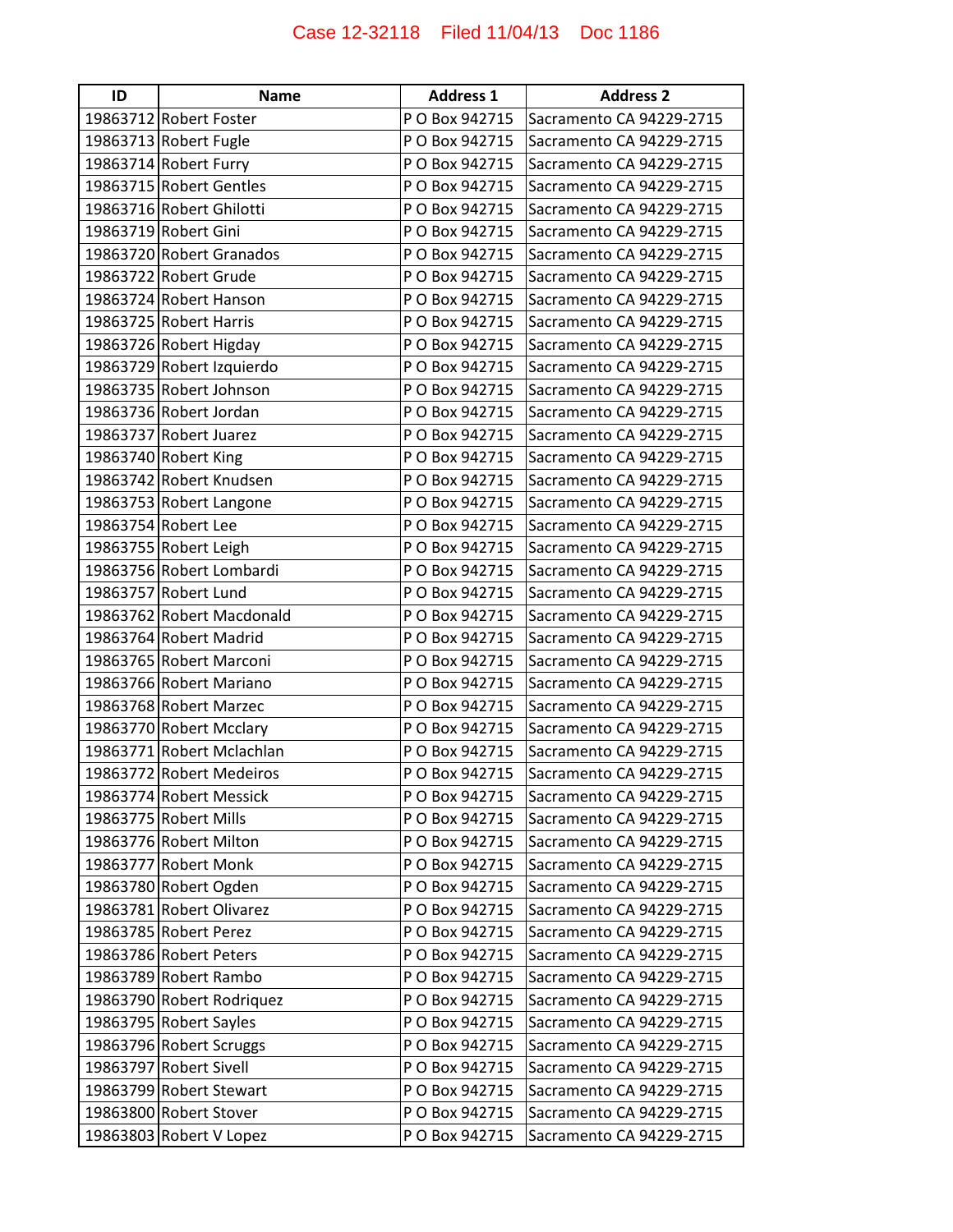| ID | <b>Name</b>                | <b>Address 1</b> | <b>Address 2</b>         |
|----|----------------------------|------------------|--------------------------|
|    | 19863805 Robert Warnick    | P O Box 942715   | Sacramento CA 94229-2715 |
|    | 19863806 Robert Weatherred | P O Box 942715   | Sacramento CA 94229-2715 |
|    | 19863807 Robert Wickham    | P O Box 942715   | Sacramento CA 94229-2715 |
|    | 19863810 Roberta Coy       | P O Box 942715   | Sacramento CA 94229-2715 |
|    | 19863812 Roberta Taylor    | P O Box 942715   | Sacramento CA 94229-2715 |
|    | 19863819 Robyn Burror      | P O Box 942715   | Sacramento CA 94229-2715 |
|    | 19863820 Robyn Hidde       | P O Box 942715   | Sacramento CA 94229-2715 |
|    | 19863829 Rodney Ezell      | P O Box 942715   | Sacramento CA 94229-2715 |
|    | 19863830 Rodney Milton     | P O Box 942715   | Sacramento CA 94229-2715 |
|    | 19863831 Rodney Newson     | P O Box 942715   | Sacramento CA 94229-2715 |
|    | 19863835 Rodrick Eisenbeis | P O Box 942715   | Sacramento CA 94229-2715 |
|    | 19863836 Roger Fong        | P O Box 942715   | Sacramento CA 94229-2715 |
|    | 19863837 Roger Gombert     | P O Box 942715   | Sacramento CA 94229-2715 |
|    | 19863838 Roger Gray        | P O Box 942715   | Sacramento CA 94229-2715 |
|    | 19863840 Roger Lornson     | P O Box 942715   | Sacramento CA 94229-2715 |
|    | 19863841 Roger Phillips    | P O Box 942715   | Sacramento CA 94229-2715 |
|    | 19863845 Roger Storey      | P O Box 942715   | Sacramento CA 94229-2715 |
|    | 19863846 Roger Townlin     | P O Box 942715   | Sacramento CA 94229-2715 |
|    | 19863861 Ronald Birchard   | P O Box 942715   | Sacramento CA 94229-2715 |
|    | 19863863 Ronald Cecil      | P O Box 942715   | Sacramento CA 94229-2715 |
|    | 19863864 Ronald Chapman    | P O Box 942715   | Sacramento CA 94229-2715 |
|    | 19863866 Ronald DAiuto     | P O Box 942715   | Sacramento CA 94229-2715 |
|    | 19863869 Ronald Girard     | P O Box 942715   | Sacramento CA 94229-2715 |
|    | 19863870 Ronald Hines      | P O Box 942715   | Sacramento CA 94229-2715 |
|    | 19863873 Ronald Inouye     | P O Box 942715   | Sacramento CA 94229-2715 |
|    | 19863874 Ronald J Daiuto   | P O Box 942715   | Sacramento CA 94229-2715 |
|    | 19863875 Ronald Laughlin   | P O Box 942715   | Sacramento CA 94229-2715 |
|    | 19863877 Ronald Miller     | P O Box 942715   | Sacramento CA 94229-2715 |
|    | 19863878 Ronald Mozley     | P O Box 942715   | Sacramento CA 94229-2715 |
|    | 19863880 Ronald Nickel     | P O Box 942715   | Sacramento CA 94229-2715 |
|    | 19863881 Ronald P Weldum   | P O Box 942715   | Sacramento CA 94229-2715 |
|    | 19863882 Ronald Pagal      | P O Box 942715   | Sacramento CA 94229-2715 |
|    | 19863883 Ronald Palmquist  | P O Box 942715   | Sacramento CA 94229-2715 |
|    | 19863884 Ronald Penix      | P O Box 942715   | Sacramento CA 94229-2715 |
|    | 19863885 Ronald Phillips   | P O Box 942715   | Sacramento CA 94229-2715 |
|    | 19863886 Ronald Sanders    | P O Box 942715   | Sacramento CA 94229-2715 |
|    | 19863887 Ronald Stansbury  | P O Box 942715   | Sacramento CA 94229-2715 |
|    | 19863889 Ronald Taylor     | P O Box 942715   | Sacramento CA 94229-2715 |
|    | 19863890 Ronald Ulmer      | P O Box 942715   | Sacramento CA 94229-2715 |
|    | 19863891 Ronald Weldum     | P O Box 942715   | Sacramento CA 94229-2715 |
|    | 19863892 Ronaldo Antonio   | P O Box 942715   | Sacramento CA 94229-2715 |
|    | 19863893 Ronnie Alford     | P O Box 942715   | Sacramento CA 94229-2715 |
|    | 19863894 Ronnie Bayhon     | P O Box 942715   | Sacramento CA 94229-2715 |
|    | 19863896 Ronnie Galindo    | P O Box 942715   | Sacramento CA 94229-2715 |
|    | 19863902 Rosaelia Pierce   | P O Box 942715   | Sacramento CA 94229-2715 |
|    | 19863903 Rosalee Schimpf   | P O Box 942715   | Sacramento CA 94229-2715 |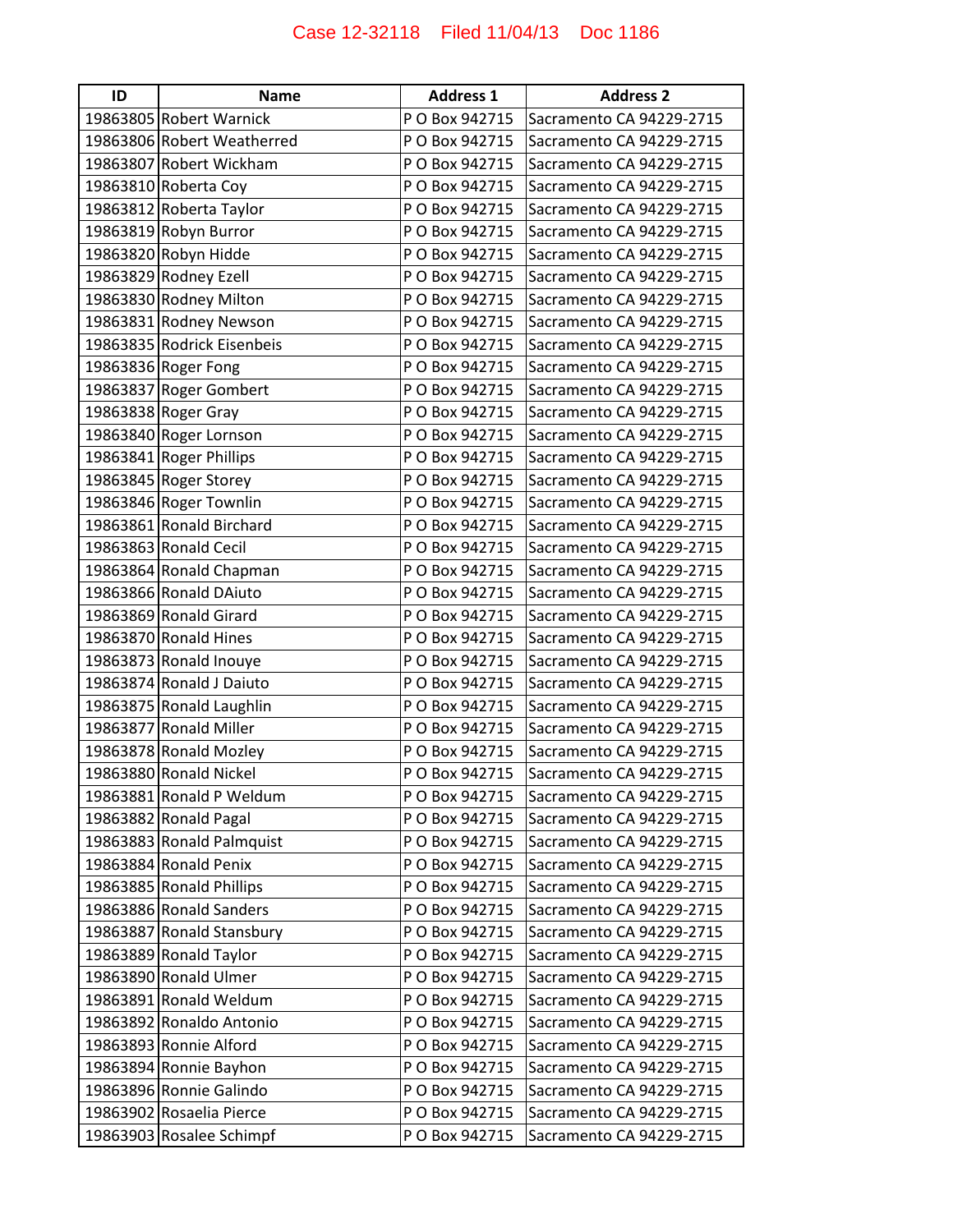| ID                | <b>Name</b>                  | <b>Address 1</b> | <b>Address 2</b>         |
|-------------------|------------------------------|------------------|--------------------------|
|                   | 19863904 Rosalie Fukumoto    | P O Box 942715   | Sacramento CA 94229-2715 |
|                   | 19863905 Rosalie Tomingo     | P O Box 942715   | Sacramento CA 94229-2715 |
|                   | 19863906 Rosaline Cordova    | P O Box 942715   | Sacramento CA 94229-2715 |
|                   | 19863909 Rose Vidaure        | P O Box 942715   | Sacramento CA 94229-2715 |
|                   | 19863913 Roselyn Reiger      | P O Box 942715   | Sacramento CA 94229-2715 |
|                   | 19863914 Rosina Wiriaatmadja | P O Box 942715   | Sacramento CA 94229-2715 |
|                   | 19863916 Ross Temme          | P O Box 942715   | Sacramento CA 94229-2715 |
|                   | 19863919 Roxanne Birrueta    | P O Box 942715   | Sacramento CA 94229-2715 |
| 19863922 Roy Hope |                              | P O Box 942715   | Sacramento CA 94229-2715 |
|                   | 19863924 Roy Kaneshina       | P O Box 942715   | Sacramento CA 94229-2715 |
|                   | 19863925 Roy Kennan          | P O Box 942715   | Sacramento CA 94229-2715 |
|                   | 19863926 Roy Lange           | P O Box 942715   | Sacramento CA 94229-2715 |
|                   | 19863927 Roy Williams        | P O Box 942715   | Sacramento CA 94229-2715 |
|                   | 19863932 Ruben Sepulveda     | P O Box 942715   | Sacramento CA 94229-2715 |
|                   | 19863933 Ruby Lewis          | P O Box 942715   | Sacramento CA 94229-2715 |
|                   | 19863937 Russell Davenport   | P O Box 942715   | Sacramento CA 94229-2715 |
|                   | 19863939 Russell Garcia      | P O Box 942715   | Sacramento CA 94229-2715 |
|                   | 19863942 Russell Grant       | P O Box 942715   | Sacramento CA 94229-2715 |
|                   | 19863943 Russell J Thurman   | P O Box 942715   | Sacramento CA 94229-2715 |
|                   | 19863947 Ruth Burke          | P O Box 942715   | Sacramento CA 94229-2715 |
|                   | 19863948 Ruth Campofiorito   | P O Box 942715   | Sacramento CA 94229-2715 |
|                   | 19863949 Ruth Douglass       | P O Box 942715   | Sacramento CA 94229-2715 |
|                   | 19863950 Ruth Enero          | P O Box 942715   | Sacramento CA 94229-2715 |
|                   | 19863953 Ruth Morris         | P O Box 942715   | Sacramento CA 94229-2715 |
|                   | 19863954 Ruth Ownby          | P O Box 942715   | Sacramento CA 94229-2715 |
|                   | 19863955 Ruth Wiltse         | P O Box 942715   | Sacramento CA 94229-2715 |
|                   | 19863958 Ryan Crawford       | P O Box 942715   | Sacramento CA 94229-2715 |
|                   | 19863979 Sally Goetz         | P O Box 942715   | Sacramento CA 94229-2715 |
|                   | 19863981 Sally Lance         | P O Box 942715   | Sacramento CA 94229-2715 |
|                   | 19863982 Sally Praegitzer    | P O Box 942715   | Sacramento CA 94229-2715 |
|                   | 19863983 Sally Vasquez       | P O Box 942715   | Sacramento CA 94229-2715 |
|                   | 19863984 Salvador Cortes     | P O Box 942715   | Sacramento CA 94229-2715 |
| 19863988 Sam Mah  |                              | P O Box 942715   | Sacramento CA 94229-2715 |
|                   | 19863994 Samuel Delgado      | P O Box 942715   | Sacramento CA 94229-2715 |
|                   | 19863997 Samuel Fant         | P O Box 942715   | Sacramento CA 94229-2715 |
|                   | 19863999 Samuel Gallego      | P O Box 942715   | Sacramento CA 94229-2715 |
|                   | 19864000 Samuel Pachuca      | P O Box 942715   | Sacramento CA 94229-2715 |
|                   | 19864015 Sandie Glasmacher   | P O Box 942715   | Sacramento CA 94229-2715 |
|                   | 19864016 Sandie Gravert      | P O Box 942715   | Sacramento CA 94229-2715 |
|                   | 19864018 Sandra Folmer       | P O Box 942715   | Sacramento CA 94229-2715 |
|                   | 19864019 Sandra Jo Ledford   | P O Box 942715   | Sacramento CA 94229-2715 |
|                   | 19864023 Sandra Peck         | P O Box 942715   | Sacramento CA 94229-2715 |
|                   | 19864024 Sandra Schwing      | P O Box 942715   | Sacramento CA 94229-2715 |
|                   | 19864025 Sandra Sterni       | P O Box 942715   | Sacramento CA 94229-2715 |
|                   | 19864026 Sandra Taylor       | P O Box 942715   | Sacramento CA 94229-2715 |
|                   | 19864027 Sandy Purdy         | P O Box 942715   | Sacramento CA 94229-2715 |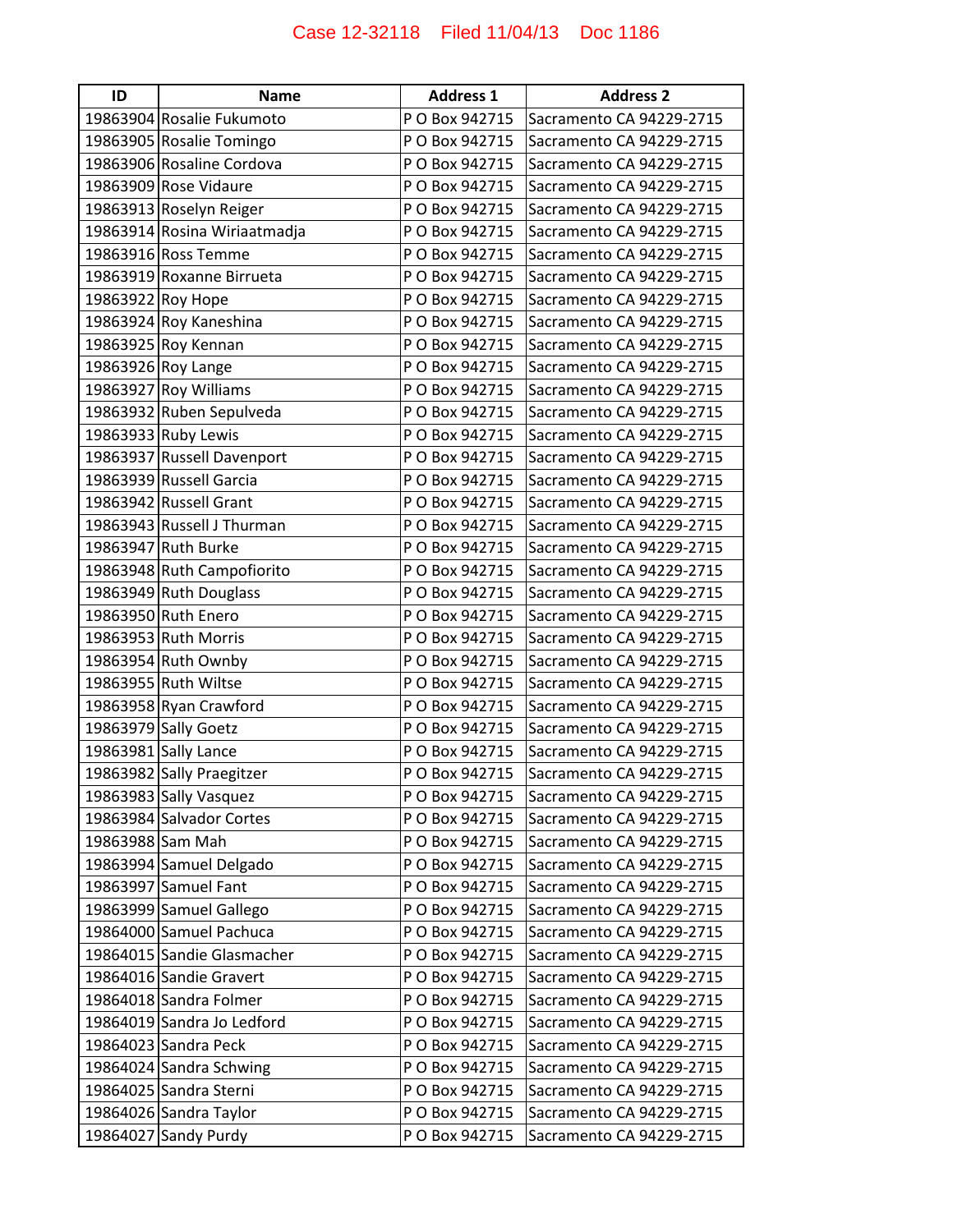| ID | <b>Name</b>                  | <b>Address 1</b> | <b>Address 2</b>         |
|----|------------------------------|------------------|--------------------------|
|    | 19864029 Saoyu Chen          | P O Box 942715   | Sacramento CA 94229-2715 |
|    | 19864031 Sara Lee Madden     | P O Box 942715   | Sacramento CA 94229-2715 |
|    | 19864032 Sara Milnes         | P O Box 942715   | Sacramento CA 94229-2715 |
|    | 19864034 Sarah Chapman       | P O Box 942715   | Sacramento CA 94229-2715 |
|    | 19864036 Sarah King          | P O Box 942715   | Sacramento CA 94229-2715 |
|    | 19864037 Sarah Rios          | P O Box 942715   | Sacramento CA 94229-2715 |
|    | 19864040 Satinder Bhullar    | P O Box 942715   | Sacramento CA 94229-2715 |
|    | 19864042 Saundra Van Huss    | P O Box 942715   | Sacramento CA 94229-2715 |
|    | 19864055 Scott Busby         | P O Box 942715   | Sacramento CA 94229-2715 |
|    | 19864056 Scott Cochran       | P O Box 942715   | Sacramento CA 94229-2715 |
|    | 19864057 Scott Crawford      | P O Box 942715   | Sacramento CA 94229-2715 |
|    | 19864062 Scott Essin         | P O Box 942715   | Sacramento CA 94229-2715 |
|    | 19864094 Selma Rodriguez     | P O Box 942715   | Sacramento CA 94229-2715 |
|    | 19864107 Sharan Racho        | P O Box 942715   | Sacramento CA 94229-2715 |
|    | 19864111 Sharla Perry        | P O Box 942715   | Sacramento CA 94229-2715 |
|    | 19864112 Sharlene Brown      | P O Box 942715   | Sacramento CA 94229-2715 |
|    | 19864114 Sharon Blanken      | P O Box 942715   | Sacramento CA 94229-2715 |
|    | 19864115 Sharon Bookman      | P O Box 942715   | Sacramento CA 94229-2715 |
|    | 19864117 Sharon Ellis        | P O Box 942715   | Sacramento CA 94229-2715 |
|    | 19864119 Sharon Lee Elizondo | P O Box 942715   | Sacramento CA 94229-2715 |
|    | 19864121 Sharon Testo        | P O Box 942715   | Sacramento CA 94229-2715 |
|    | 19864122 Sharon Underwood    | P O Box 942715   | Sacramento CA 94229-2715 |
|    | 19864128 Shawn Smith         | P O Box 942715   | Sacramento CA 94229-2715 |
|    | 19864133 Sheila Barnes       | P O Box 942715   | Sacramento CA 94229-2715 |
|    | 19864136 Shelley Green       | P O Box 942715   | Sacramento CA 94229-2715 |
|    | 19864147 Sherry Lee          | P O Box 942715   | Sacramento CA 94229-2715 |
|    | 19864149 Sheryl Prater       | P O Box 942715   | Sacramento CA 94229-2715 |
|    | 19864152 Shirley Gaines      | P O Box 942715   | Sacramento CA 94229-2715 |
|    | 19864153 Shirley Gunn        | P O Box 942715   | Sacramento CA 94229-2715 |
|    | 19864157 Shirley Jacobs      | P O Box 942715   | Sacramento CA 94229-2715 |
|    | 19864158 Shirley Lam         | P O Box 942715   | Sacramento CA 94229-2715 |
|    | 19864159 Shirley Moton       | P O Box 942715   | Sacramento CA 94229-2715 |
|    | 19864160 Shirley Ortega      | P O Box 942715   | Sacramento CA 94229-2715 |
|    | 19864161 Shirley Robinson    | P O Box 942715   | Sacramento CA 94229-2715 |
|    | 19864163 Shirley Sickert     | P O Box 942715   | Sacramento CA 94229-2715 |
|    | 19864164 Shirley Veltri      | P O Box 942715   | Sacramento CA 94229-2715 |
|    | 19864165 Shirley Wheaton     | P O Box 942715   | Sacramento CA 94229-2715 |
|    | 19864170 Sidney Henderson    | P O Box 942715   | Sacramento CA 94229-2715 |
|    | 19864183 Simeon Galano       | P O Box 942715   | Sacramento CA 94229-2715 |
|    | 19864187 Sjaan Vandenbroeder | P O Box 942715   | Sacramento CA 94229-2715 |
|    | 19864188 Slape Slape         | P O Box 942715   | Sacramento CA 94229-2715 |
|    | 19864193 Songkham Luangrath  | P O Box 942715   | Sacramento CA 94229-2715 |
|    | 19864213 Srah Hobbs          | P O Box 942715   | Sacramento CA 94229-2715 |
|    | 19864220 Stanley Conley      | P O Box 942715   | Sacramento CA 94229-2715 |
|    | 19864227 Stanley Rosenquist  | P O Box 942715   | Sacramento CA 94229-2715 |
|    | 19864228 Stanley Salbeck     | P O Box 942715   | Sacramento CA 94229-2715 |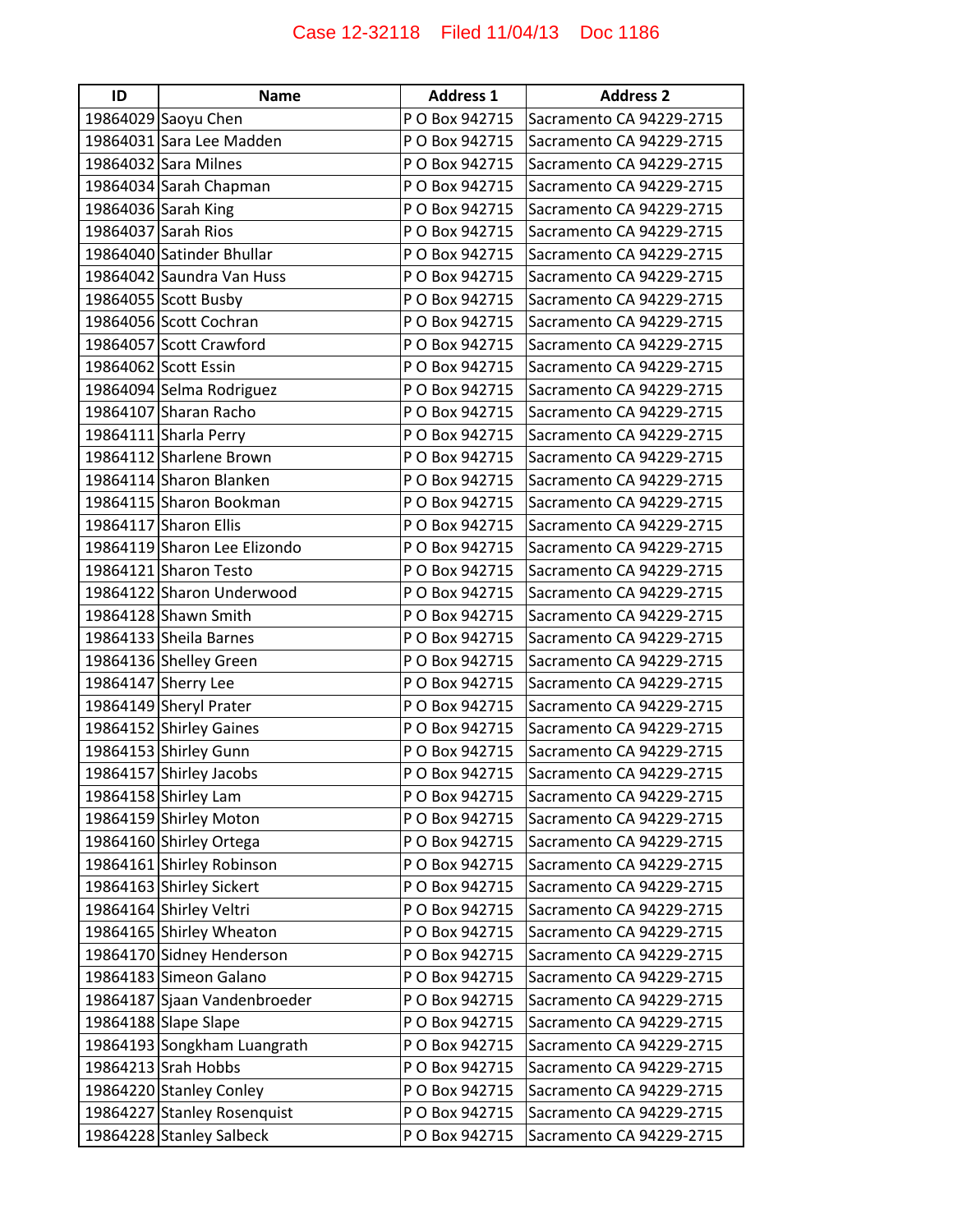| ID | <b>Name</b>                     | <b>Address 1</b> | <b>Address 2</b>         |
|----|---------------------------------|------------------|--------------------------|
|    | 19864235 Stella Kappos          | P O Box 942715   | Sacramento CA 94229-2715 |
|    | 19864236 Stephanie Chain        | P O Box 942715   | Sacramento CA 94229-2715 |
|    | 19864245 Stephanie Morales      | P O Box 942715   | Sacramento CA 94229-2715 |
|    | 19864249 Stephen Chen           | P O Box 942715   | Sacramento CA 94229-2715 |
|    | 19864252 Stephen Lujan          | P O Box 942715   | Sacramento CA 94229-2715 |
|    | 19864256 Stephen Rehberg        | P O Box 942715   | Sacramento CA 94229-2715 |
|    | 19864258 Stephen Thienes        | P O Box 942715   | Sacramento CA 94229-2715 |
|    | 19864259 Stephen Thompson       | P O Box 942715   | Sacramento CA 94229-2715 |
|    | 19864263 Steve Castanon         | P O Box 942715   | Sacramento CA 94229-2715 |
|    | 19864267 Steve Giese            | P O Box 942715   | Sacramento CA 94229-2715 |
|    | 19864270 Steve Janicelli        | P O Box 942715   | Sacramento CA 94229-2715 |
|    | 19864271 Steve L Segura         | P O Box 942715   | Sacramento CA 94229-2715 |
|    | 19864273 Steve M Robertson      | P O Box 942715   | Sacramento CA 94229-2715 |
|    | 19864274 Steve Mattos           | P O Box 942715   | Sacramento CA 94229-2715 |
|    | 19864275 Steve Mccarthy         | P O Box 942715   | Sacramento CA 94229-2715 |
|    | 19864276 Steve Scrimsher        | P O Box 942715   | Sacramento CA 94229-2715 |
|    | 19864279 Steve Specht           | P O Box 942715   | Sacramento CA 94229-2715 |
|    | 19864285 Steven Brooks          | P O Box 942715   | Sacramento CA 94229-2715 |
|    | 19864288 Steven Capps           | P O Box 942715   | Sacramento CA 94229-2715 |
|    | 19864290 Steven Donis           | P O Box 942715   | Sacramento CA 94229-2715 |
|    | 19864295 Steven Jannicelli      | P O Box 942715   | Sacramento CA 94229-2715 |
|    | 19864296 Steven Johnson         | P O Box 942715   | Sacramento CA 94229-2715 |
|    | 19864297 Steven Knief           | P O Box 942715   | Sacramento CA 94229-2715 |
|    | 19864301 Steven Miller          | P O Box 942715   | Sacramento CA 94229-2715 |
|    | 19864307 Steven Smith           | P O Box 942715   | Sacramento CA 94229-2715 |
|    | 19864309 Steven Walton          | P O Box 942715   | Sacramento CA 94229-2715 |
|    | 19864311 Steven Wong            | P O Box 942715   | Sacramento CA 94229-2715 |
|    | 19864312 Stiles Martin          | P O Box 942715   | Sacramento CA 94229-2715 |
|    | 19864337 Susan Beckham          | P O Box 942715   | Sacramento CA 94229-2715 |
|    | 19864338 Susan Blackston        | P O Box 942715   | Sacramento CA 94229-2715 |
|    | 19864339 Susan Campos           | P O Box 942715   | Sacramento CA 94229-2715 |
|    | 19864340 Susan Dauber           | P O Box 942715   | Sacramento CA 94229-2715 |
|    | 19864343 Susan Ford-Molvik      | P O Box 942715   | Sacramento CA 94229-2715 |
|    | 19864344 Susan Gooden           | P O Box 942715   | Sacramento CA 94229-2715 |
|    | 19864345 Susan Green            | P O Box 942715   | Sacramento CA 94229-2715 |
|    | 19864346 Susan Gregory          | P O Box 942715   | Sacramento CA 94229-2715 |
|    | 19864349 Susan Jarvis Murphy    | P O Box 942715   | Sacramento CA 94229-2715 |
|    | 19864350 Susan Krietemeyer      | P O Box 942715   | Sacramento CA 94229-2715 |
|    | 19864353 Susan Lackey           | P O Box 942715   | Sacramento CA 94229-2715 |
|    | 19864354 Susan List             | P O Box 942715   | Sacramento CA 94229-2715 |
|    | 19864356 Susan Loyko            | P O Box 942715   | Sacramento CA 94229-2715 |
|    | 19864359 Susan Mayer            | P O Box 942715   | Sacramento CA 94229-2715 |
|    | 19864360 Susan Neufeld          | P O Box 942715   | Sacramento CA 94229-2715 |
|    | 19864361 Susan North            | P O Box 942715   | Sacramento CA 94229-2715 |
|    | 19864363 Susan Sampson Mc Anell | P O Box 942715   | Sacramento CA 94229-2715 |
|    | 19864365 Susan Schroeder        | P O Box 942715   | Sacramento CA 94229-2715 |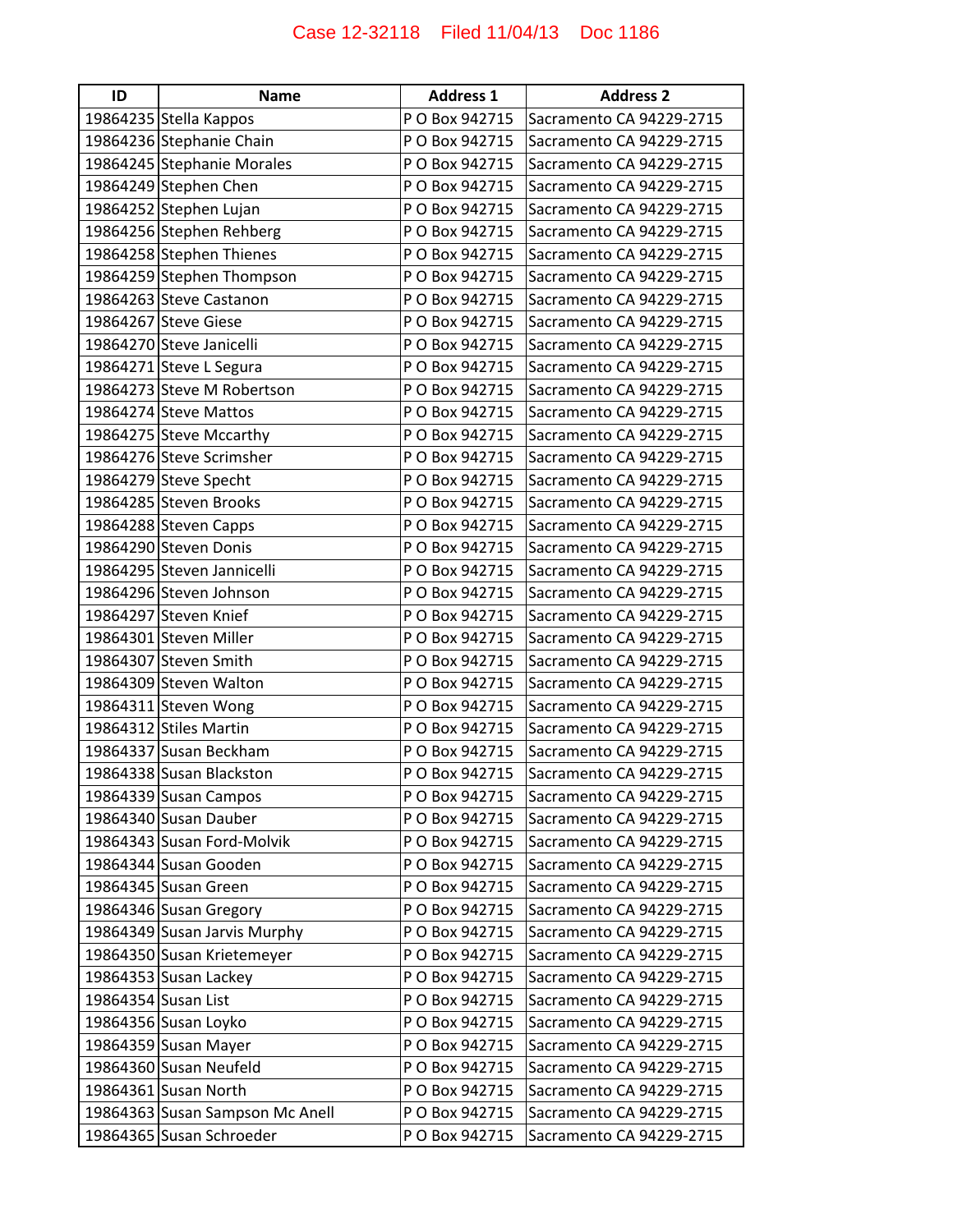| ID | <b>Name</b>                   | <b>Address 1</b> | <b>Address 2</b>         |
|----|-------------------------------|------------------|--------------------------|
|    | 19864366 Susan Stagnaro       | P O Box 942715   | Sacramento CA 94229-2715 |
|    | 19864368 Susana Sledge        | P O Box 942715   | Sacramento CA 94229-2715 |
|    | 19864370 Susetta Perez        | P O Box 942715   | Sacramento CA 94229-2715 |
|    | 19864372 Suzanne Gibbs        | P O Box 942715   | Sacramento CA 94229-2715 |
|    | 19864377 Sydney Dornbush      | P O Box 942715   | Sacramento CA 94229-2715 |
|    | 19864379 Sylvia Minnick       | P O Box 942715   | Sacramento CA 94229-2715 |
|    | 19864380 Sylvia Ramirez       | P O Box 942715   | Sacramento CA 94229-2715 |
|    | 19864381 Sylvia Wells         | P O Box 942715   | Sacramento CA 94229-2715 |
|    | 19864386 Tammie Murrell       | P O Box 942715   | Sacramento CA 94229-2715 |
|    | 19864390 Tandy Gotschall      | P O Box 942715   | Sacramento CA 94229-2715 |
|    | 19864397 Tasha Freeman        | P O Box 942715   | Sacramento CA 94229-2715 |
|    | 19864399 Tatiana Castleton    | P O Box 942715   | Sacramento CA 94229-2715 |
|    | 19864403 Tebecca Taboada      | P O Box 942715   | Sacramento CA 94229-2715 |
|    | 19864406 Ted Percival         | P O Box 942715   | Sacramento CA 94229-2715 |
|    | 19864408 Ted Strowbridge      | P O Box 942715   | Sacramento CA 94229-2715 |
|    | 19864409 Teddy Clawson        | P O Box 942715   | Sacramento CA 94229-2715 |
|    | 19864416 Teresa Edwards       | P O Box 942715   | Sacramento CA 94229-2715 |
|    | 19864417 Teresa Hazen         | P O Box 942715   | Sacramento CA 94229-2715 |
|    | 19864420 Teresa Standart      | P O Box 942715   | Sacramento CA 94229-2715 |
|    | 19864424 Teri Bentz           | P O Box 942715   | Sacramento CA 94229-2715 |
|    | 19864425 Teri Williams        | P O Box 942715   | Sacramento CA 94229-2715 |
|    | 19864427 Terrance Meath       | P O Box 942715   | Sacramento CA 94229-2715 |
|    | 19864431 Terri Marcellino     | P O Box 942715   | Sacramento CA 94229-2715 |
|    | 19864433 Terrie Henderson     | P O Box 942715   | Sacramento CA 94229-2715 |
|    | 19864436 Terry Buckingham     | P O Box 942715   | Sacramento CA 94229-2715 |
|    | 19864439 Terry Parker         | P O Box 942715   | Sacramento CA 94229-2715 |
|    | 19864449 Thelma Atterbury     | P O Box 942715   | Sacramento CA 94229-2715 |
|    | 19864450 Thelma Carter        | P O Box 942715   | Sacramento CA 94229-2715 |
|    | 19864452 Thelma Yim           | P O Box 942715   | Sacramento CA 94229-2715 |
|    | 19864453 Theodore Bresler     | P O Box 942715   | Sacramento CA 94229-2715 |
|    | 19864455 Theodore Gittings    | P O Box 942715   | Sacramento CA 94229-2715 |
|    | 19864456 Theodore Montes      | P O Box 942715   | Sacramento CA 94229-2715 |
|    | 19864457 Theodore Walkowski   | P O Box 942715   | Sacramento CA 94229-2715 |
|    | 19864461 Theresa Honeychurch  | P O Box 942715   | Sacramento CA 94229-2715 |
|    | 19864462 Theresa Prouty Pryor | P O Box 942715   | Sacramento CA 94229-2715 |
|    | 19864465 Theresa Works        | P O Box 942715   | Sacramento CA 94229-2715 |
|    | 19864467 Thomas Acevedo       | P O Box 942715   | Sacramento CA 94229-2715 |
|    | 19864468 Thomas Allen         | P O Box 942715   | Sacramento CA 94229-2715 |
|    | 19864471 Thomas Berry         | P O Box 942715   | Sacramento CA 94229-2715 |
|    | 19864472 Thomas Bitz          | P O Box 942715   | Sacramento CA 94229-2715 |
|    | 19864473 Thomas Burns         | P O Box 942715   | Sacramento CA 94229-2715 |
|    | 19864476 Thomas Dosh          | P O Box 942715   | Sacramento CA 94229-2715 |
|    | 19864480 Thomas Faddis        | P O Box 942715   | Sacramento CA 94229-2715 |
|    | 19864484 Thomas Gaumer        | P O Box 942715   | Sacramento CA 94229-2715 |
|    | 19864486 Thomas Griffin       | P O Box 942715   | Sacramento CA 94229-2715 |
|    | 19864487 Thomas Harper        | P O Box 942715   | Sacramento CA 94229-2715 |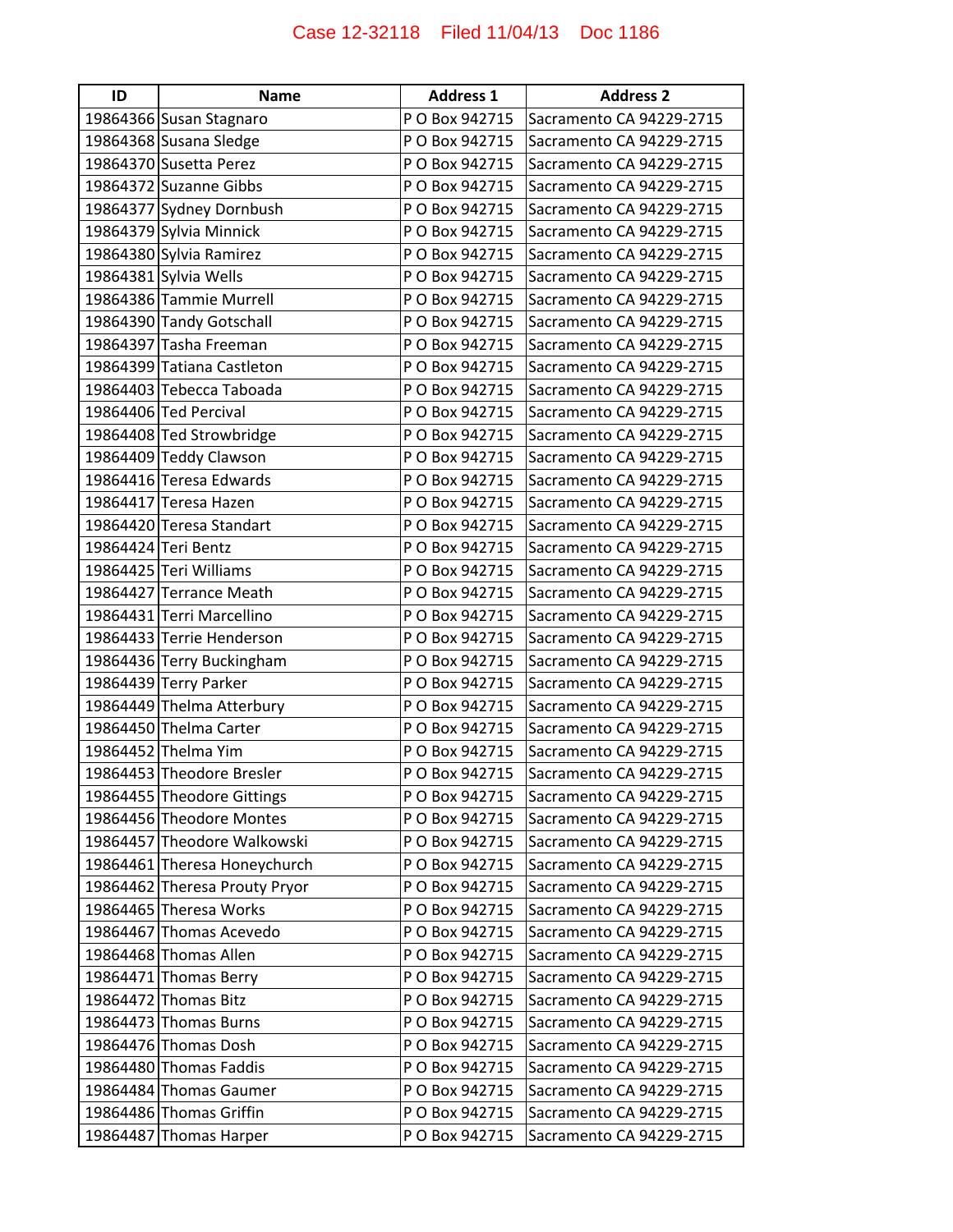| ID | <b>Name</b>                       | <b>Address 1</b> | <b>Address 2</b>         |
|----|-----------------------------------|------------------|--------------------------|
|    | 19864488 Thomas Healy             | P O Box 942715   | Sacramento CA 94229-2715 |
|    | 19864490 Thomas Hindman           | P O Box 942715   | Sacramento CA 94229-2715 |
|    | 19864492 Thomas Lopes             | P O Box 942715   | Sacramento CA 94229-2715 |
|    | 19864493 Thomas Martin            | P O Box 942715   | Sacramento CA 94229-2715 |
|    | 19864494 Thomas Marton            | P O Box 942715   | Sacramento CA 94229-2715 |
|    | 19864495 Thomas Meath             | P O Box 942715   | Sacramento CA 94229-2715 |
|    | 19864496 Thomas Morris            | P O Box 942715   | Sacramento CA 94229-2715 |
|    | 19864497 Thomas Nowak             | P O Box 942715   | Sacramento CA 94229-2715 |
|    | 19864498 Thomas Oliver            | P O Box 942715   | Sacramento CA 94229-2715 |
|    | 19864499 Thomas Parker            | P O Box 942715   | Sacramento CA 94229-2715 |
|    | 19864500 Thomas Smith             | P O Box 942715   | Sacramento CA 94229-2715 |
|    | 19864504 Thomas Walters           | P O Box 942715   | Sacramento CA 94229-2715 |
|    | 19864505 Thomas Wells             | P O Box 942715   | Sacramento CA 94229-2715 |
|    | 19864508 Tim Delaney              | P O Box 942715   | Sacramento CA 94229-2715 |
|    | 19864512 Timothy Anderson         | P O Box 942715   | Sacramento CA 94229-2715 |
|    | 19864514 Timothy Gallagher        | P O Box 942715   | Sacramento CA 94229-2715 |
|    | 19864525 Timothy Rauhuff          | P O Box 942715   | Sacramento CA 94229-2715 |
|    | 19864526 Timothy Ray              | P O Box 942715   | Sacramento CA 94229-2715 |
|    | 19864531 Tina Knight              | P O Box 942715   | Sacramento CA 94229-2715 |
|    | 19864538 Tino Enebrad             | P O Box 942715   | Sacramento CA 94229-2715 |
|    | 19864544 Tobin De Leon Clarke     | P O Box 942715   | Sacramento CA 94229-2715 |
|    | 19864552 Todd Reich               | P O Box 942715   | Sacramento CA 94229-2715 |
|    | 19864553 Todd Schiess             | P O Box 942715   | Sacramento CA 94229-2715 |
|    | 19864561 Tom Yasui                | P O Box 942715   | Sacramento CA 94229-2715 |
|    | 19864562 Tomas Esperon            | P O Box 942715   | Sacramento CA 94229-2715 |
|    | 19864563 Tomas Polina             | P O Box 942715   | Sacramento CA 94229-2715 |
|    | 19864565 Tomik Yabumoto           | P O Box 942715   | Sacramento CA 94229-2715 |
|    | 19864566 Tommy Carson             | P O Box 942715   | Sacramento CA 94229-2715 |
|    | 19864567 Tommy Ramirez            | P O Box 942715   | Sacramento CA 94229-2715 |
|    | 19864568 Tona Rose                | P O Box 942715   | Sacramento CA 94229-2715 |
|    | 19864569 Tonald Stein             | P O Box 942715   | Sacramento CA 94229-2715 |
|    | 19864571 Toni Jurevich            | P O Box 942715   | Sacramento CA 94229-2715 |
|    | 19864573 Toni Mandara             | P O Box 942715   | Sacramento CA 94229-2715 |
|    | 19864578 Tony Castanon            | P O Box 942715   | Sacramento CA 94229-2715 |
|    | 19864580 Tony Sales               | P O Box 942715   | Sacramento CA 94229-2715 |
|    | 19864582 Tosh Babu                | P O Box 942715   | Sacramento CA 94229-2715 |
|    | 19864586 Tracy Balogh             | P O Box 942715   | Sacramento CA 94229-2715 |
|    | 19864590 Tracy Satowski           | P O Box 942715   | Sacramento CA 94229-2715 |
|    | 19864603 Tresa Lozano             | P O Box 942715   | Sacramento CA 94229-2715 |
|    | 19864611 Trini Godina             | P O Box 942715   | Sacramento CA 94229-2715 |
|    | 19864619 Tyra Lee Barker-Petersen | P O Box 942715   | Sacramento CA 94229-2715 |
|    | 19864635 Valdo Lopez              | P O Box 942715   | Sacramento CA 94229-2715 |
|    | 19864638 Valentine Gastello       | P O Box 942715   | Sacramento CA 94229-2715 |
|    | 19864639 Valerie Brown            | P O Box 942715   | Sacramento CA 94229-2715 |
|    | 19864653 Vanessa Sears            | P O Box 942715   | Sacramento CA 94229-2715 |
|    | 19864655 Vanh Inthirath           | P O Box 942715   | Sacramento CA 94229-2715 |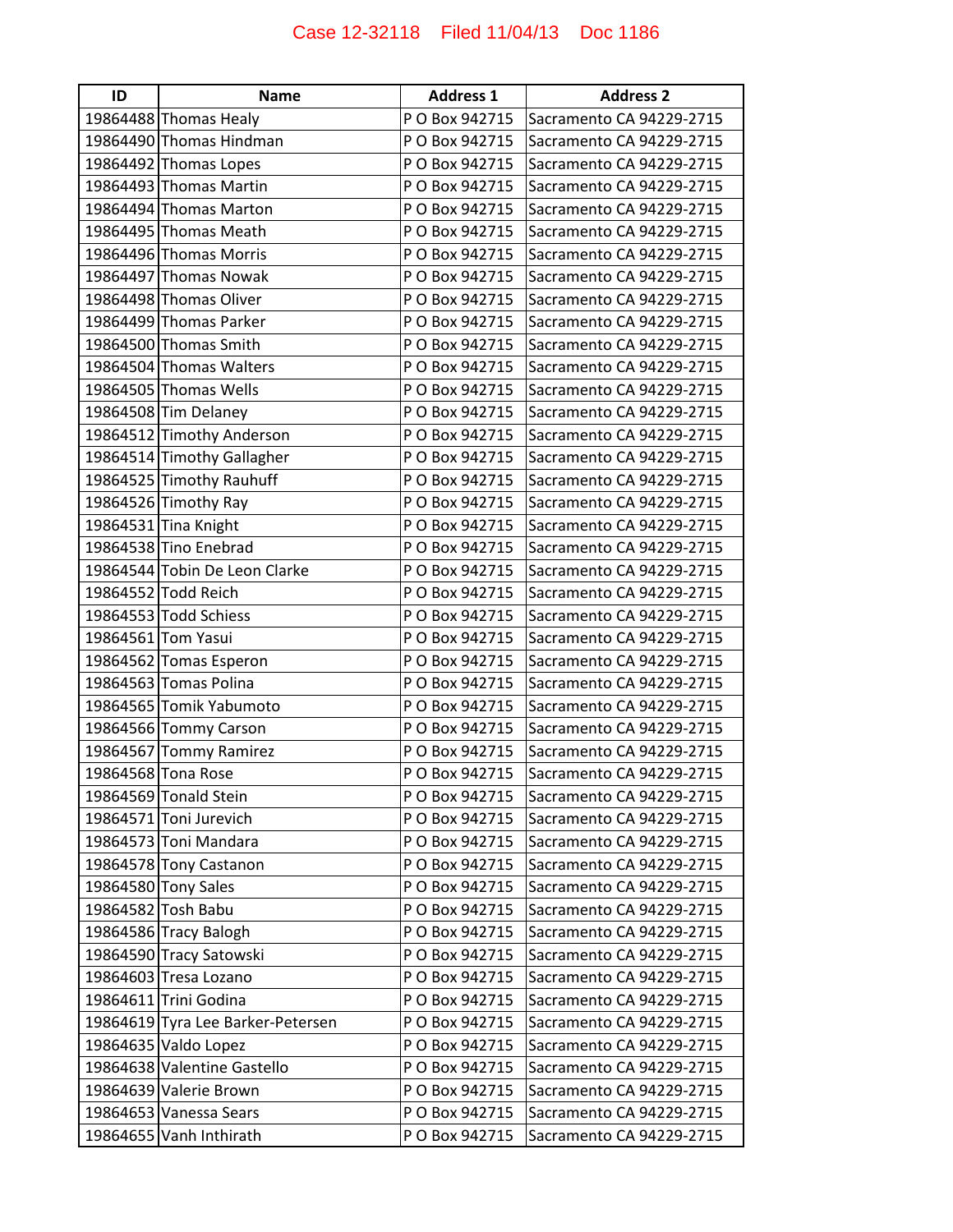| ID | <b>Name</b>                 | <b>Address 1</b> | <b>Address 2</b>         |
|----|-----------------------------|------------------|--------------------------|
|    | 19864659 Velma Ferris       | P O Box 942715   | Sacramento CA 94229-2715 |
|    | 19864661 Venice Holladay    | P O Box 942715   | Sacramento CA 94229-2715 |
|    | 19864662 Verlin Brown       | P O Box 942715   | Sacramento CA 94229-2715 |
|    | 19864663 Vermon Carter      | P O Box 942715   | Sacramento CA 94229-2715 |
|    | 19864664 Vern L Smalley     | P O Box 942715   | Sacramento CA 94229-2715 |
|    | 19864666 Vernel Wofford     | P O Box 942715   | Sacramento CA 94229-2715 |
|    | 19864670 Vernon Steman      | P O Box 942715   | Sacramento CA 94229-2715 |
|    | 19864672 Vernon Taylor      | P O Box 942715   | Sacramento CA 94229-2715 |
|    | 19864673 Vernon Willingham  | P O Box 942715   | Sacramento CA 94229-2715 |
|    | 19864677 Veronica Kramer    | P O Box 942715   | Sacramento CA 94229-2715 |
|    | 19864679 Vickie Wetherell   | P O Box 942715   | Sacramento CA 94229-2715 |
|    | 19864681 Vicky Flores       | P O Box 942715   | Sacramento CA 94229-2715 |
|    | 19864682 Vicky Mccathie     | P O Box 942715   | Sacramento CA 94229-2715 |
|    | 19864683 Vicky Sommerfield  | P O Box 942715   | Sacramento CA 94229-2715 |
|    | 19864686 Victor Mikawa      | P O Box 942715   | Sacramento CA 94229-2715 |
|    | 19864687 Victor Mow         | P O Box 942715   | Sacramento CA 94229-2715 |
|    | 19864691 Victoria Brand     | P O Box 942715   | Sacramento CA 94229-2715 |
|    | 19864697 Vincent Amoruso    | P O Box 942715   | Sacramento CA 94229-2715 |
|    | 19864700 Vincent Huey       | P O Box 942715   | Sacramento CA 94229-2715 |
|    | 19864703 Viola Davis        | P O Box 942715   | Sacramento CA 94229-2715 |
|    | 19864704 Violet Castles     | P O Box 942715   | Sacramento CA 94229-2715 |
|    | 19864706 Violet Montes      | P O Box 942715   | Sacramento CA 94229-2715 |
|    | 19864707 Violet Salvetti    | P O Box 942715   | Sacramento CA 94229-2715 |
|    | 19864708 Violet Vandever    | P O Box 942715   | Sacramento CA 94229-2715 |
|    | 19864709 Virgil Canada      | P O Box 942715   | Sacramento CA 94229-2715 |
|    | 19864711 Virgil Lowe        | P O Box 942715   | Sacramento CA 94229-2715 |
|    | 19864712 Virginia Clark     | P O Box 942715   | Sacramento CA 94229-2715 |
|    | 19864713 Virginia Eubanks   | P O Box 942715   | Sacramento CA 94229-2715 |
|    | 19864714 Virginia Gross     | P O Box 942715   | Sacramento CA 94229-2715 |
|    | 19864717 Virginia Lanphear  | P O Box 942715   | Sacramento CA 94229-2715 |
|    | 19864718 Virginia Mc Coy    | P O Box 942715   | Sacramento CA 94229-2715 |
|    | 19864719 Virginia Mccoy     | P O Box 942715   | Sacramento CA 94229-2715 |
|    | 19864720 Virginia Navarrete | P O Box 942715   | Sacramento CA 94229-2715 |
|    | 19864722 Virginia Payne     | P O Box 942715   | Sacramento CA 94229-2715 |
|    | 19864724 Virginia Schwall   | P O Box 942715   | Sacramento CA 94229-2715 |
|    | 19864728 Vivian Look        | P O Box 942715   | Sacramento CA 94229-2715 |
|    | 19864729 Vivian Ramas       | P O Box 942715   | Sacramento CA 94229-2715 |
|    | 19864730 Vivian Yee         | P O Box 942715   | Sacramento CA 94229-2715 |
|    | 19864732 Vonzeal Merrihew   | P O Box 942715   | Sacramento CA 94229-2715 |
|    | 19864733 Vonzell Graham     | P O Box 942715   | Sacramento CA 94229-2715 |
|    | 19864737 W Gary Gillis      | P O Box 942715   | Sacramento CA 94229-2715 |
|    | 19864736 W T Michel         | P O Box 942715   | Sacramento CA 94229-2715 |
|    | 19864743 Walter Fuss        | P O Box 942715   | Sacramento CA 94229-2715 |
|    | 19864745 Walter Nichols     | P O Box 942715   | Sacramento CA 94229-2715 |
|    | 19864746 Walter Pike        | P O Box 942715   | Sacramento CA 94229-2715 |
|    | 19864750 Wanda Bertolini    | P O Box 942715   | Sacramento CA 94229-2715 |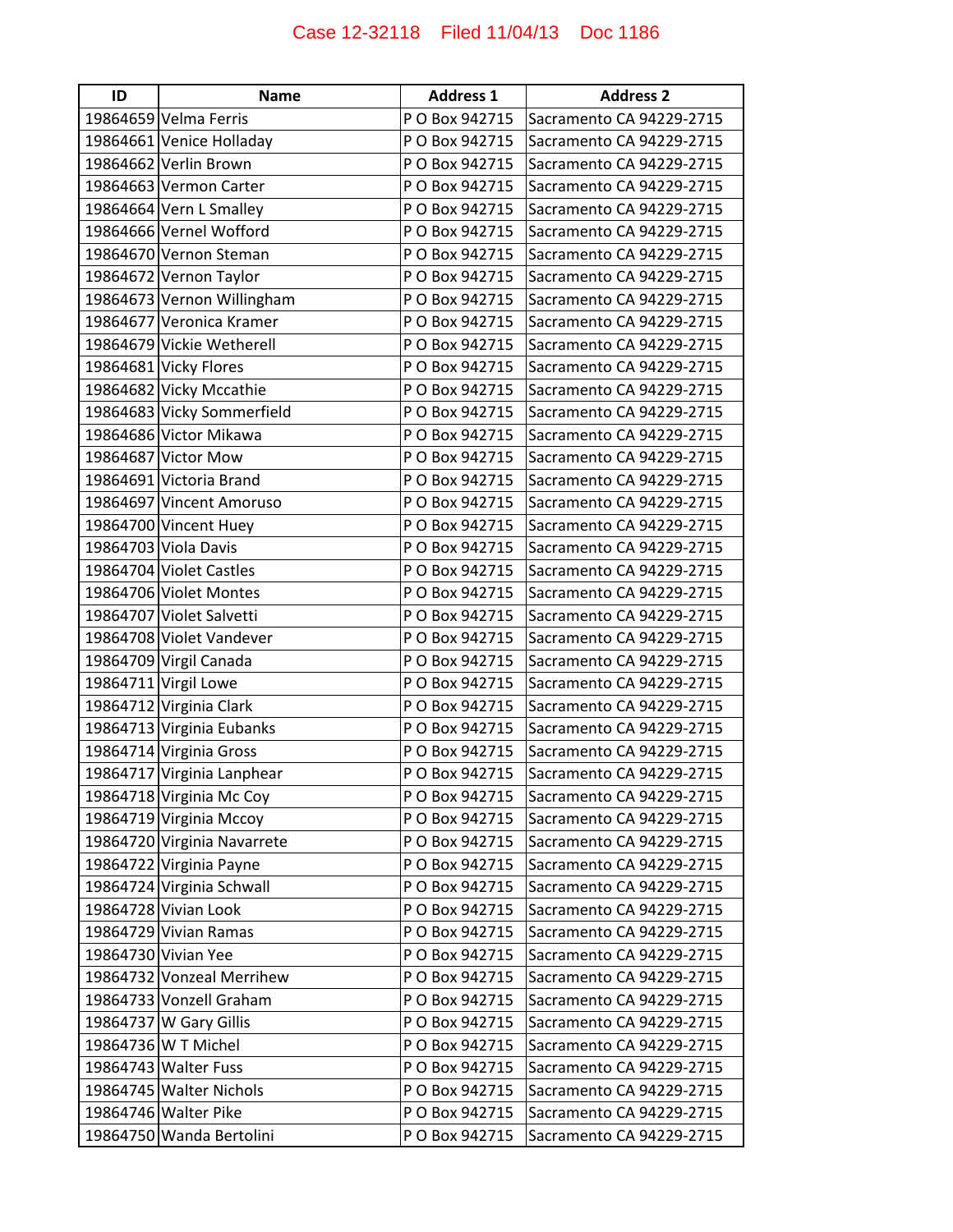| ID | <b>Name</b>                      | <b>Address 1</b> | <b>Address 2</b>         |
|----|----------------------------------|------------------|--------------------------|
|    | 19864751 Wanda Heisinger         | P O Box 942715   | Sacramento CA 94229-2715 |
|    | 19864752 Wanda Taylor            | P O Box 942715   | Sacramento CA 94229-2715 |
|    | 19864753 Wanetta Conroy          | P O Box 942715   | Sacramento CA 94229-2715 |
|    | 19864754 Warren Boalt            | P O Box 942715   | Sacramento CA 94229-2715 |
|    | 19864756 Warren Shannon          | P O Box 942715   | Sacramento CA 94229-2715 |
|    | 19864757 Warwina Llamera         | P O Box 942715   | Sacramento CA 94229-2715 |
|    | 19864760 Wayland Irby            | P O Box 942715   | Sacramento CA 94229-2715 |
|    | 19864762 Wayne Hose              | P O Box 942715   | Sacramento CA 94229-2715 |
|    | 19864764 Wayne King              | P O Box 942715   | Sacramento CA 94229-2715 |
|    | 19864765 Wayne Klemin            | P O Box 942715   | Sacramento CA 94229-2715 |
|    | 19864766 Wayne Smith             | P O Box 942715   | Sacramento CA 94229-2715 |
|    | 19864768 Wayne Terry             | P O Box 942715   | Sacramento CA 94229-2715 |
|    | 19864769 Wayne Ward              | P O Box 942715   | Sacramento CA 94229-2715 |
|    | 19864772 Wendell Bingham Jr      | P O Box 942715   | Sacramento CA 94229-2715 |
|    | 19864776 Wendy Trim              | P O Box 942715   | Sacramento CA 94229-2715 |
|    | 19864780 Wesley Villines         | P O Box 942715   | Sacramento CA 94229-2715 |
|    | 19864785 Weun Saephanh           | P O Box 942715   | Sacramento CA 94229-2715 |
|    | 19864791 Willard Clair           | P O Box 942715   | Sacramento CA 94229-2715 |
|    | 19864796 William Brecht          | P O Box 942715   | Sacramento CA 94229-2715 |
|    | 19864798 William Clinkenbeard    | P O Box 942715   | Sacramento CA 94229-2715 |
|    | 19864799 William Costanza        | P O Box 942715   | Sacramento CA 94229-2715 |
|    | 19864801 William Cree            | P O Box 942715   | Sacramento CA 94229-2715 |
|    | 19864802 William Crosby          | P O Box 942715   | Sacramento CA 94229-2715 |
|    | 19864804 William Delosantos      | P O Box 942715   | Sacramento CA 94229-2715 |
|    | 19864805 William Duncan          | P O Box 942715   | Sacramento CA 94229-2715 |
|    | 19864808 William Franklin        | P O Box 942715   | Sacramento CA 94229-2715 |
|    | 19864809 William Gallegos        | P O Box 942715   | Sacramento CA 94229-2715 |
|    | 19864812 William Green           | P O Box 942715   | Sacramento CA 94229-2715 |
|    | 19864813 William Griffitt        | P O Box 942715   | Sacramento CA 94229-2715 |
|    | 19864814 William Hagicos Bene Of | P O Box 942715   | Sacramento CA 94229-2715 |
|    | 19864815 William Hobson          | P O Box 942715   | Sacramento CA 94229-2715 |
|    | 19864816 William Honda           | P O Box 942715   | Sacramento CA 94229-2715 |
|    | 19864817 William Ivey            | P O Box 942715   | Sacramento CA 94229-2715 |
|    | 19864820 William K Knight        | P O Box 942715   | Sacramento CA 94229-2715 |
|    | 19864821 William Kaiser          | P O Box 942715   | Sacramento CA 94229-2715 |
|    | 19864822 William Legg            | P O Box 942715   | Sacramento CA 94229-2715 |
|    | 19864823 William Long            | P O Box 942715   | Sacramento CA 94229-2715 |
|    | 19864825 William Mackey          | P O Box 942715   | Sacramento CA 94229-2715 |
|    | 19864826 William Midgley         | P O Box 942715   | Sacramento CA 94229-2715 |
|    | 19864827 William Moore           | P O Box 942715   | Sacramento CA 94229-2715 |
|    | 19864828 William Morelli         | P O Box 942715   | Sacramento CA 94229-2715 |
|    | 19864831 William Newell          | P O Box 942715   | Sacramento CA 94229-2715 |
|    | 19864832 William Noel            | P O Box 942715   | Sacramento CA 94229-2715 |
|    | 19864833 William ONeal           | P O Box 942715   | Sacramento CA 94229-2715 |
|    | 19864838 William Rose            | P O Box 942715   | Sacramento CA 94229-2715 |
|    | 19864839 William Ross            | P O Box 942715   | Sacramento CA 94229-2715 |